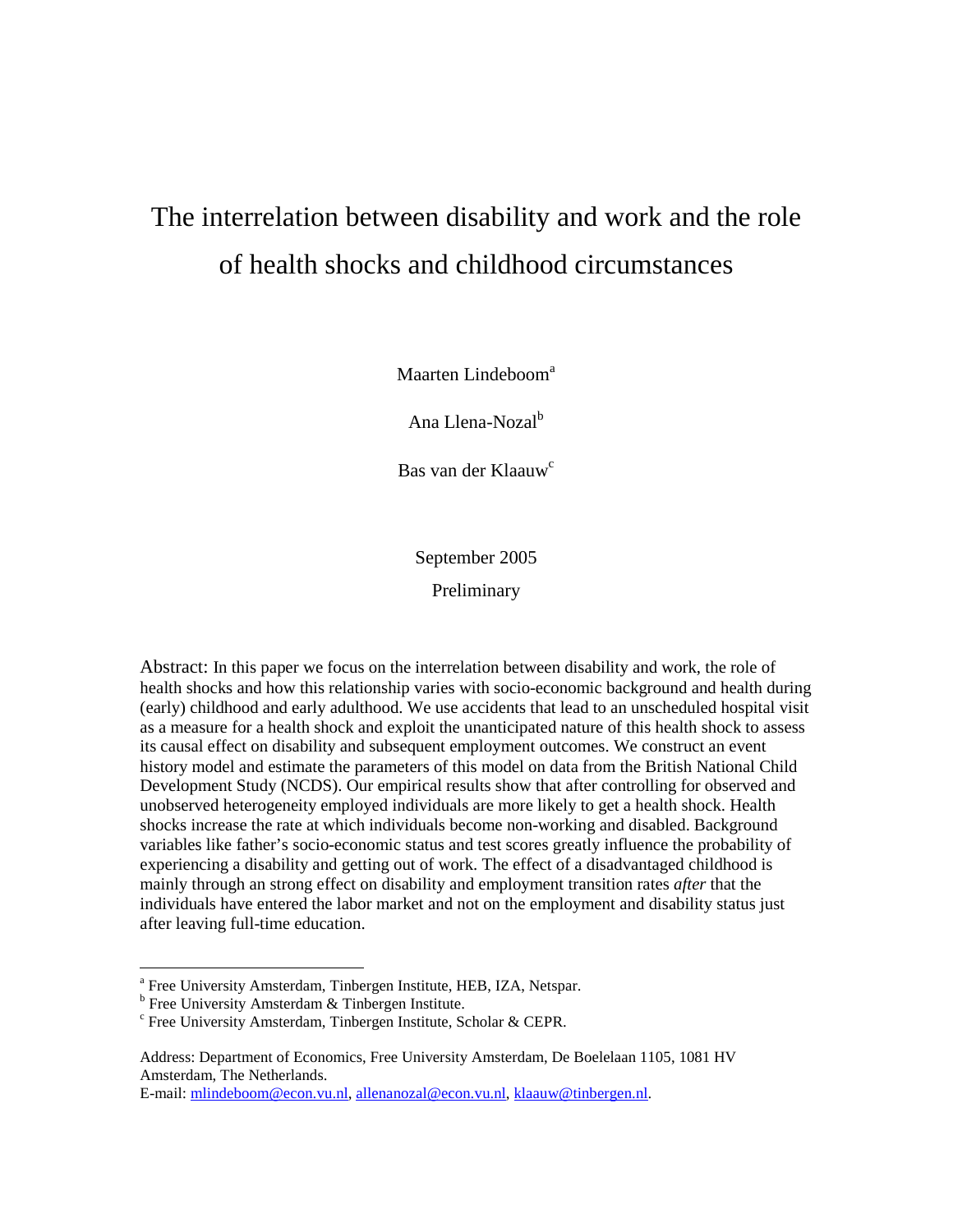# **1. Introduction**

There exists a strong positive association between health and socioeconomic status at adulthood (e.g. Smith 1998, 1999). Better-educated, high-income people generally have a better health and lower mortality rates. As a key element to the association between health and socioeconomic status, early childhood conditions or health shocks are often mentioned (e.g. Currie and Hyson, 1999). However, the larger part of the literature is based on reduced-form studies and there is little consensus about the underlying mechanisms (see for example the discussion in Case, Fertig and Paxson, 2005).

During adulthood health deteriorates with age and the rate of deterioration is influenced by decisions made in the course of the life cycle and by shocks. Labor market choices are important because they affect health directly and indirectly. Aspects of work may affect the rate at which health depreciates and employment may also trigger negative health shocks, such as accidents. These health shocks may lead to a disability that restricts individuals in doing their daily and/or work activities and may in turn affect the individual's labor supply decisions and work outcomes. In general it is difficult to disentangle the underlying causal mechanisms; mainly because also unobservables relate to health and work outcomes and because we lack suitable instruments. Identification requires independent variation in either health or work outcomes to assess the effect of one on the other.

In this paper we focus on the interrelation between disability and work, and the role of health shocks. We use unscheduled hospital visits as a measure of health shocks and exploit the unanticipated nature of these hospital visits to identify some of the causal mechanisms. In particular, we investigate the consequences of experiencing such an adverse health shocks on labor market outcomes and the onset of disabilities. We define a disability as a permanent chronic condition that restricts individuals in their daily activities and/or in their work. Currently, in the UK, there are 7.1 million individuals (3.7 million men and 3.4 million women) with a disability and only about half of the disabled people of working age are in employment (Smith & Twomey, 2002). Re-employment probabilities are very low for this group. Our sample follows workers from birth up to age 42 and, at that age already, 12.63% of the workers face one or more disabilities. About 17% of the disabled are out of work. Most OECD countries face high disability inflow rates of older workers and bad health is an important factor for (early) retirement (see the surveys of Lumsdaine & Mitchell, 1999, Bound & Burkhauser, 1999). The numbers above show that disabilities and labor outflow are already substantial at younger ages and that policies aimed at reducing worker outflow of older workers should acknowledge this.

In the empirical analyses we use an event history model for the interrelation between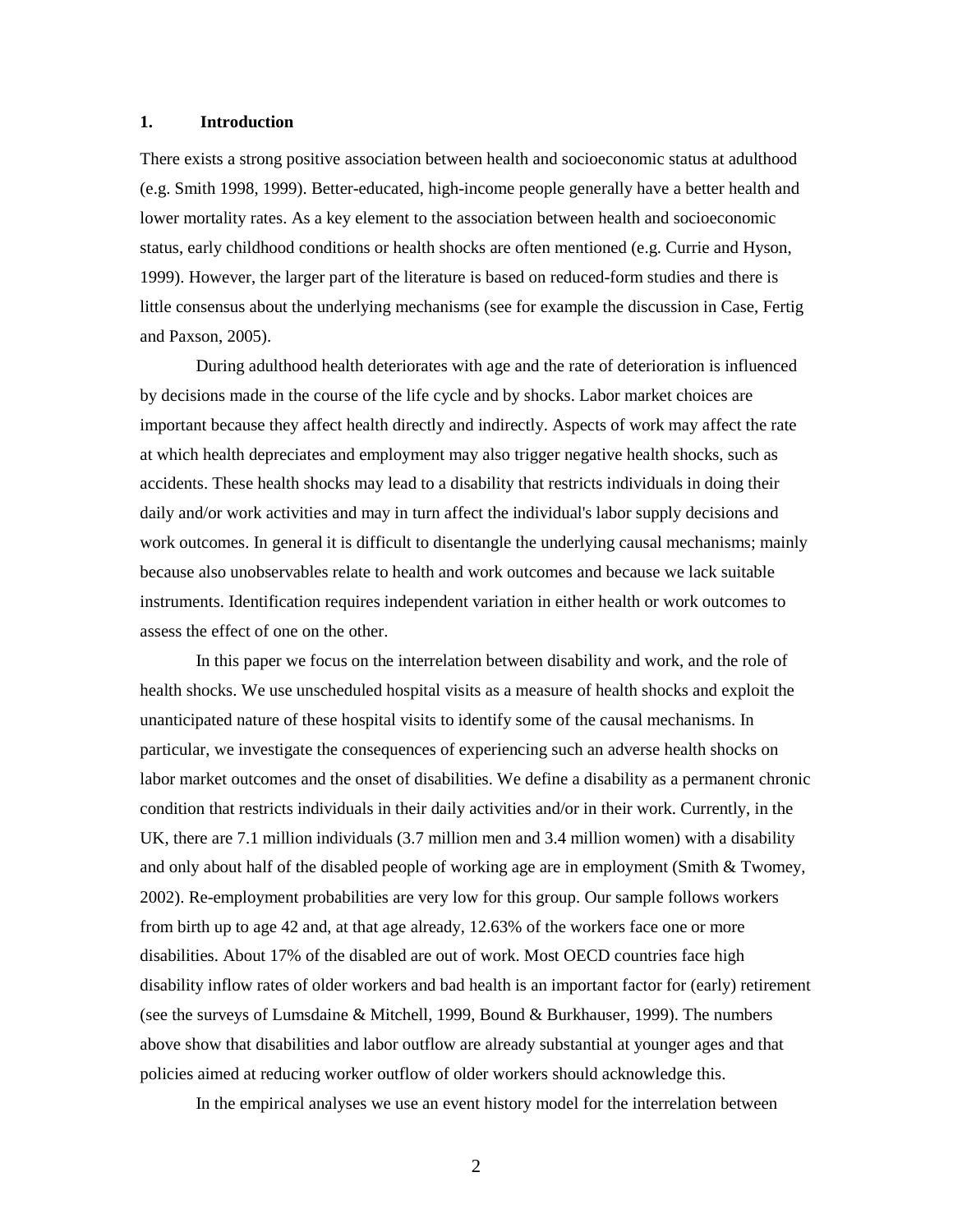work, disability and health shocks. To identify the causal effect of health shocks on work and disability, we require that there is unanticipated variation in the timing of health shocks. Unanticipation in this context means that the exact timing of experiencing a health shock is not known in advance to the individual. For our definition of a health shock (unscheduled hospital visits) this clearly holds. Unanticipation does not rule out that individuals may be aware that at some moments the risk that a health shock occurs is higher than in other periods or that this risk, for instance, depends on employment status. In particular, a substantial share of the adverse health shocks are related to work, which we take into account in our model framework. Also it should be stressed that we do not require health shocks to be exogenous (conditional on a set of observed characteristics). In our model we allow unobservables to affect simultaneously employment probabilities, the onset of a disability and the likelihood of experiencing a health shock. We refer to Abbring and Van den Berg (2003) for an extensive discussion on the identification of treatment effects in dynamic models.

To estimate the model, we use data from the British National Child Development Study (NCDS). The NCDS is a longitudinal study of 17,000 individuals born in Great Britain in the week of 3-9 March 1958. These individuals are followed from birth up to the year 2000. This is only one of the few data sets that track individuals from birth until middle age. The NCDS contains abundant information on the situation of the family where the individual was born in and early childhood health outcomes.

To illustrate the mechanisms and the importance of health shocks, we perform some simulation experiments using our estimated model. In these simulation experiments we also pay attention to the importance of socioeconomic background and health during early childhood. There is an extensive literature that focuses on the importance of early childhood health and economic conditions on health and socioeconomic status at adulthood (e.g. Case, Fertig and Paxson, 2005, and Currie and Hyson, 1999). We investigate whether the relation between shocks, disabilities and work at adulthood varies with socio-economic background during early childhood.

The structure of the paper is as follows. Section 2 discusses the theoretical background and the empirical model. Section 3 introduces the NCDS data and reports on the variables used in the empirical part. Empirical results are discussed in Section 4. Section 5 includes some calculations and simulations. Finally, Section 6 concludes.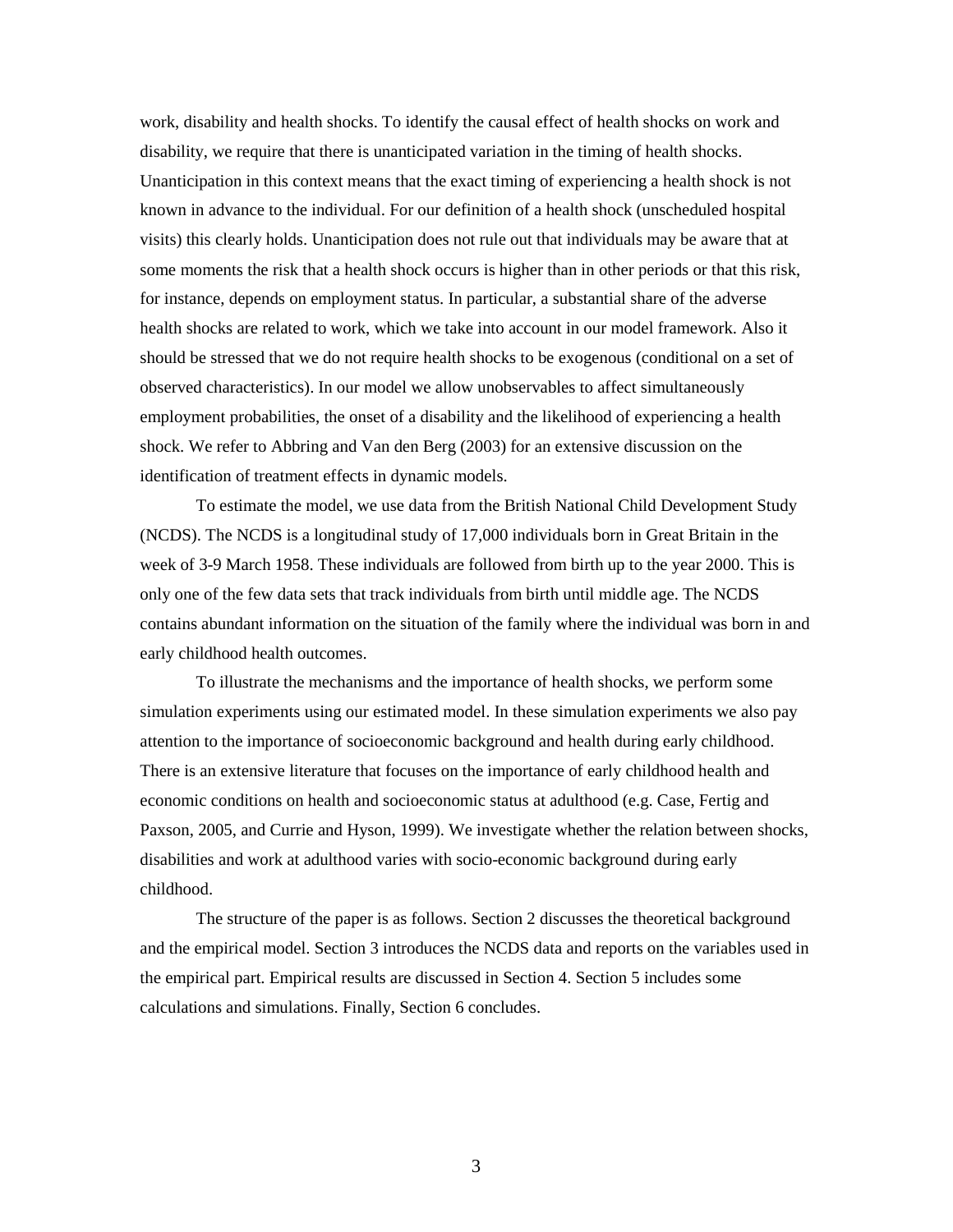#### **2. Theoretical background and empirical model specification**

# *2.1 Theoretical Background*

The health demand model developed by Grossman (1972) assumes that an individual inherit an initial stock of health, which depreciates with age and increases with health investments. The stock of health at a certain point in time is the accumulation of an entire history of past resources, past health behaviors and past consumption. Individuals are rational agents and according to the model they will include expectations about their health trajectories when making decisions regarding health behaviors and work. With new information, people will update their expectations and change their behavior accordingly. This underlines the difficulties in identifying the causal relations between health and socio-economic outcomes such as labor market status. If health trajectories are predictable, then individuals can anticipate to that and change their work status and other behaviors accordingly. So, in this case, an observe change in labor market status that precedes a health transition can be the results of anticipated behavior, rather then that labor market status causally affects health. Empirical analyses based on observational data are further plagued by the presence of unobserved factors that are related to both health and socio-economic status (work status).

 A relatively small number of studies have used panel data and controlled for unobserved individual factors, but firm conclusions regarding the underlying causal mechanisms are not possible without reliable instruments and/or other strong assumptions regarding the interrelation between the variables of interest. A few have used natural experiments. Lindahl (2005) uses lottery prizewinners to investigate the effect of income on health. He finds a significant, but rather small effect of income on health.

The occurrence of disability can be the result of a gradual process of health deterioration, but it can also result from unforeseen health events. Smith (1998) stresses the importance of health shocks in disentangling the causal relation between health and socioeconomic status. An unforeseen shock may provide some exogenous variation in either health that is unrelated to socioeconomic status and can therefore aid in identifying the causal effect of health on socio-economic status. Smith (2003) uses the onset of chronic conditions as a measure for a health shocks and examines their effect of the probability of work, household income and wealth. He finds for a sample of individuals between 50 and 60 years old negative financial consequences of health shocks. Adams, Hurd, McFadden, Merrill and Ribeiro (2003) use hospitalization and the onset of a condition as a measure for a health shock and find some effects of health shocks on wealth. Both studies, however, do not control for unobserved factors so that the effects found in their studies may partly reflect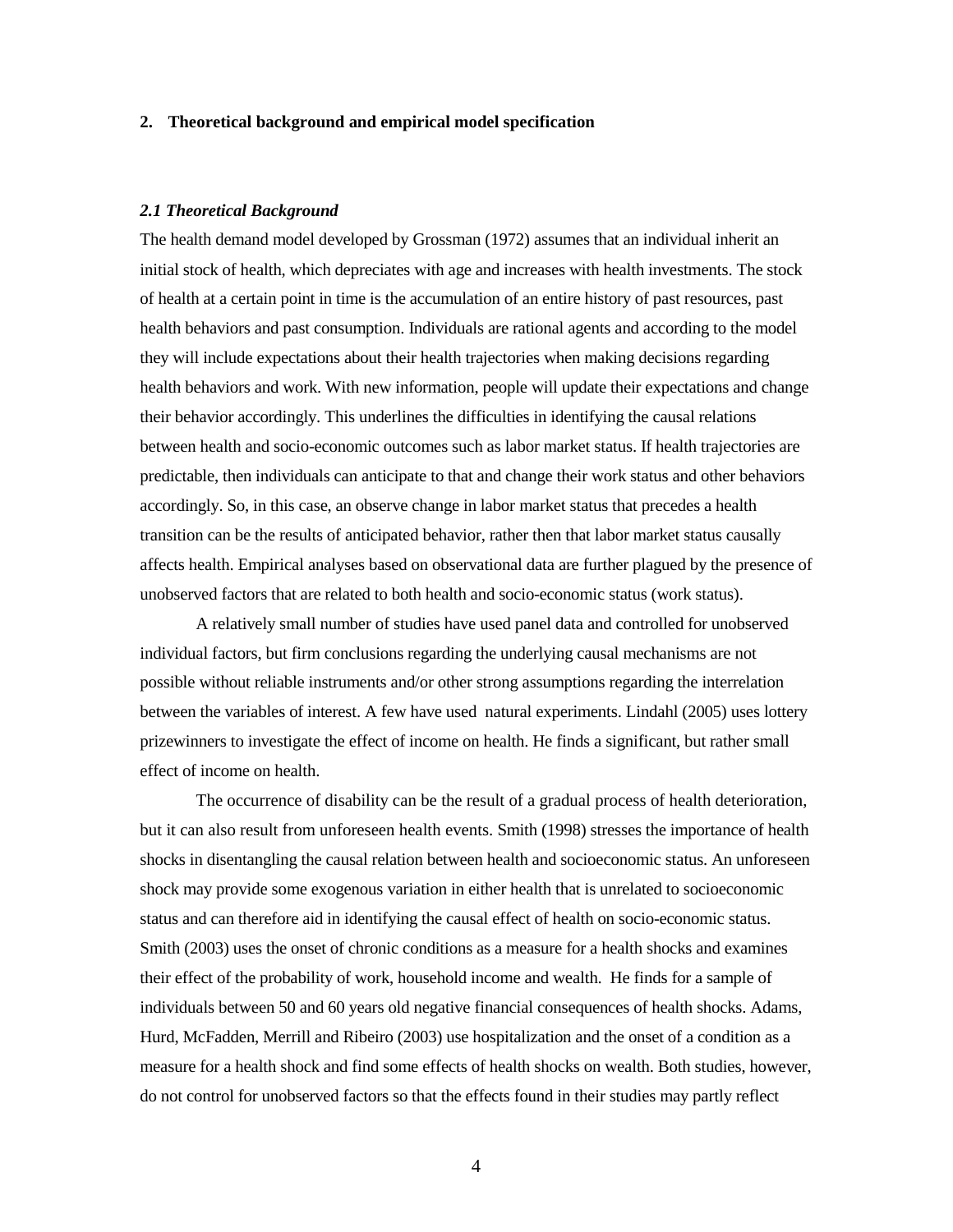behavioral differences that exist between those who receive and those who do not receive a health shock. Møller-Danø (2005) uses road accidents as a measure for health shocks and finds long lasting income and employment effects.

 We will use unanticipated hospital visits to investigate the effect of adverse health shocks on labor market outcomes and the onset of a disability. Our data, the British NCDS data explicitly distinguishes between unanticipated events that caused hospitalization and scheduled hospitalizations. An important advantage of using this data is that in the UK health care is freely available to all individuals, which rules out selectivity in hospitalization<sup>1</sup>. Another important advantage is that the data follow a large cohort of individuals from birth up to age 42, which allows us to take into account much of the dynamics between shocks, the onset of a disability and work.

A dynamic model has the advantage that we can substantially relax the requirements for unanticipated hospitalizations to be valid health shocks. Smith (1998) suggests that all risk factors of experiencing the adverse health shocks should be included. Within our dynamic model we allow these health shocks to be endogenous, i.e. we allow for unobserved heterogeneity that affects both the probability of experiencing such a health shock and disability and labor market outcomes. The advantage of a dynamic model is that if health shocks are unanticipated, the effect of a health shock can be identified without exclusion restrictions or strong functional form restrictions (e.g. Abbring and Van den Berg, 2003 for an extensive discussion). We will be more specific about our dynamic model in subsection 2.2.

By now it is well documented that there is a strong association between early childhood outcomes and later life health and mortality. There are many possible explanations for the lasting influence of early childhood circumstances on health and socioeconomic outcomes during adulthood (see for an extensive summary Case, Fertig and Paxson, 2005). Poor prenatal conditions are found to be related to susceptibility to potentially life threatening diseases later in life (Barker, 1995). Poor childhood health and lower socioeconomic background may lead to worse educational outcomes and health in early adulthood, which in turn may affect later life health and socioeconomic status (Marmot, 2001). Furthermore, illness at childhood may be a trigger for illnesses at adulthood. This suggests that during adulthood individuals from poor early childhood circumstances are more likely to experience adverse health shocks. Case, Fertig and Paxson, 2005, using the same data as we use in our analyses, find that childhood factors appear to operate largely through their

<u>.</u>

 $1$  The use of hospitalization a measure for a health shock may be problematic in the US because only a fraction (about half of the Smith's sample) is fully insured. As a consequence, the choice to go to the hospital may be related to the individual's financial situation.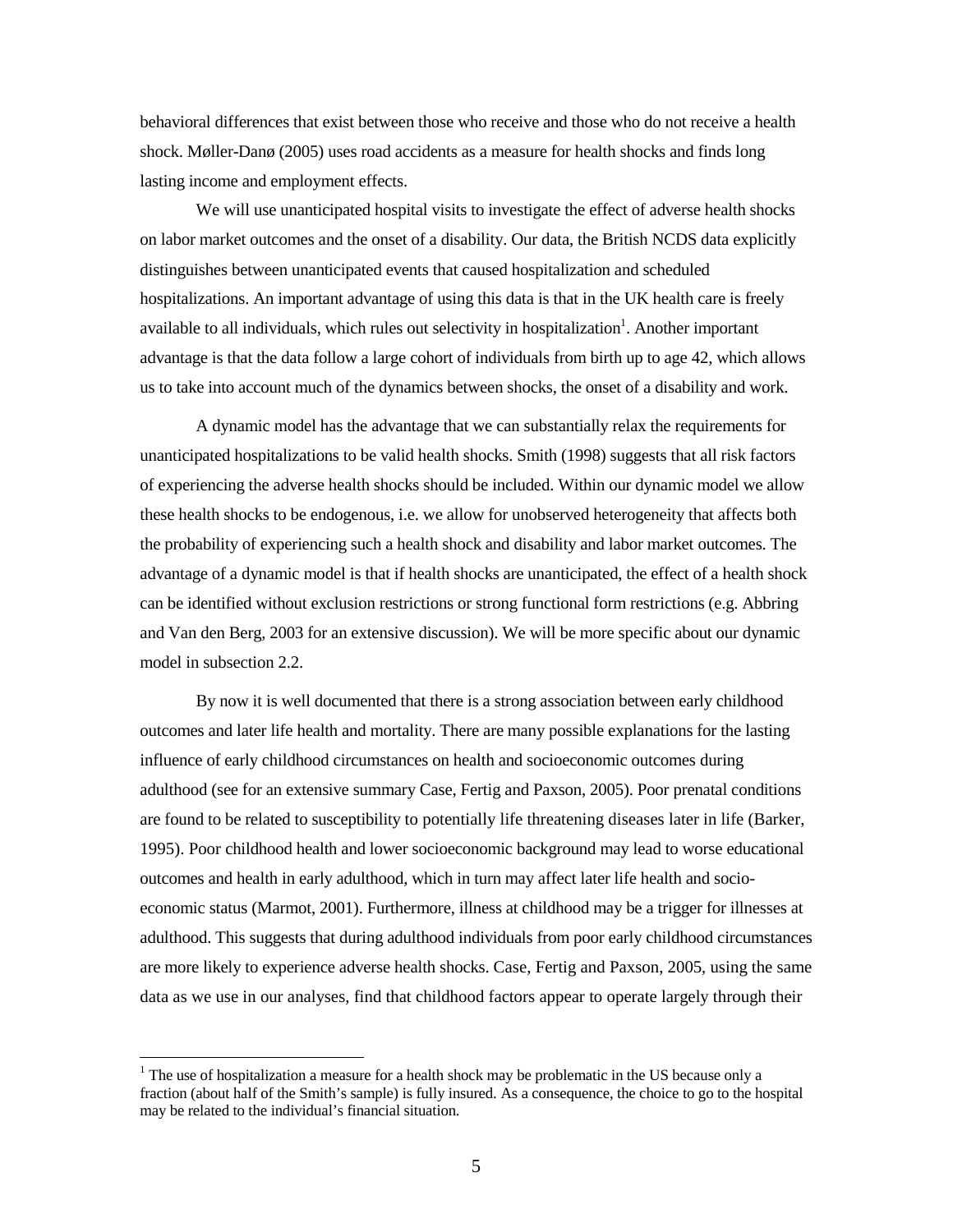effect on educational attainment and initial adult health and through a continuing direct effect of prenatal and childhood health.

In our empirical framework we allow early childhood conditions to affect health and labor market outcomes in three possible ways. First, we allow early childhood conditions to affect disability and labor market outcomes at early adulthood, which in turn may influence disability and labor market outcomes at later ages. If the hypothesis of Marmot et al (2001) is true, this would be the only relevant effect of early childhood conditions. Second, we allow for direct effects of early childhood at disability and employment status at later ages. Finally, the probability of experiencing a health shock during the course of life is allowed to depend on early childhood conditions. This implies that adverse childhood conditions may be a trigger for later health shocks, which in turn influence disability and labor market outcomes during adulthood.

# *2.2 Empirical specification*

In this section we describe our empirical model, but before we do that we briefly sketch the structure and contents of our data. We observe individuals from birth up to the age of 42 and we are able to construct individual labor market histories since the moment of leaving full-time education. The labor market histories contain for each year whether an individual was employed or non-employed. Furthermore, for each individual we know if during the observation period the individual became disabled and if so, at which age this happened. We only focus on permanent disabilities and thus ignore short-term limitations. Finally, for each year we observe if an accident occurred to this individual. In the next section we discuss in detail the definition of our labor market states, disabilities and accidents.

The data describe the individual labor market status and health status annually. Therefore, we use a discrete-time event history model to analyze transitions between different states. The model is a semi-Markov model that contains 4 states. Let *Sl*(*t*) denote the individual's labor market status at the beginning of time *t*, this can either be working (1) or non-working (0). In each period individuals can move between the two labor market states. Since we only follow individuals after leaving full-time education, non-working does not include full-time education. The variable  $S_h(t)$  denotes the health status at the beginning of time  $t$ , which can either be disabled (1) or non-disabled (0). Because we only focus on permanent disabilities, being disabled is an absorbing state, implying that once an individual becomes disabled the individual cannot recover. The transition probabilities for moving between different states are affected by accidents that might occur to the individual. The variable  $A(t)$  takes the value 1 if an accident occurred between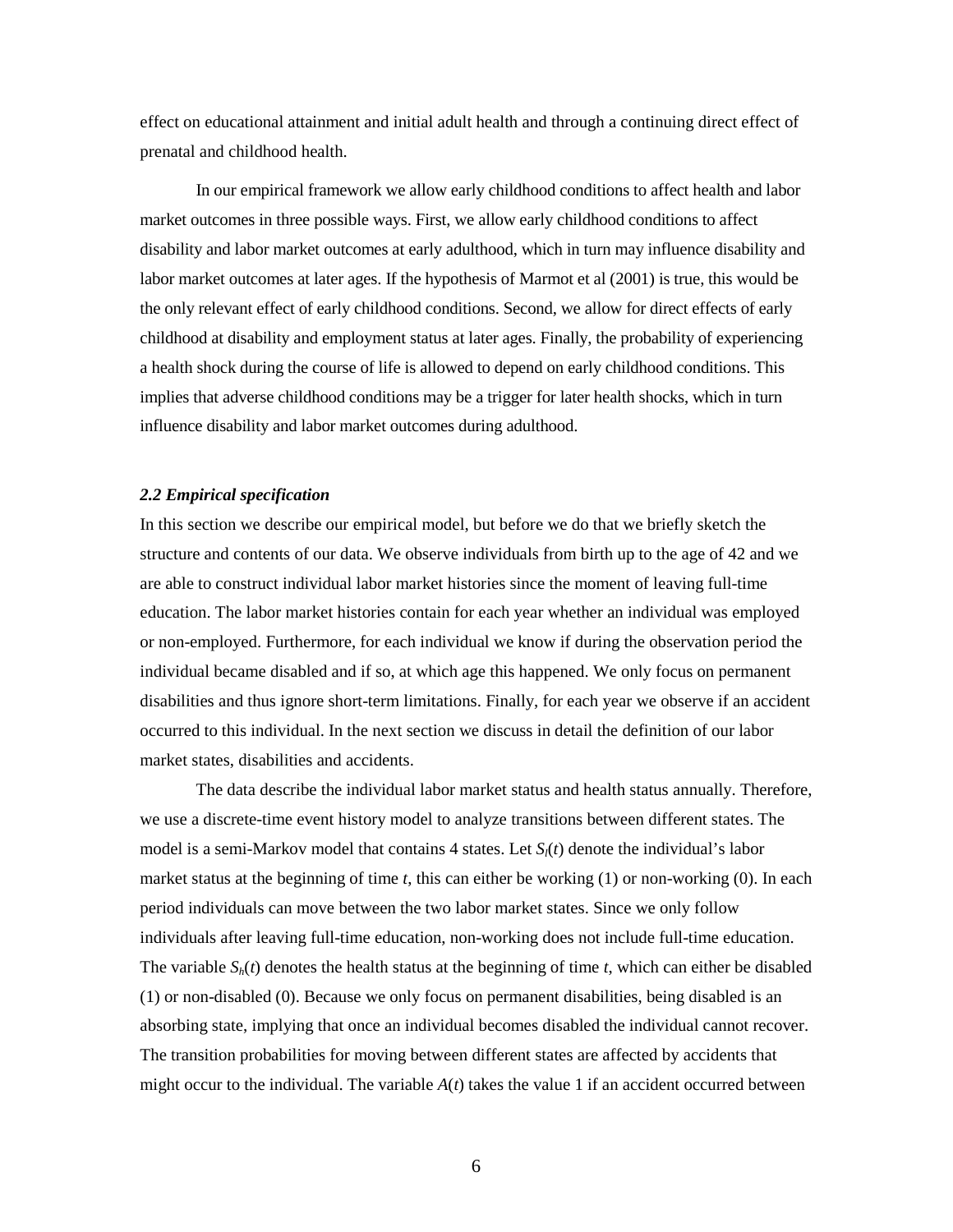time *t* and *t+*1 and 0 if no accident occurred in this time period. The probability of an accident is allowed to depend on the individual's current labor market status, accidents can be work related and therefore employed individuals might have higher probabilities of getting an accident. The probability that of an accident between *t* and *t+*1 equals:

$$
q_t(k) = \Pr(A(t) = 1 | S_t(t) = k)
$$

In our empirical model, we focus on the transition probabilities between the different states, which are given by

$$
p_{t,(i,j),(k,m)}(a) = \Pr(S_i(t+1) = i, S_n(t+1) = j | S_i(t) = k, S_n(t) = m, A(t) = a)
$$

Since disability is an absorbing state this transition probability equals 0 if *m* is disabled and *j* is non-disabled.

We use logit specifications to parameterize the probabilities defined above. In particular,

$$
q_t(s_t(t)) = \frac{\exp(x_t \gamma + \delta s_t(t) + v_a)}{1 + \exp(x_t \gamma + \delta s_t(t) + v_a)}
$$

where  $x_t$  is a vector of the individual's socioeconomic characteristics (also containing an intercept) at time  $t$  and  $v_a$  is an unobserved component that does not vary over time. The transition probabilities are specified as:

$$
p_{t,(i,j),(k,m)}(a(t)) = \frac{\exp(x_t\beta_{(i,j),(k,m)} + \eta a(t) + v_{(i,j),(k,m)})}{1 + \sum_{(i',j') \neq (k,m)} \exp(x_t\beta_{(i',j),(k,m)} + \eta a(t) + v_{(i',j'),(k,m)})}
$$

if  $(i,j) \neq (k,m)$  and

$$
p_{t,(k,m),(k,m)}(a(t)) = \frac{1}{1 + \sum_{(i',j') \neq (k,m)} \exp(x_t \beta_{(i',j'),(k,m)} + \eta a(t) + v_{(i',j'),(k,m)})}
$$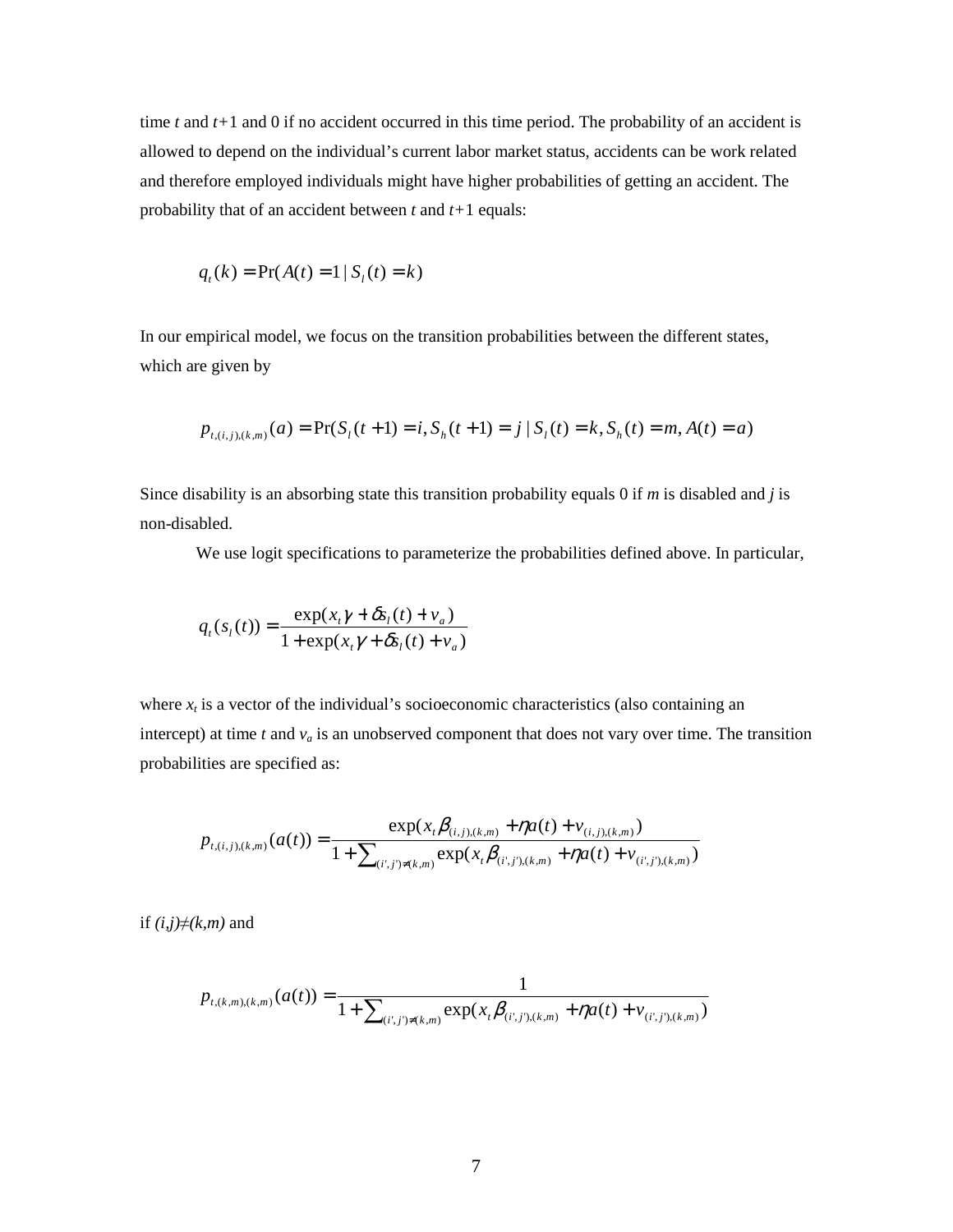The transition probabilities and the probability of getting an accident are related to each other by the unobserved heterogeneity components (so  $v_a$  may be related to  $v_{(i',j')}(k,m)$ ,  $\forall i', j', k, m$ ). It is well known that ignoring unobserved heterogeneity or the correlation between the different terms can cause serious biases. We use a random effects specification to model the unobserved heterogeneity, and in particular a factor-loading specification to allow for correlation between the different probabilities defined above. Define the vector *w* of random variables  $(w_1, w_2, \ldots, w_N)$ , in which each element  $w_n$  has two discrete mass points at 0 and  $1^2$ . The parameter  $\theta_k$  denotes the probability that the elements in  $w_k$  equals 1. The unobserved heterogeneity term follow

$$
v_a = w' \alpha_a
$$

and

<u>.</u>

$$
v_{(i,j),(k,m)} = w^{\dagger} \alpha_{(i,j),(k,m)}
$$

where  $\alpha_a$  and  $\alpha_{(i,j)(k,m)}$  are vectors of unknown parameters that have as many element as the vector *w*.

Consider an individual which we follow for *T* years. In this observation period the labor market states of the individual were given by  $s_l(1), s_l(2), \ldots, s_l(T)$  and the health states of the individual are given by  $s_h(1)$ ,  $s_h(2)$ ,...,  $s_h(T)$  and the sequence  $a(1), a(2), \ldots, a(T)$  shows if an accident occurred. The likelihood contribution of this individual is given by

$$
\ell = \sum_{n=1}^{N} \theta_n \left( \prod_{t=2}^{T} p_{t, (s_i(t+1), s_h(t+1)), (s_i(t), s_h(t))}(a(t)) \times q_t(s_i(t))^{a(t)} \right)
$$

Note that we take the initial labor market status and health status of the individual as given. In section 4 we will estimate a multinomial logit model for these initial states, to investigate the sensitivity of the initial state to early childhood conditions.

The main parameters of interest in our model are those describing the effects of accidents on the transition probabilities. The identification of these parameters hinges on the assumption that individuals cannot anticipate the exact moment at which an accident occurs. This does not imply that an accident is exogenous or that each individual has in each time period the same probability of having an accident. The probability of having accidents can differ between individuals, based on both observed and unobserved characteristics. Furthermore, individuals

 $2^2$  The model includes an intercept and therefore the first component is normalized to 0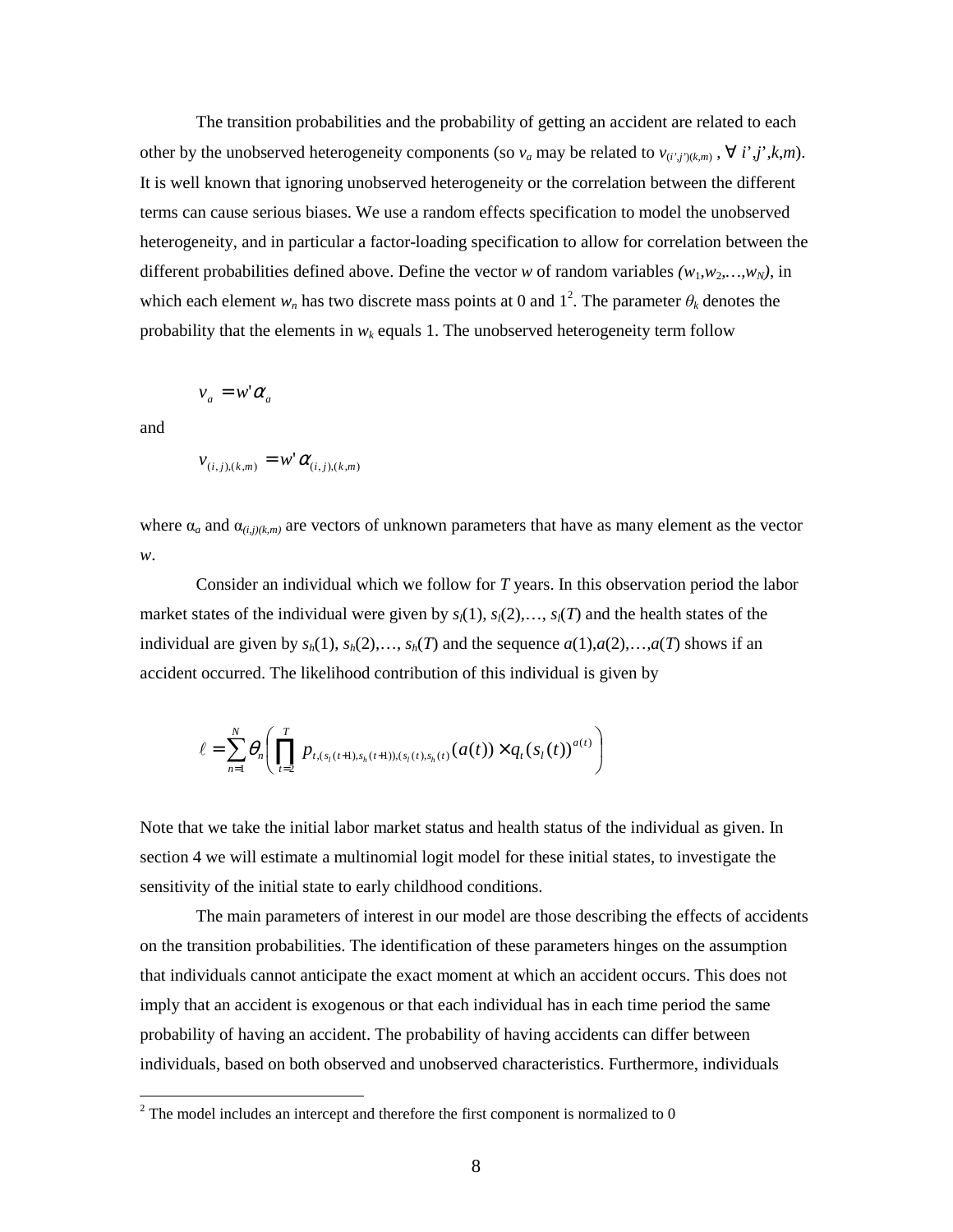might know that in particular periods the probability of getting an accident is high, for example when they are employed. We only assume that in advance individuals do not know the exact timing at which an accident occurs. See Abbring and Van den Berg (2003) for an extensive discussion on identifying the effects of unanticipated interventions in dynamic models.

## **3. The Data**

## *3.1 Sample*

To estimate our empirical model we us the National Child Development Study (NCDS), which is a longitudinal study of about 17,000 individuals born in Great Britain in the week of 3-9 March 1958. The study started as the "Perinatal Mortality Survey" and surveyed the economic and obstetric factors associated with stillbirth and infant mortality. Since the first survey in 1958, cohort members have been traced on six other occasions to monitor their physical, educational and social circumstances. The waves were carried out in 1965 (age 7), 1969 (age 11), 1974 (age 16), 1981 (age 23), 1991 (age 33) and 1999 (age 42). In addition to the main surveys, information about the public examinations was obtained from the schools in 1978. For the birth survey, information was gathered from the mother and the medical records. For the surveys during childhood and adolescence (waves 1 to 3), interviews were carried out with parents, teachers, and the school health service; while ability tests were administered to the cohort members. The subsequent surveys included information on employment and income, health and health behavior, citizenship and values, relationships, parenting and housing, education and training of the respondents. In waves 4, 5 and 6, individuals are asked to retrospectively give information on their employment, unemployment, out-of-the-labor-force and education/training periods, recording their starting and ending dates. The NCDS is therefore highly appropriate to look at life histories and to study the impact of early life experiences on health, education and employment.

In our empirical analyses we will focus on the period in which individuals participate in the labor market. We use the waves in 1981, 1991, and 1999/2000 to construct individual labor market histories since leaving full-time education, the occurrence of accidents during adulthood and the onset of disability. To avoid the problem of left-censoring, we consider only individuals for whom we have information from the first moment of leaving full time education. Therefore,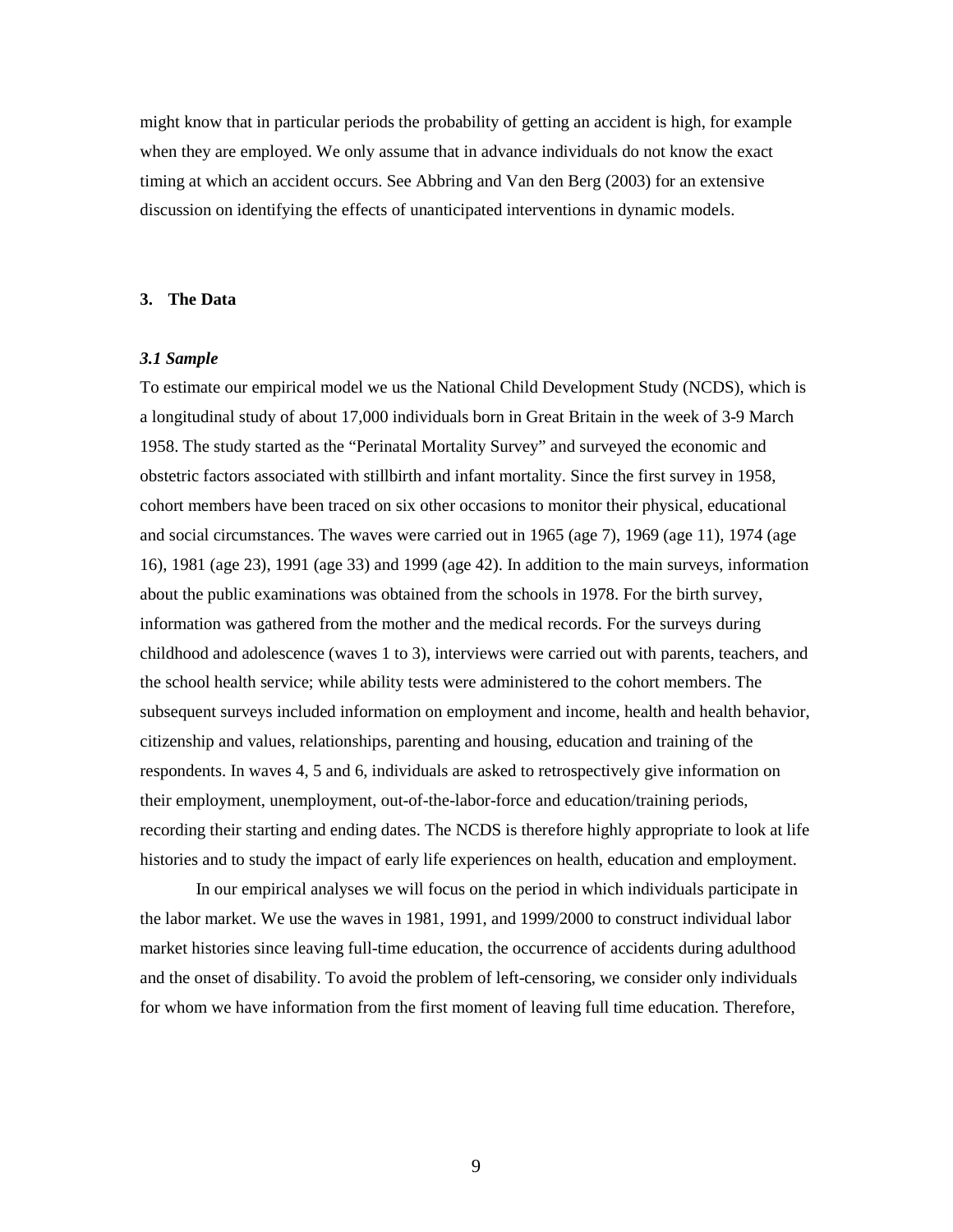we only take into account the 12,537 individuals who participated in the 1981-survey at age  $23<sup>3</sup>$ . After selecting only those with complete labor and health histories, our final sample consists of 12,448 individuals. Case, Fertig and Paxson (2005) used the same data and investigated attrition from the survey by comparing low birth weight and father's occupation across the different NCDS waves. They did not find any evidence for non-random attrition with respect to these variables. Furthermore, advisory and user support groups of the NCDS compared respondents and non-respondents in the later surveys in terms of social and economic status, education, health, housing and demography. It was found that the distribution of these variables among the sample survivors did not differ from the original sample to any great extent (NCDS User Support, 1991). In addition, the 1981 sample was compared to the UK 1981 Population Censuses in terms of the distributions of key variables such as marital status, gender, economic activity, gross weekly pay, tenure and ethnicity (Ades, 1983). The overall conclusion was that the sample appears to be representative with respect to these variables.

We performed a simple test for the presence of non-random attrition from the data by running a logit regression on participating in the 1991-wave conditional on the labor market and health status in the 1981-wave. We also included a set of individual characteristics as controls. We performed the same test for attrition from the 1999/2000-wave. The results show that attrition does depend significantly on the labor market and health status in the 1981-wave (see Tables A1 and A2). In particular, employed individuals are more likely to participate in later waves. In Subsection 4.2 we investigate the sensitivity of our parameter estimates with respect to this attrition.

The labor market status is measured each year in March. We distinguish two labor market outcomes, employed and non-employed. An individual is considered to be employed if either he has a full-time or part-time job, is self-employed or on maternity leave. Also an apprenticeship scheme which is part of a job is considered as employment. Currie and Hyson (1999), who use the same data set, show that their empirical results are not sensitive to the exact definition of employment. In Figures 1 and 2, we show for men and females at different ages the employment rate, the unemployment rate and the fraction of individuals out of the labor force and in full-time education. For men employment rates rise sharply just after the end of compulsory education at age 16. After that the fraction of employed males continues to increase until age 25, when almost everyone has left full-time education. The fraction of males out of the labor force slowly

<u>.</u>

 $3$  60% of the individuals in our sample are present in wave 4 (age 23), 5 (age 33) and 6 (age 42), 28% only in wave 4 and 12% in waves 4 and 5. For these groups we also observe information on early childhood outcomes (Wave 1 and 2)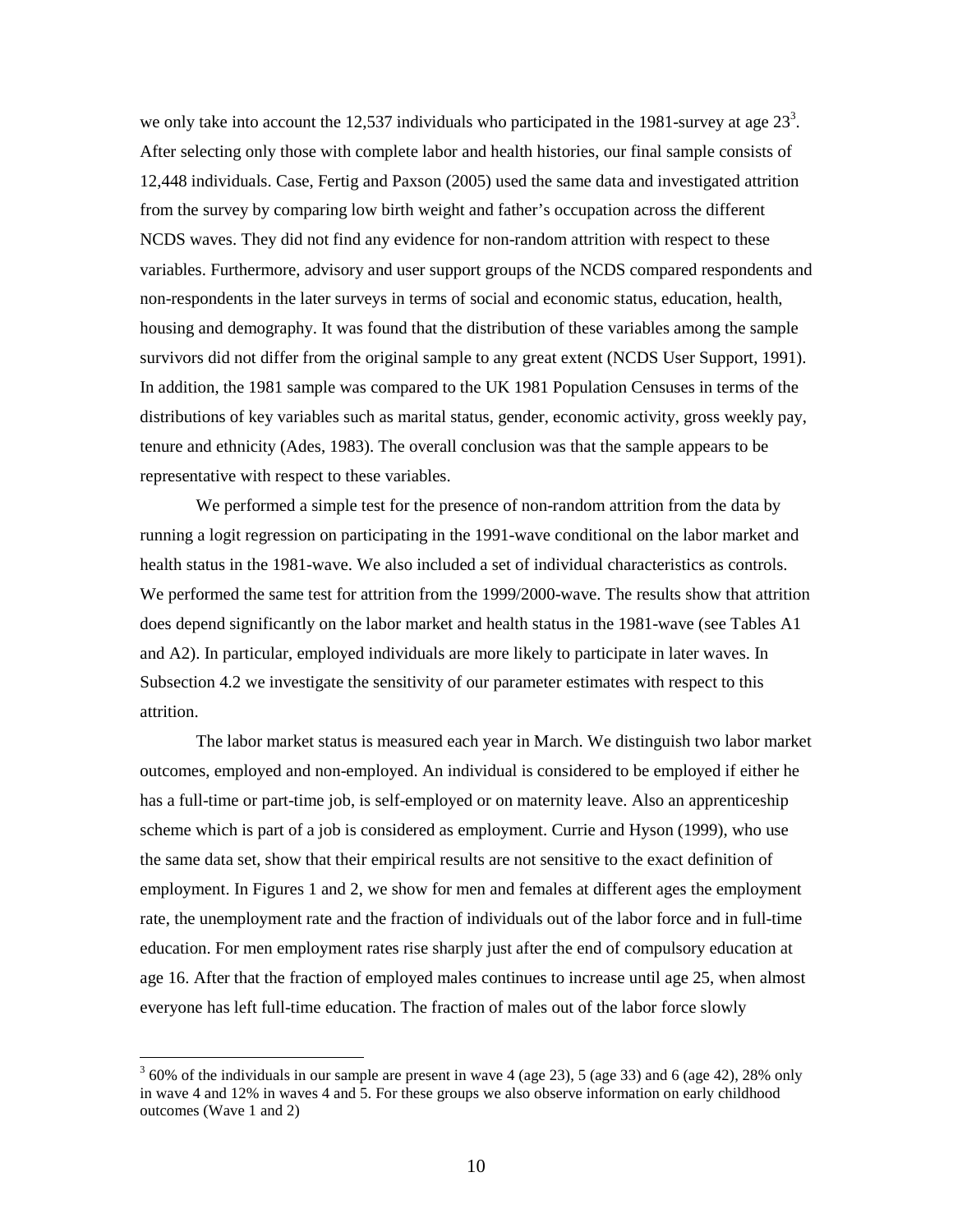increases with age. The unemployment rate is relatively constant except for the ages 22 until 24, when there seems to be some increased unemployment. This might either be related to a business cycle effect, i.e. the recession in the late 1970s/beginning 1980s or to an age effect, i.e. youth unemployment. For the unemployment rate and the fraction of individuals in full-time education we see for females a similar pattern as for men. However, the fraction of females who is out of the labor force is much higher than for males. This fraction increases until age 28. Afterwards, when the fraction of females out of the labor force starts to decrease, employment rates increase.

In the empirical analyses we are interested in permanent disabilities or longstanding illnesses which limit an individual in his daily activities and/or work. These include, for instance, serious disability such as epilepsy, blindness, deafness, multiple sclerosis, mental retardation, a congenital condition, or a traumatic amputation or internal injury. In Appendix A we provide a list of illnesses and disorders which we consider as being permanent and limiting. This classification of disabilities coincides with the International Classification of Diseases (ICD-9) produced by the World Health Organization (1977). The ICD is extensively used in epidemiological and health management studies to classify diseases and health problems (World Health Organization, 2004). Case, Fertig and Paxson (2005), who use self-reported measures for health as outcome variable, report that these measures are very strongly correlated to chronical conditions and disabilities. Bajekal, et al (2004) show in a report commissioned by the UK Department for Work and Pensions that age-specific disability for employed workers rates do not vary much across surveys using different definitions for disability.

Figure 3 shows the fraction of individuals with a disability after age 16. Disability rates are very similar for men and women. At age 16 around 4% of the individuals in the sample has some disability. This increases up to about 13% at age 42. Some people already have long standing disabilities that started during childhood, but the majority of the disabilities started during working ages. In fact, the slope becomes steeper at older ages, which means that the hazard of onset of a disability becomes larger as people get older.

 In this paper we define an accident as an unanticipated event after which an individual is admitted to hospital or attending a hospital outpatient or casualty department. We use the accidents as a measure for an unanticipated health shock. The survey has a separate question for in-patient admissions to a hospital or clinic for scheduled surgery or treatment. We observe both the date of the accident and the type of accident.<sup>4</sup> Men are much more likely to experience

<u>.</u>

<sup>&</sup>lt;sup>4</sup> The questionnaire restricts the number of accidents that can be reported to 8 in the 1981-wave and 6 in the 1991 and 1999/2000-wave. In each wave only between 1 and 2 percent of the individuals actually reports this maximum.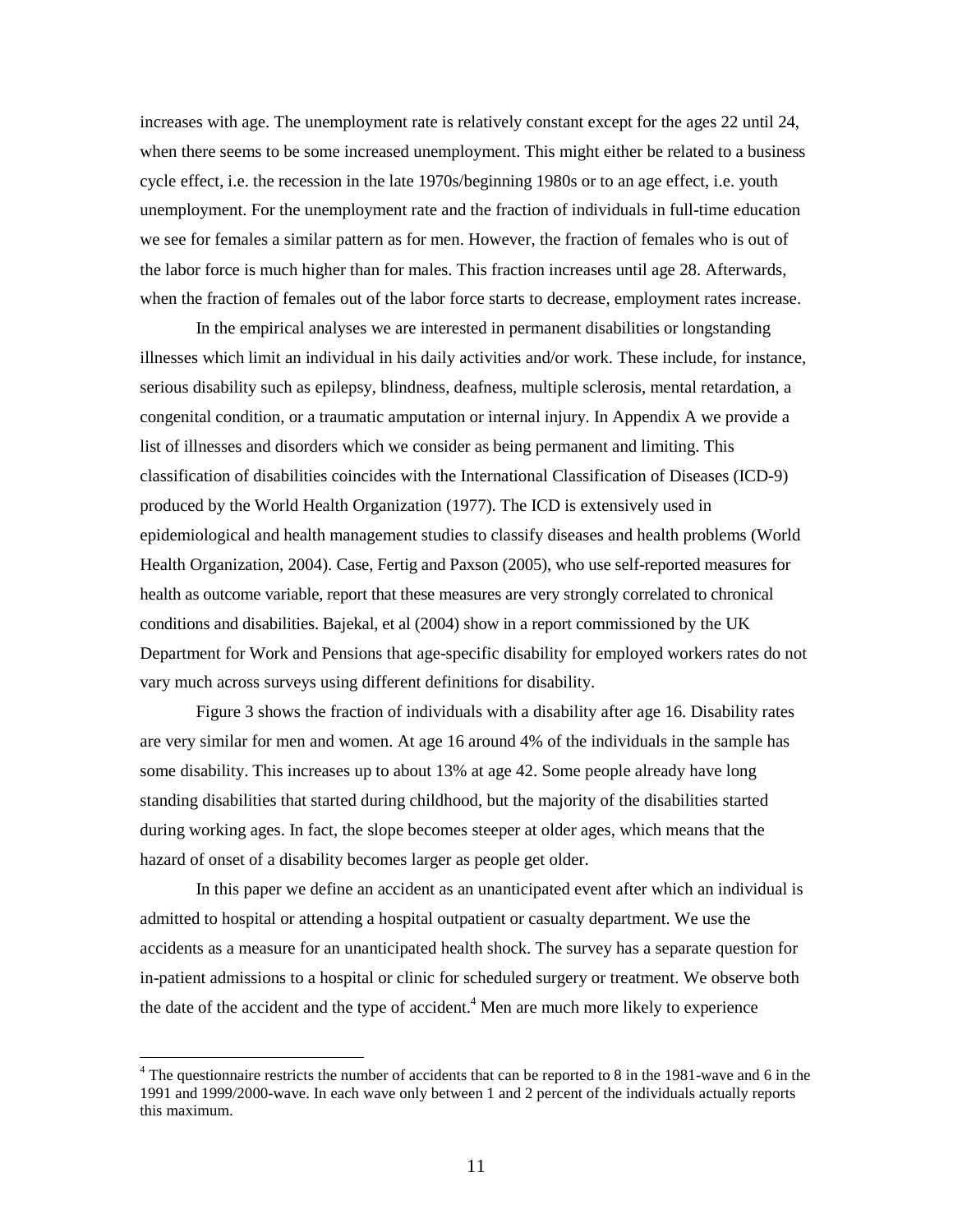accidents than women. In our sample, around 77% of the men had at least one accident during the observation period, while this was only about 42% for women. Multiple accidents for a single individual are frequently observed. Not only the incidence of accidents differs between men and women, but also the types of accidents differ. Note that a large share of the accidents takes place at work. This means that we have to take the labor market status of the individual into account when we specify our model for accidents. Table 1 lists the annual incidence rates for different types of accidents. For each type of accident men are much more likely to experience this accident than women. The most substantial difference in incidence rates occurs for work and sports-related accidents. Figure 4 shows that for both men and women the probability of having an accident is relatively high until the mid-twenties and drops substantially afterwards.

We use the annual labor market status and disability status to classify each individual in each year in one of four states: work and disabled (WD), non-work and disabled (NWD), work and non-disabled (WND) and non-work and non-disabled (NWND). In Figure 5 we show for different ages the fraction of individuals in each state. At every age most individuals are employed and non-disabled. At later ages the fraction of individuals being in non-work and nondisabled decreases while the fractions of individuals increase in both disabled states (either WD or NWD). Our empirical model is specified in terms on yearly transition probabilities between these four states. Table 2 provides for both men and women a summary of the yearly transitions. The table shows that there is a high degree of state dependence and individuals are much more likely to change labor market status than disability status.

## *3.2 Background variables*

The NCDS has abundant information on the individual's health status and socio-economic background. For each individual we observe a range of variables that give information on an individual's health, cognitive ability and socioeconomic status during early childhood. In constructing the relevant background variables we follow the definitions used by Case, Fertig and Paxson (2005) and Currie and Hyson (1999). Table 3 provides sample means of the relevant variables. For many variables there is some item non-response and leaving these observations out of the analyses would considerable reduce our sample size. We therefore defined dummy variables indicating item non-response for some variables.

 Low birth weight is a dummy variable for infants with a birth weight below 2500 grams. There is epidemiological evidence that low birth weight is strongly associated with infant and later life mortality (World Health Organization, 2004). Low weight at birth can be the result of either preterm birth (before 37 weeks of gestation) or restricted fetal growth. In the empirical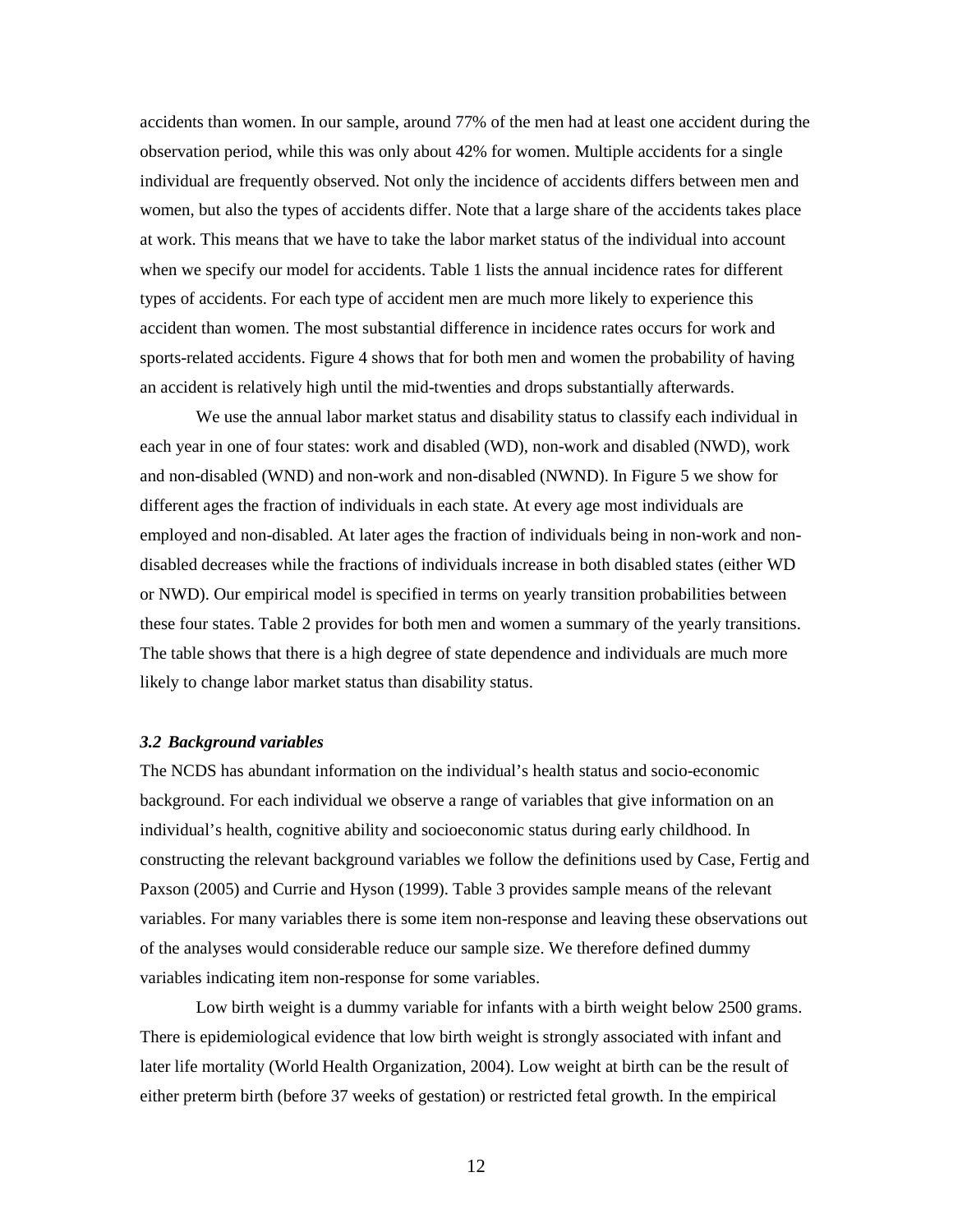analyses we do not make a distinction between these two categories. We also include height at age 23, as a (crude) measure for health. We create a dummy variable that indicates if the mother smoked after the fourth month of pregnancy. Smoking during pregnancy has been found to be related with cognitive deficiencies and other health problems in the medical and epidemiological literature (see for instance Blair et al, 1995; Conter et al., 1995; Naeye & Peters, 1984; Williams et al. 1998). Furthermore, we observe the mother's age at birth. Mother's age at the child's birth can influence the child's health through, for instance nutritional deficiencies if the mother is very young, or delivery complications if the mother is older, etc. In the empirical analyses we will include a polynomial in age.

The family's socio-economic status is derived from the father's social class at birth. The social class corresponds to a system used by the British Registrar General and consists of: professional, supervisory, skilled non-manual, skilled manual, semi-skilled non-manual, semiskilled manual, and unskilled. We classify socioeconomic status as high if the father is in a professional, supervisory, skilled non-manual job; medium if the father is in skilled manual, semiskilled non-manual; and low if the father is in a semi-skilled manual and unskilled job. Following Currie and Thomas (1999), we classify individuals whose father's information is missing by the mother's social class. In case the social classes of both parents are missing, we assign the individual to low socioeconomic status if the mother was single and to missing if both parents were present.

For each individual we observe test scores on math and social adjustment at age 7. Currie and Thomas (1999) show that test scores at the age of 7 have significant impacts on later education attainments and labor market outcomes. The math test is designed for the NCDS and assesses arithmetic ability. The score ranges from 0 to 10. The final test score is the Bristol Social Adjustment Guide, which is designed to assess child's behavior in school and at home, in particular the behavioral disturbances. The test is completed by the teacher who knows the child best.<sup>5</sup> Higher scores indicate higher maladjustment. The data also included information on the Southgate Reading Test. However, since including this test score did not improve our empirical analyses after the math score and Bristol Social Adjustment Guide were already included in the model specification. Therefore, we ignore the reading test score.

The education level is depicted by compiling an education variable with categories aggregated to national vocational qualification levels. We include the following categories: less

<u>.</u>

<sup>&</sup>lt;sup>5</sup> The guide consists of a number of phrases, which describe a child's behavior, and which are grouped under a heading. Some of these headings correspond to particular sub-symptoms such as: unforthcomingness, withdrawal, depression, inconsequence, hostility, peer-maladaptiveness, etc. The teacher is asked to underline the sentences that best describe the child's behavior.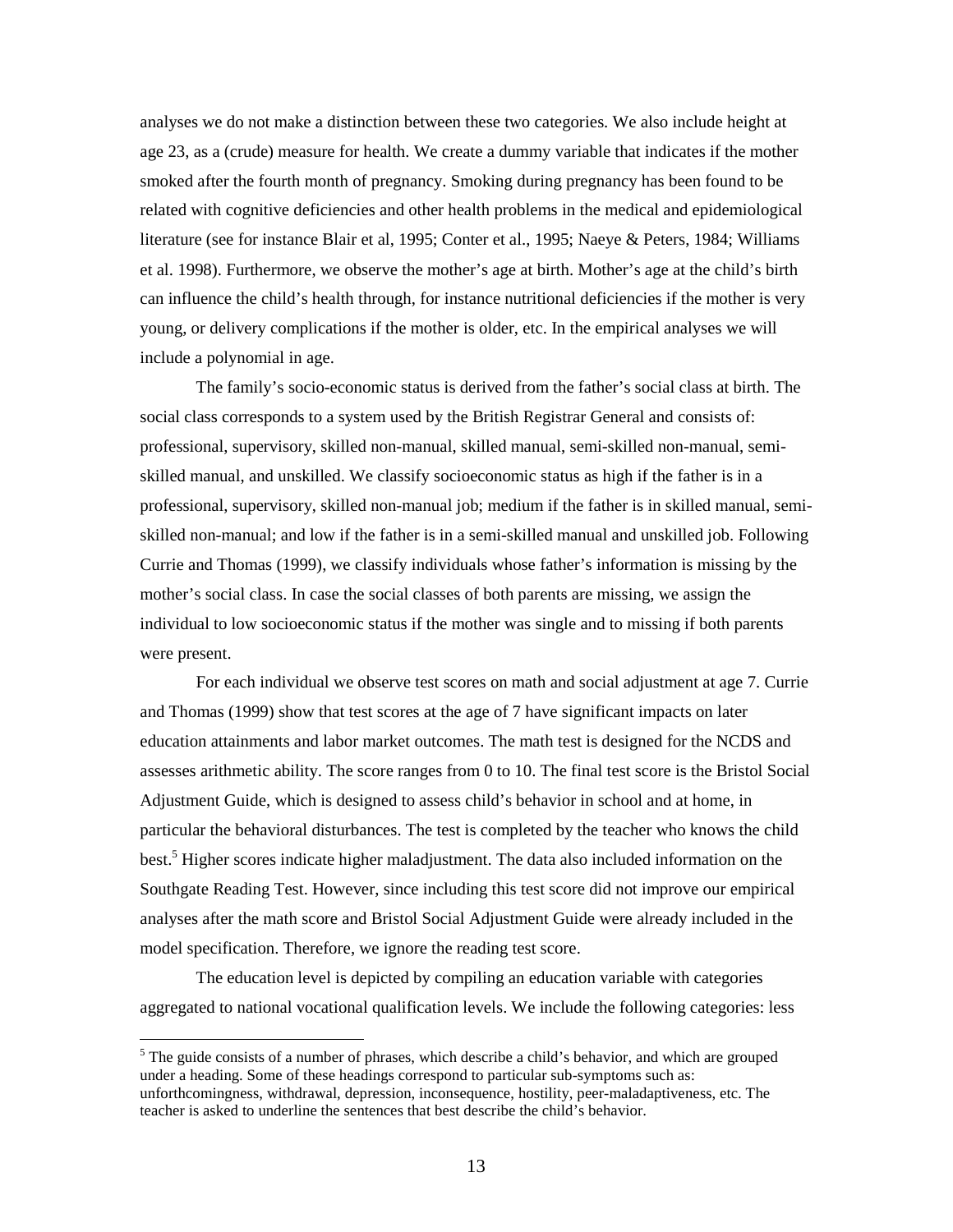than O-levels, O-level equivalent, A-level equivalent, and degree equivalent. Finally, we will use the region at birth to control for geographical differences and/or differences in labor market conditions.

# **4. Empirical results**

## **4.1** *Parameter estimates*

<u>.</u>

In this section we discuss our estimation results. We start with a model specification that does not include education as an explanatory variable. Education may take out the effects of early childhood outcomes for accidents and disabilities at later ages. We also estimated a model with education included and discuss the results in section 4.2. The joint model form accidents and transition rates includes unobservables. For the unobservables we take a factor loading specification. More specifically, we take a discrete bivariate distribution  $(w_l, w_2)$ , where  $w_l$ , is associated with the probability of getting an accident and *w2* with the transition process. The random variables  $(w_l, w_2)$  are allowed to be related and each can take on two values. The parameters  $\alpha$  (the factor loadings) are allowed to differ with each value of  $(w_l, w_2)$ , for accidents and for the transition rates. We report on the parameters of the mixing distribution in the lower panel of the tables but do not discuss these any further<sup>6</sup>.

Table 4a shows the logit specification for the probability of experiencing an accident. Being employed and being male raises the probability of an accident. This confirms what we already saw in Table 1. The accident probability is U-shaped in age; relatively high accident rates are observed for the young and the old. The table also shows that individual background, health and cognitive ability during childhood years are important. In particular, individuals whose mother smoked during pregnancy are more likely to suffer an accident and the probability of having an accident increases with the mother's age at birth. The parental socioeconomic status also has a significant effect on the accident rate. Early childhood conditions are thus important in explaining negative health shocks during adulthood. The height at age 23 is important, taller people have more accidents than small people. Individuals with a high math score at age 7 and who were less socially adjusted (high BSAG score) also have higher probabilities of getting an accident. It is difficult to connect a strong causal interpretation to these findings since, for

 $<sup>6</sup>$  It is difficult to interpret the findings because the parameters of Table 4 and 5 should be jointly</sup> considered. For the accidents for instance, the marginal distribution is characterized by  $\theta_1$  and the sum of mass-point 1 and mass-point 3 on the one hand and the sum of mass-point 2 and 4 on the other hand. How these accidents types relate to the different transition taypes depends on the papemeters of table 5.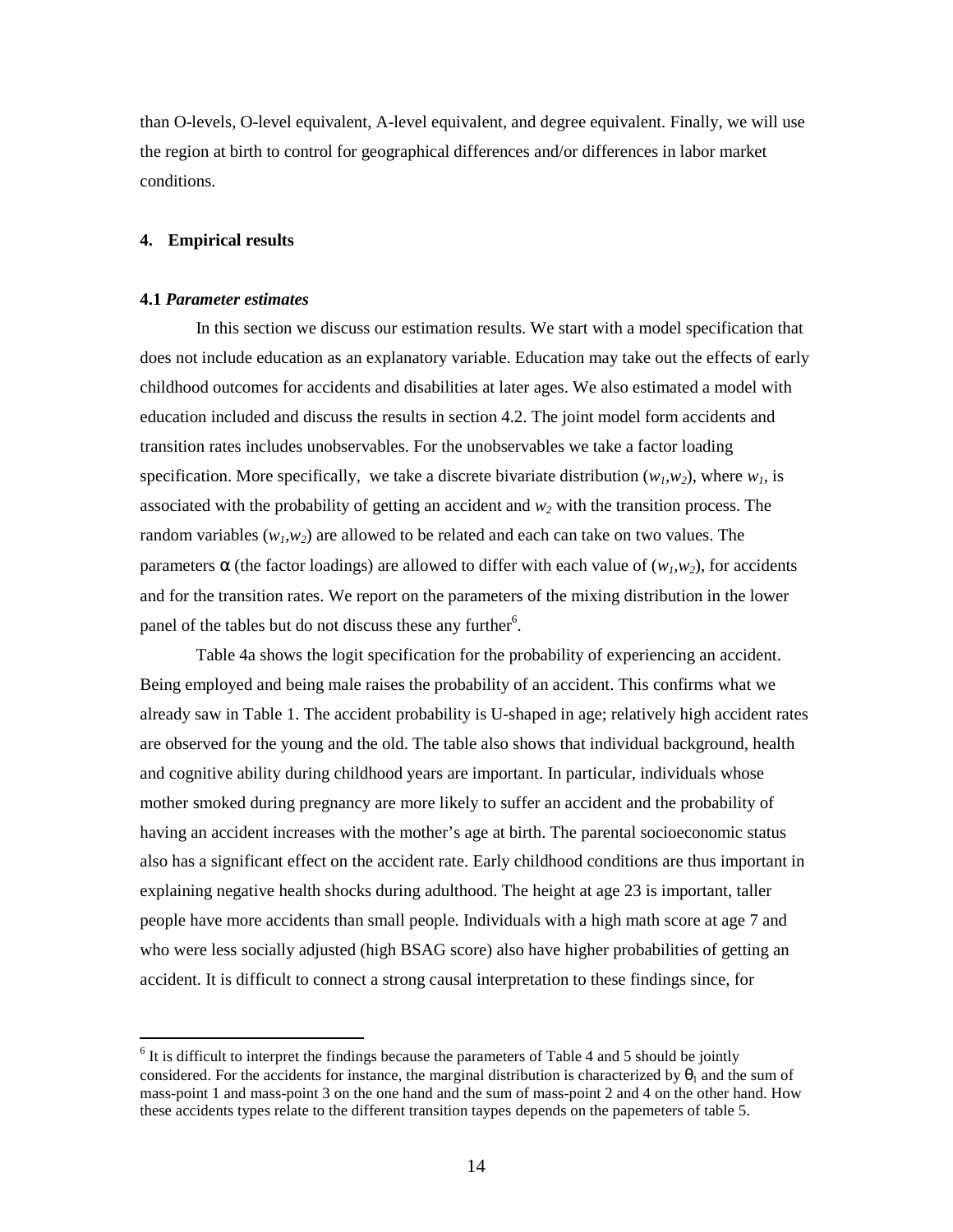example, the math score could also reflect occupational choice which is not taken into account. Finally, there is also some regional variation in the incidences of accidents.

Table 4b shows the parameter estimates of a multinomial logit model for the transition between the different labor market and disability states. These concern yearly transition probabilities and the reference group is staying in the same state. Of central importance is the effect of an accident. Accidents have a significant impact on all transitions probabilities. It is however difficult to interpret the results directly. For instance, the negative coefficient of -0.151 for the transition from WD→NWD implies that accidents reduce this transition probability relative to the recurrence probability. However, this does not imply that the transition from Work to Non-Work states is lowered when an accident occurs. For this transition one also has to consider the effect of an accident on the transitions from WND→WND, WND→WD, WND→NWND and WND→NWD. In the next subsection we will perform some calculations with the model to make the effects of accidents more insightful. For the other variables we briefly mention their effect relative to the recurrence rate.

Transition rates from work to non-work states are higher for females and the opposite holds for transition rates from non-work to work. Stated differently, females are more likely to exit work and less likely to enter into work. This is in line with results found in the labor supply and unemployment literature. Furthermore, women at work are more likely to become disabled than their male counterparts. After age 20 the probability of becoming disabled increases. There are no clear patterns in how age affects transitions between work and non-work states. It is important to note that since all individuals were born within the same week, we cannot distinguish true age effects from business cycle effects.

The variables describing the early childhood circumstances, parental socioeconomic status, mother smoking during pregnancy, mother's age at birth and the indicator for low birth weight, all have significant effects on almost all transition probabilities. In particular, more adverse early childhood conditions increase the probability of becoming disabled, the incidence of entering non-employment and the length of non-employment spells. Early childhood conditions thus have a significant direct effect on the rate of health depreciation and changes in employment rates over the life cycle.

Individuals with a high math score at age 7 and who were more socially adjusted are significantly less likely to become disabled and non-employed (high BSAG scores are associated with lower social adjustment). When non-employed, these individuals have higher transition rates and hence on average short non-employment spells. Relatively tall people at age 23 are more likely to become disabled than shorter people. When we condition on disability status, we see that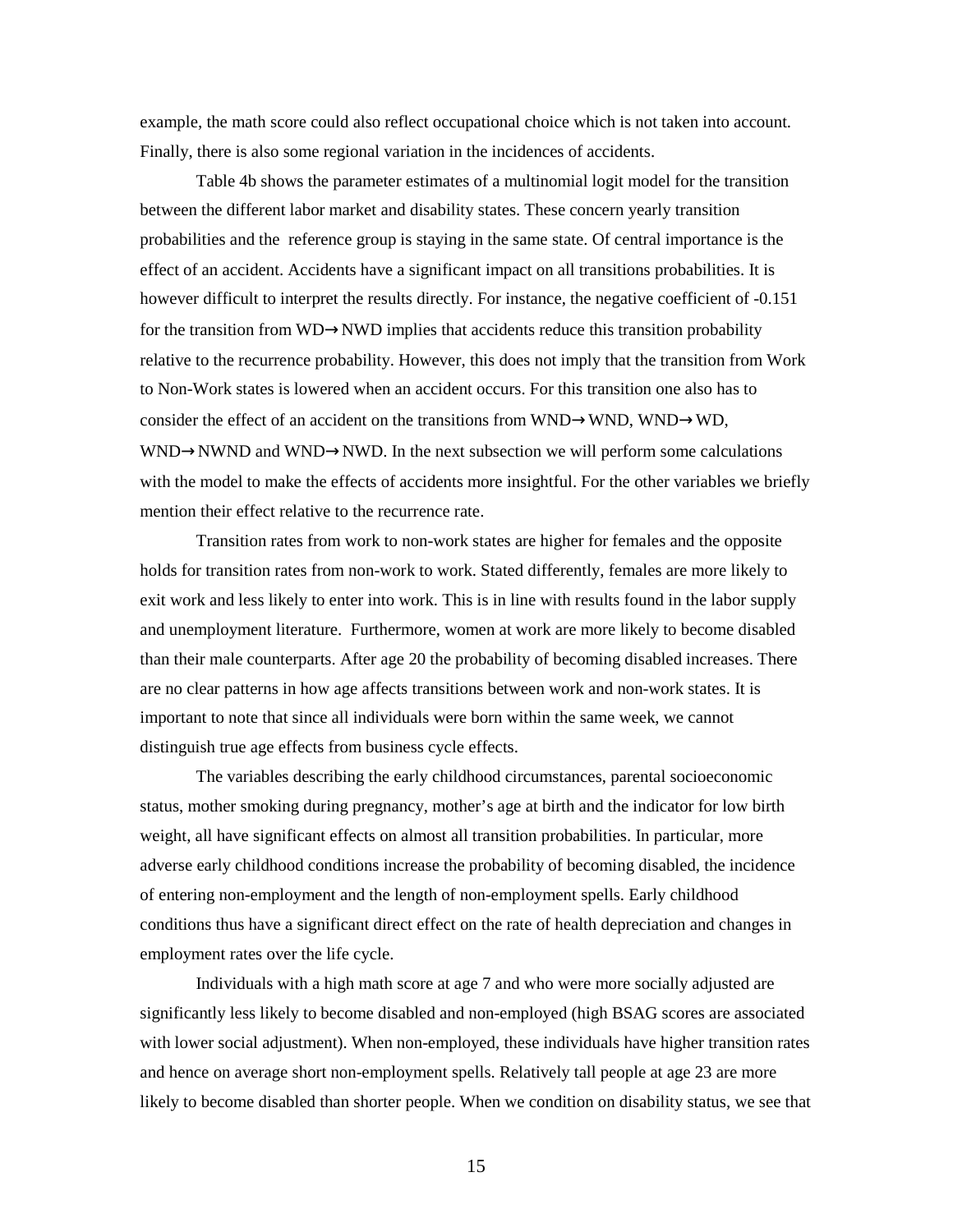when tall people are non disabled that they are much more likely to be employed, i.e. they have a significant lower transition probability from employment to non-employment and a significant higher transition probability from non-employment to employment. Furthermore, there is some significant regional variation in transition probabilities.

#### **4.2** *Sensitivity analyses*

Currie and Hyson (1999) investigate the effects of early childhood conditions on employment, health and wages. Their empirical results indicate that these effects actually differ between men and women. In particular, the effects of early childhood conditions are for women pronounced at younger ages than for men. Therefore, we also estimated our model separately for males and females. The results are reported in Tables 5a and 5b. For accidents most of the effects remain qualitatively the same. For the transition rates we observe some qualitative differences. The most important differences concern the transitions between work states for disabled workers. From the table it is difficult to judge whether these differences are quantitatively important. Simulations with the different models may shed some more light on this. We return to this in the next section.

In the previous subsection we did not include the individual's education level as regressor. In Subsection 2.1 we argued that education can be an intermediate variable for early childhood conditions. For example, Currie and Hyson (1999) show that the effects of early childhood conditions are largest on educational attainments. However, education is also a proxy variable for occupation and human capital. Therefore, it is likely to have a substantial effect on labor market and health outcomes (Fuchs, 2004). If we want to test if early childhood circumstances have an effect on the rate of health depreciation, we should include the level of education in the model. Furthermore, estimating the model with the level of education as regressor provides an indication on the robustness of the effects of accidents.

Table 6 shows the estimation results for a model specification with the level of education included. The education coefficients are significant, but there are no important changes in the magnitude and significance of the other variables once education is included. The reference group for education is those with an education below O-levels. Having higher education appears to decrease the probabilities of becoming disabled and non-employed. The likelihood of an accident is only higher for those with A-levels.

 In Section 3 we showed that attrition from the panel is non-random with respect to the labor market and disability status at age 23. To check if the attrition has an effect on the main conclusions from the model, we estimate the model again but with a dummy variable indicating if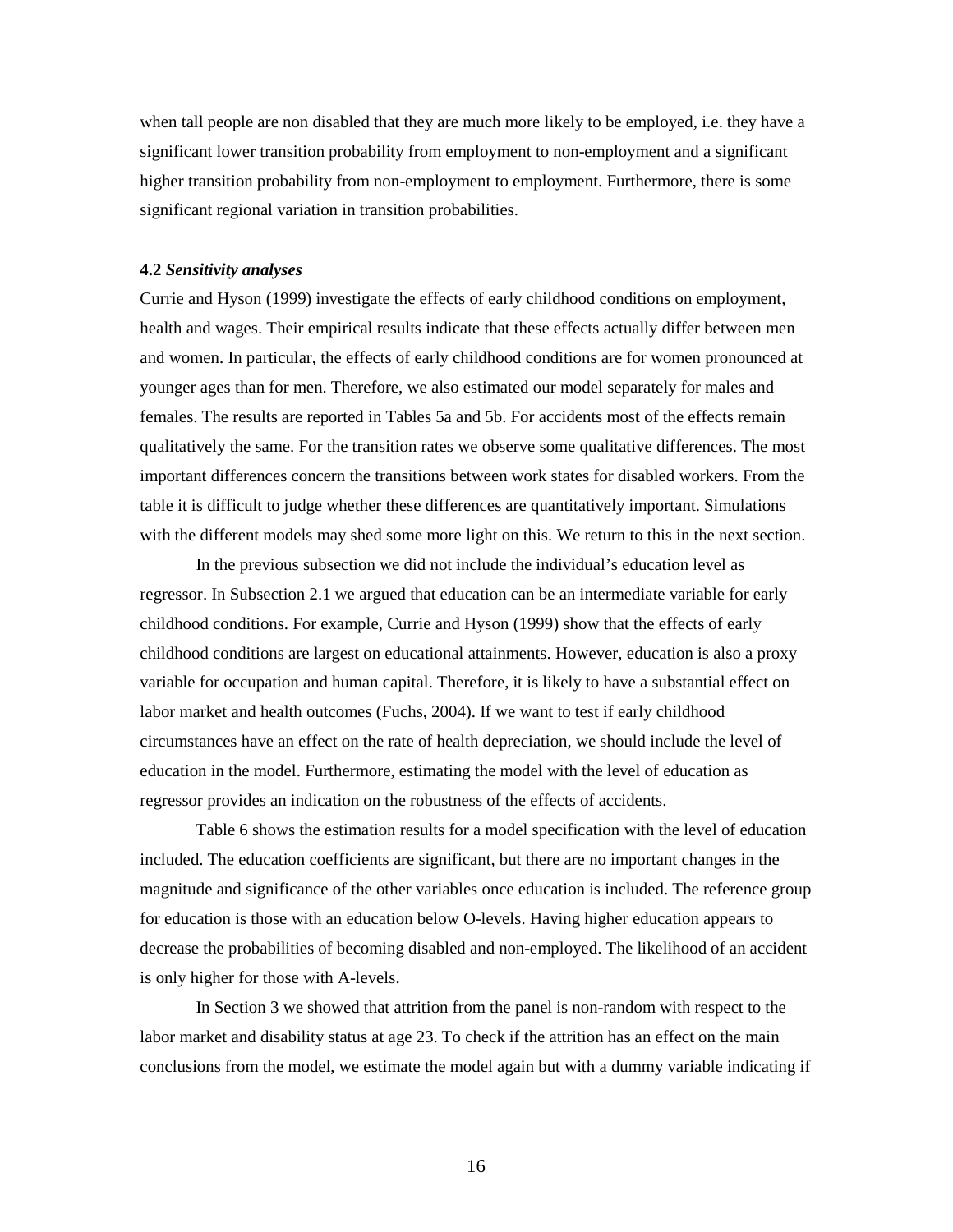the individual drops out of the panel before the final wave. In Table 7 we show the estimation results including this additional dummy variable

(Table 7: TO BE ADDED).

# **5. Simulations with the model**

## **5.1** *Initial state*

In this section we perform some simulation experiments to investigate the importance of health shocks on disability and labor market transitions and to get some insight on how important early childhood conditions are on outcomes during adulthood. In particular, we want to get some insight into the importance of the different mechanisms through which early childhood conditions work. However, in our model we took the initial state of each individual as given. Therefore, before presenting the results from the simulation experiments, we first estimate a model for the initial state.

 Table 8 shows the estimation results for a multinomial logit model for the initial state, which is the first state after leaving full-time education. Compared to the earlier estimations, we did not include age a regressor as there is only little variation in the age at which individuals leave fulltime education and it appeared to have little explanatory power. Women are less likely to be disabled than men. Taller people and individuals with a high math score at age 7 and those who are more socially adjusted have significantly higher probabilities of being employed and non-disabled after leaving school. The variables describing early childhood conditions most often do not have a significant impact; only individuals whose mother smoked during pregnancy and had parents from a low socioeconomic background are significantly more likely to be non-employed and non-disabled. This hints that Marmot's the pathways' hypothesis (see Marmot et al, 1999), i.e. that the effects of early childhood conditions on later age health and socio-economic status mainly works via its effect on health and socioeconomic status at early adulthood.

# *5.2 Simulations*

The model estimates can be used to perform some simulations that give us more insight into the importance of health shocks as measured by our accidents variable and background variables on transition rates between disability and employment states. We use Tables 4aa, 4b and 8 for the simulations.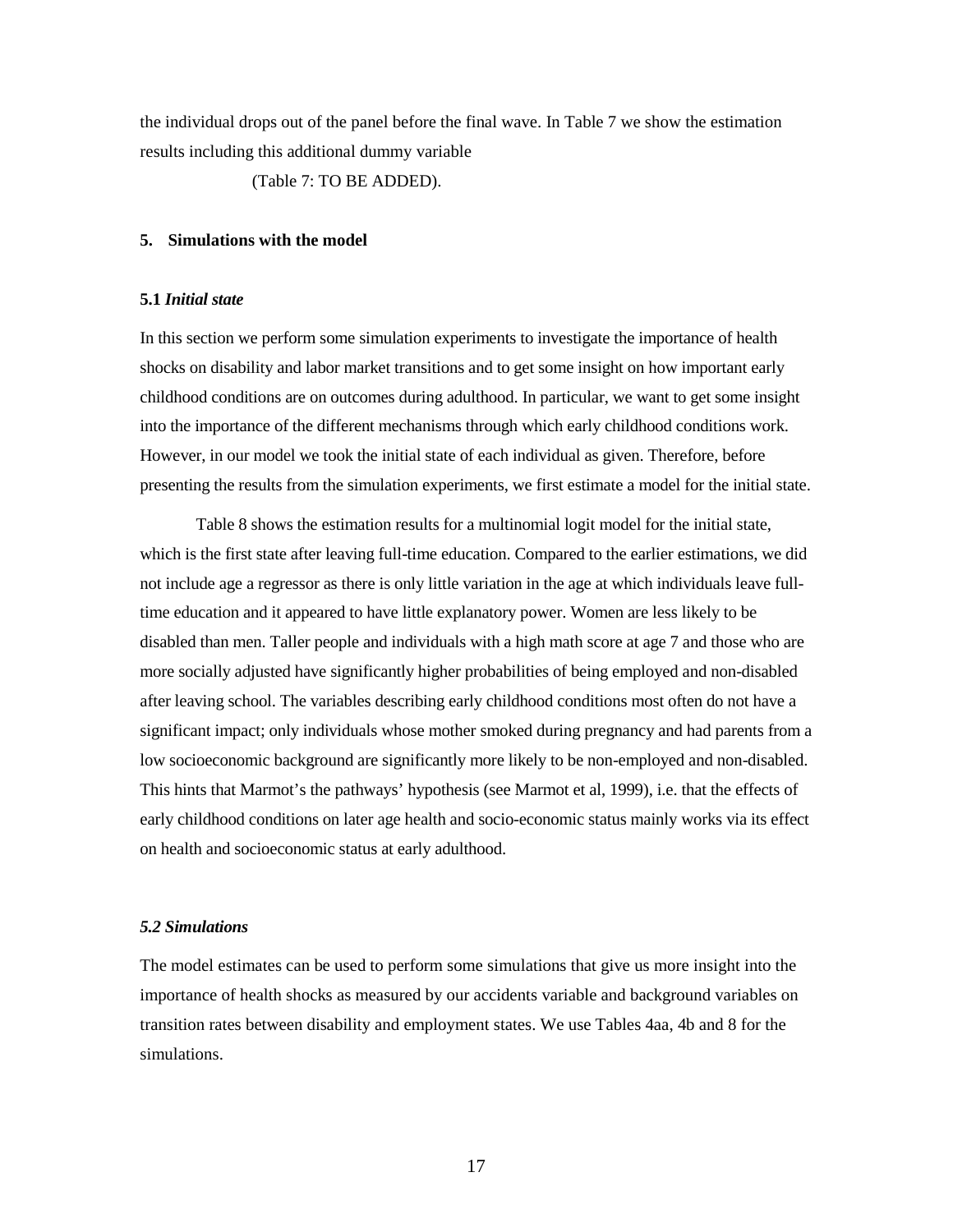Figure 6 depicts work and disability probabilities for each individual in the sample, starting at age 16. Hence, this is an informal check on the fit of the model. Figure 6 compares rather well with the observed probabilities depicted in Figure 5.

We first investigate the effect of accidents on the probability of getting a disability. Next, we look at the impact of a disability on employment rates. Finally, we look at the role of childhood conditions on both disability and employment. The results are shown in Tables 9, 10 and 11 respectively.

We look at the effect of accidents through different scenarios: (a) getting an accident every year, (b) no accident and (c) one accident at age 25. In Figure 7 we compare the predicted disability rates of the model with the simulated disability rates in the different scenarios. If everyone would have an accident every year, disability rates at age 40 would be twice as high as in case no-one would ever have an accident. If no individual would get an accident disability rates at age 24 are 4.8%, this is only slightly lower than the average in the sample (4.9%). An accident at age 25 increases the disability rate in the next year with 8% (from 4.9% to 5.3%). Disability is an absorbing state and hence disability rates remain high after the single health shock (accident).

 We found that the incidence of an accident is higher for those at work we and therefore considered the following little experiment. We first consider the case where the incidence of adverse health shocks is reduced with 25% and next we consider the case where work does not affect the incidence of health shocks. The latter experiment could for instance mimic the effect of a workplace safety policy or a policy aimed at reducing work stress. The (indirect) effects of these experiments on disability and employment rates are very small. For instance, the disability rate at age 40 is reduced from 11.8% to 11.6%, while employment rates in both experiments go up from 88.1% to 88.2%. We can see that reducing total accidents by 25% is almost equivalent to removing the effect of work on accidents.

For the effect of disability on employment rates we compare the following cases: what are the employment rates given (a) the disability rates predicted by the model (b) when nobody is ever disabled, and (c) when everybody becomes disabled at age 25. From figure 8 it can be seen that at age 25, employment rates drop drastically (by 2.5%) if individuals get a disability and this decline in employment continues over time. The gap between employment rates widens for the different disability scenarios. By age 40 the difference in employment is of 19.8% between the nondisabled and the disabled case (see Table 10).

Finally, we explore the role of childhood conditions and assume that everybody comes from a high socio-economic background (labeled as high SES). We in addition assume that other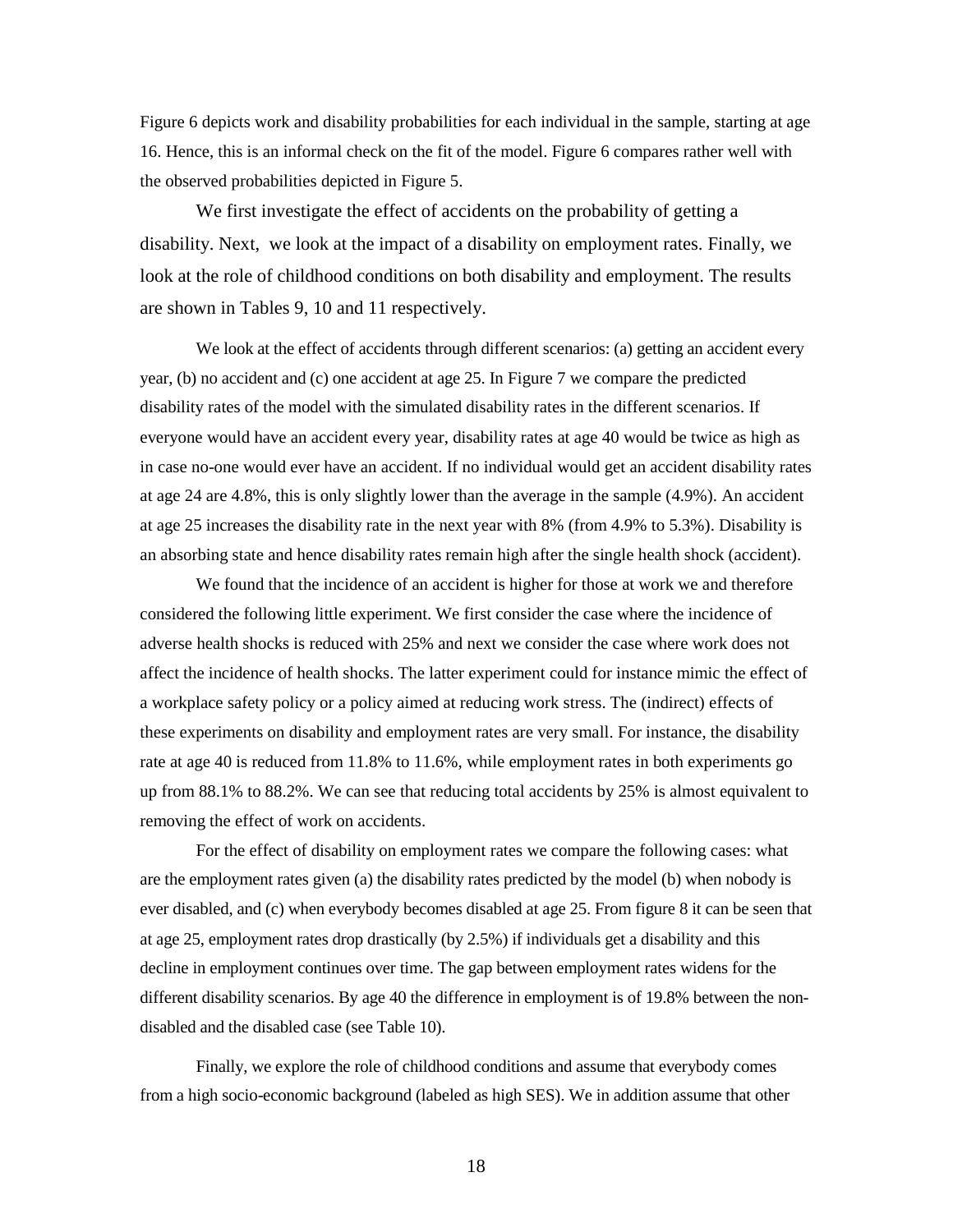background variables are favorable (i.e. no low birth-weight and no maternal smoking). We the effect of SES on (a) initial state, (b) direct transition probabilities, and (c) accident probabilities. We do this to see where early childhood conditions are most important. Tables 11 and 12, present the effects of childhood characteristics on disability and employment (respectively) at different stages. The first observation is that childhood characteristics appear to matter more in the transition probabilities and have the less impact on the probability of experiencing accidents (see Figure 9). Indeed, it seems that coming from a high SES does not greatly affect the rate of health shocks in order to substantially reduce disability. Likewise, high SES has only a limited impact on the probability of being disabled after completing full-time education, the initial state (11.7% versus 11.8%). On the other hand, disability rates in adulthood are greatly reduced (10%). This is because the socio-economic background continues to influence the transition probabilities. The effects on employment rates are very similar. High SES increases employment only through its effects on the transition probabilities (91.4% versus 88.1%). This can be shown in Figure 10, where only the line for the high SES during the transitions differs from the predicted by the model.

For comparison purposes, we perform the same simulations with low SES, that is, we look at how employment and disability rates vary when everybody comes from low SES (and all mothers smoked during pregnancy and all had low birth weight) during the three different pathways: (a) initial state, (b) direct transition probabilities, and (c) accident probabilities. It can be seen from figure 11 that employment rates at age 40 in cases (a) and (c) are quite similar to the rates predicted by the model (87.8%, 88.1% and 88.1% respectively). This again demonstrates the limited impact of SES on initial employment conditions and the rate of health shocks. SES is, on the other hand, important for its employment effects during the transitions in adulthood. Indeed, if all individuals were from a low SES employment would be reduced to 81.3%. Figure 12 shows the gap in the evolution of employment for those of low and high SES during the transitions. By age 40, this gap is of 11.1%.

The effect of SES on disability through the different paths is somehow different. This is related to the fact that SES appears to have a somehow more pronounced effect on the initial disability rates after finishing full-time education. In figure 13 we can see that if people have a low SES during the initial status, disability rates at age 16 would be much higher than in the other scenarios (6.7% versus 4.5%). Nevertheless, when individuals are from a low SES during the transitions, the disability rate increases much faster and, by age 40, it is higher than in any other scenario (15.8% compared with 13.6% for the initial state scenario and 11.8% for both the accident scenario and the predicted probability). The difference in disability rates for the effects of SES on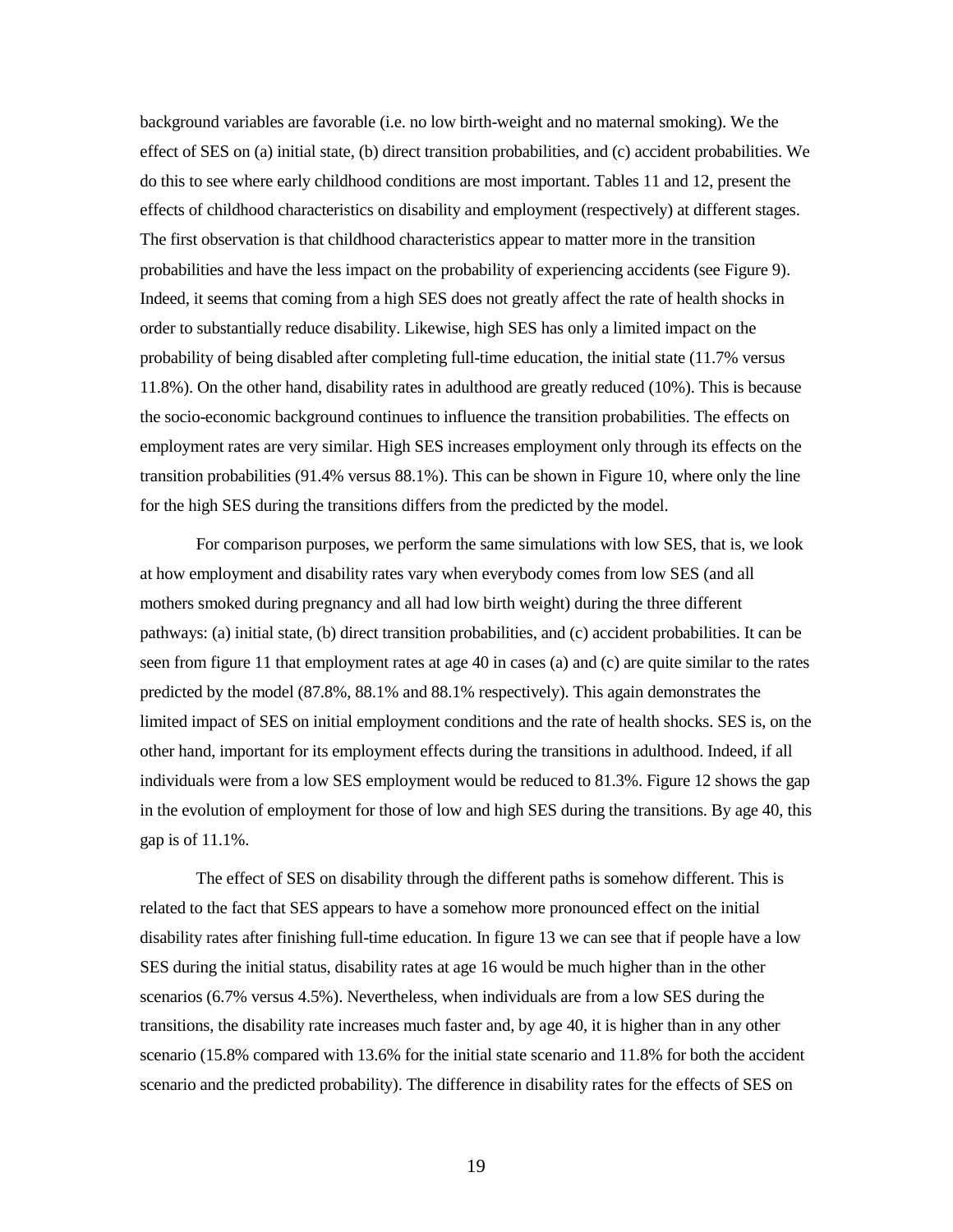transitions is of almost 6 percentage points at age 40 between those from high and those from low SES, as can be seen in figure 14.

#### **6. Conclusion**

This paper explores the relationship of disability and work over the life cycle. We are particularly interested in the effect of a health shock on later employment and disability outcomes and we want to examine whether this relationship differs with socio-economic conditions during early childhood. We use unanticipated hospital admissions (labeled as accidents) as a measure of a health shock. In a dynamic model, we exploit the unanticipated nature of our health variable to assess its causal effect on disability and labor market status. We estimate our model on data from the British National Child Development Study (NCDS).The results indicate that indeed current labor market status greatly increases the probability of experiencing health shocks (by 40%). Accidents have a strong impact on the individual's outcomes; in particular, the occurrence of a disability is more than twice as likely to happen after experiencing an accident. Furthermore, individuals with disabilities have a much higher probability of entering unemployment. Finally, early childhood circumstances have a direct effect on becoming disabled and non-employed during the course of life. Indeed, individuals whose parents where from low SES have 40% more chances of becoming disabled and 22% more chances to loose their job due to disability.

Our results are particularly relevant for policy matters as we postulated in the introduction. They are partly in line with previous literature findings (Case, Lubotski & Paxson, 2002; Case, Fertig & Paxson, 2005; Currie & Hyson, 1999) where it has been found that lower income children are at higher risk of worse health, and that the effects are long lasting. According to the pathways models, childhood circumstances do not affect adult health risk directly but indirectly through its effects on adult social circumstances. Our findings suggest, that parental low SES has a limited effect on health outcomes at early adulthood and a much stronger effect on the likelihood of being disabled later in adulthood. This is the case because the parental socioeconomic background appears to have a strong effect on disability and employment transition rates *after* that the individuals have entered the labor market. We find that socio-economic background has a significant, but quantitatively small effect on the accident rates. Therefore the indirect effect of low socio-economic status, via the occurrence of a health shock, is very small. From this one can conclude that the larger part of the effect of low socio-economic status during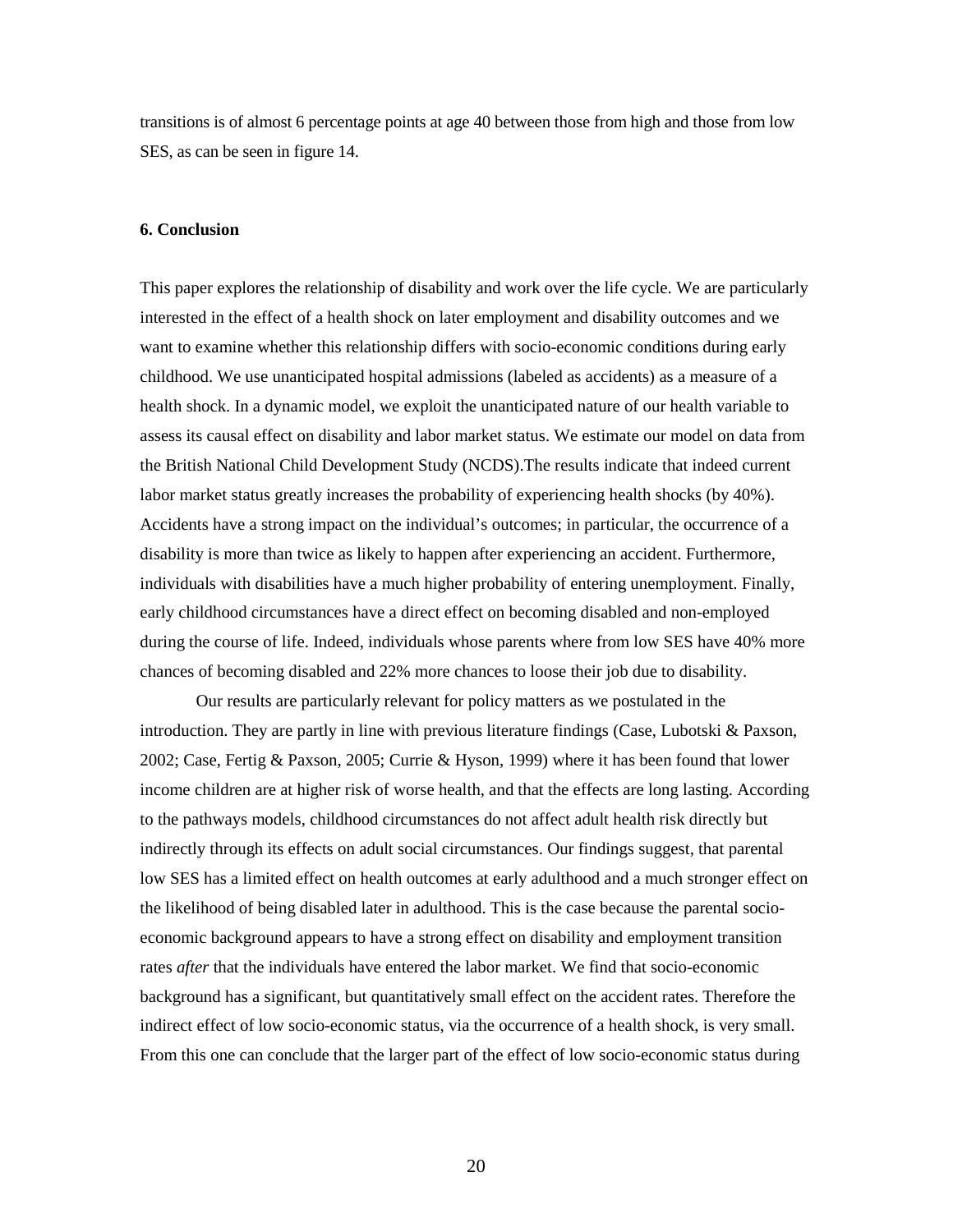early life comes from an accumulation of higher transition rates to disability and nonemployment.

This conclusion is important for public policy since it implies that a policy that improves early childhood outcomes for the economically disadvantaged will reduce the odds of experiencing a permanent disability later in life. This in turn will positively affect the work patterns of workers later in life. Policies aimed at the young can thus positively influence health and work outcomes at advanced ages.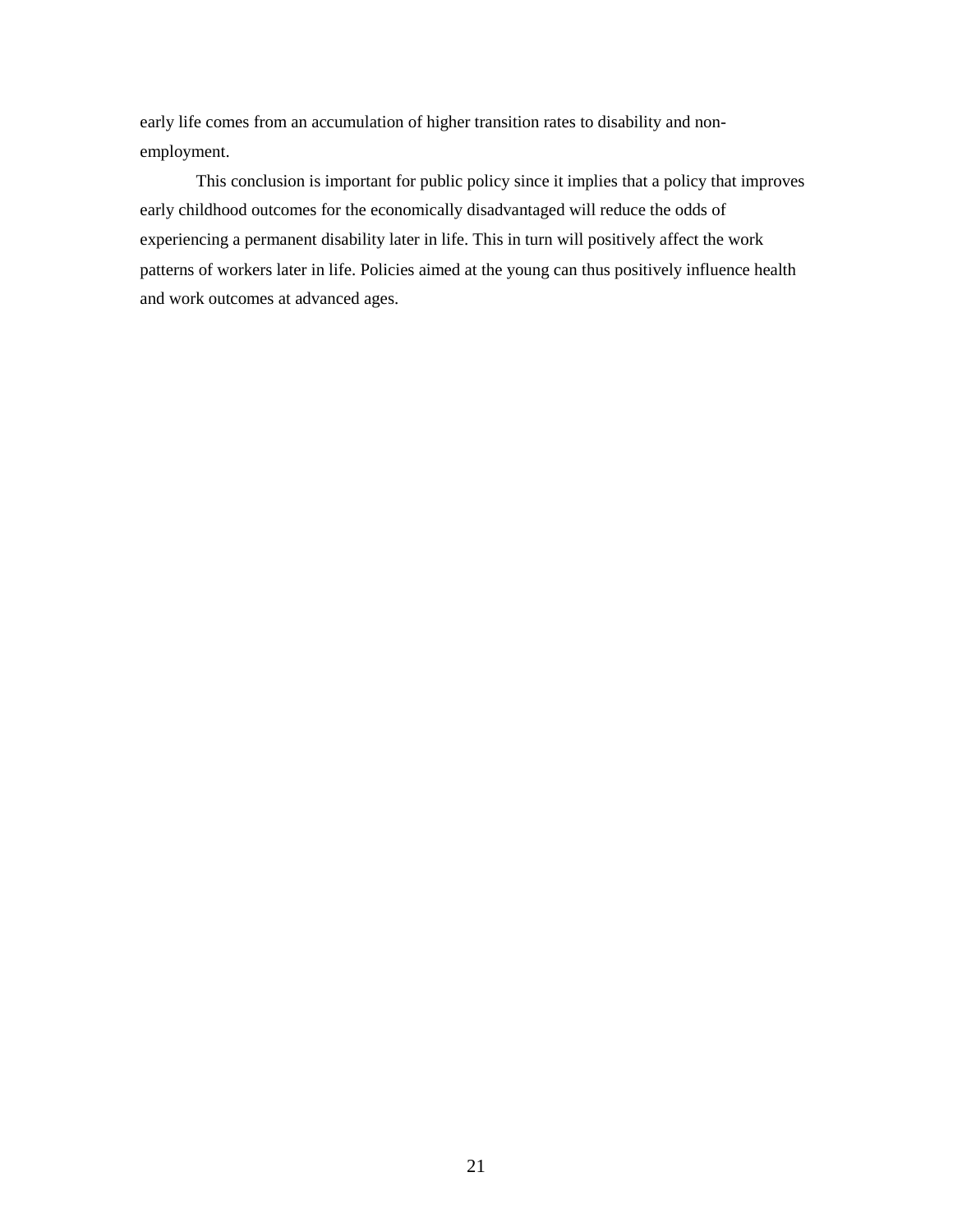# **References**

Abbring JH, van den Berg GJ. The nonparametric identification of treatment effects in duration models. *Econometrica 2003;* **71**: 1491-1517.

Adams, P, Hurd MD, McFadden D,Merrill A, Ribeiro T. Healthy, wealthy, and wise? Tests for direct causal paths between health and socioeconomic status, *Journal of Econometrics* 2003; **112**:  $3 - 56.$ 

Ades, T. Comparing NCDS4 to the 1981 UK Census. *National Child Development Studies Working Paper Series,* Fourth Follow-up Working Paper 11, 1983.

Anderson KH, Burkhauser R. The Retirement-Health Nexus: A New Measure of an Old Puzzle. *Journal of Human Resources* 1985; 2**0(3)**: 315-330.

Bajekal M, Harries T, Breman R, Woodfield K. Review of disability estimates and definitions. *IAD Social Research Division In-house Reports*, In-House Report No. 128, 2004.

Barker DJP. Fetal origins of coronary heart disease. *British Medical Journal* 1995; **311**: 171–174.

Blair, PS, Fleming PJ, Bensley D, Smith I, Bacon C, Taylor E, gloding J, Tripp J. Smoking and the sudden infant death syndrome: results from 1993-5 case-control study for confidential inquiry into stillbirths and deaths in infancy. *British Medical Journal* 1996; **313**: 195 - 198.

Bound J, Burkhauser RV. Economic Analysis of Transfer Programs Targeted on People with Disabilities, In *Handbook of Labor Economics*, Ashenfelter OC, Card D (eds.). Amsterdam: Elsevier Science, 1999; Vol. 3C, 3417-3528.

Bound J, Schoenbaum M, Stinebrickner TR, Waidman W. The dynamic effects of health on the labor force transitions of older workers. *NBER Working Papers Series*, Working Paper 6777, 1998.

Case A, Fertig A, Paxson C. The lasting impact of childhood health and circumstance. *Journal of Health Economics* 24, 365-389, 2005.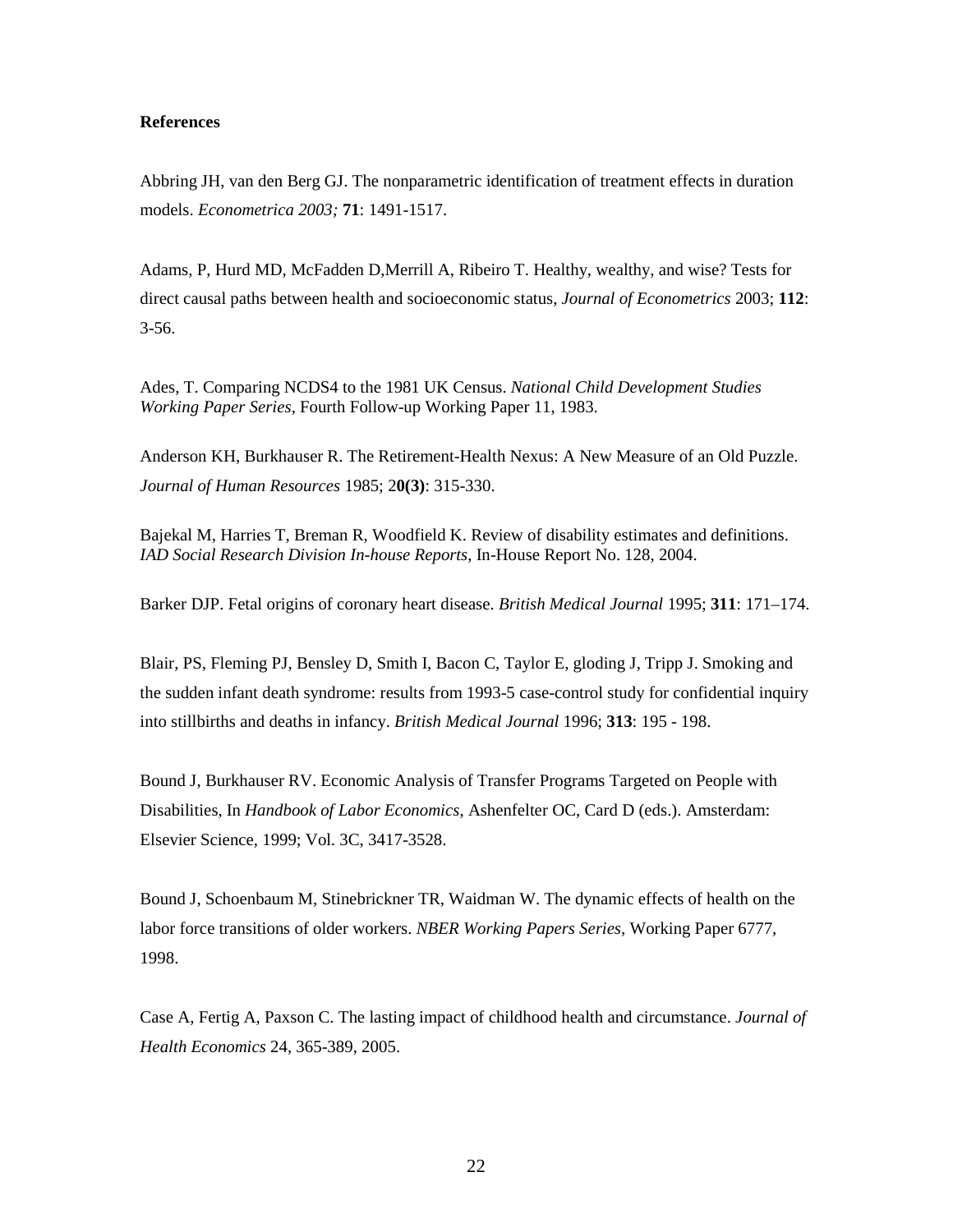Case A, Lubotsky M, Paxson C. Economic Status and Health in Childhood: The Origins of the Gradient, *American Economic Review*, 2002; **92(5):** 1308-1334.

Conter V, Cortinovis I, rogari P, Riva L. Weight growth in infants born to mothers who smoked during pregnancy. *British Medical Journal*, Mar 1995; **310**: 768 - 771.

Currie J, Hyson R.Is the Impact of Health Shocks Cushioned by Socioeconomic Status? The Case of Low Birthweight. *American Economic Review Papers and Proceedings* 1999; **89(2)**: 245-250.

Currie, J., and B.C. Madrian, 1999. Health insurance and the labour market, in *Handbook of Labor Economics*. Ashenfelter, O., Card, D., eds., Volume 3C, ch.50.

Currie J, Stabile M. Socioeconomic Status and Child Health: Why Is the Relationship Stronger for Older Children? *American Economic Review* 2003; **93(5):** 1813-1823.

Currie J, Thomas D. Early Test Scores, Socioeconomic Status and Future Outcomes. *NBER Working Papers Series*, Working Paper 6943, 1999.

Doblhammer G. The late life legacy of very early life. *MPIDR*, Working Paper 2003-03, 2003.

Fuchs VR. Reflections on the socio-economic correlates of health. *Journal of Health Economics*  2004; **23(4):** 653-661.

Grossman M. On the concept of health capital and the demand for health. *Journal of Political Economy* 1972; **80:** 223-255.

Haveman, R. Wolfe, B., Kreider B., and M. Stone, 1994. Market work, wages, and men's health. *Journal of Health Economics* 13, 163-182.

Kerkhofs M, Lindeboom M. Age related health dynamics and changes in labour market status. *Health Economics* 1997; **6**: 407-423.

Lindahl, M. Estimating the effect of income on health and mortality using lottery prizes as exogenous source of variation, *Journal of Human Resources* 2005; **40**: 144-168.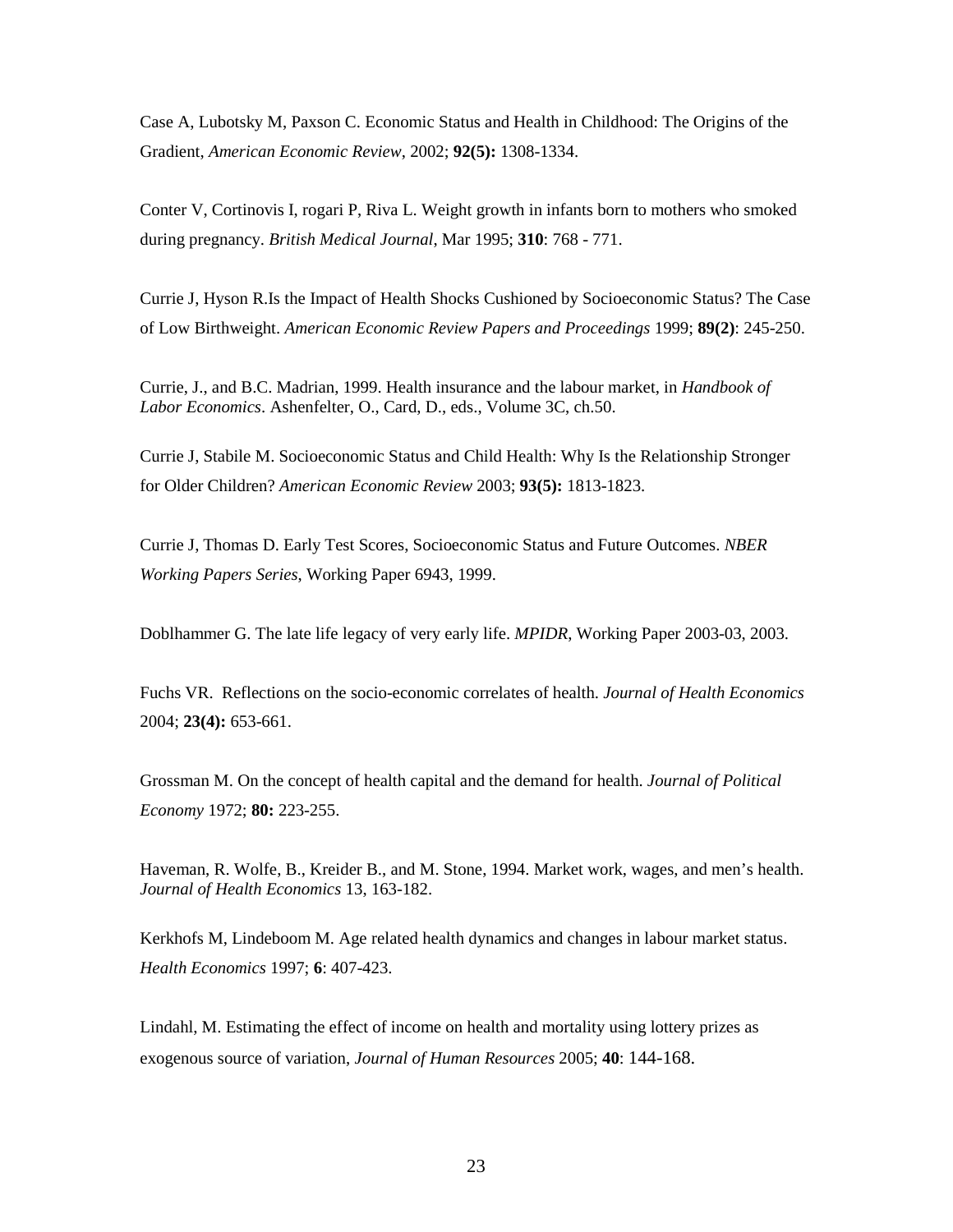Lumsdaine R, Mitchell O. New Developments in the Economic Analysis of Retirement, In *Handbook of Labor Economics*, Ashenfelter OC, Card D (eds.). Amsterdam: Elsevier Science, 1999; Vol. 3.

Marmot M, Shipley M, Brunner E, Hemingway H. Relative contribution of early life and adult socioeconomic factors to adult morbidity in the Whitehall II Study. *Journal of Epidemiology and Community Health* 2001; **55**: 301-307.

Naeye RL , Peters EC. Mental development of children whose mothers smoked during pregnancy. *Obstetric Gynecoogy* Nov 1984; **64**: 601 - 607.

NCDS User Support Group. *NCDS5 Report*. City University: London, 1991.

Sickles RC, Taubman P. An analysis of the health and retirement status of the elderly. *National Bureau Economic Research Working Paper Series*, Working Paper 1459, September 1984.

Sickles R, Yazbeck AS. On the Dynamics of Demand for Leisure and Production of Health: Evidence from the Retirement History Survey. *Journal of Business and Economic Statistics* 1998: 187-197.

Smith, JP. Socioeconomic status and health. *American Economic Review Papers and Proceedings* 1998; **88:** 192-196.

Smith, JP. Healthy bodies and thick wallets: the dual relation between health and economic status. *Journal of Economic Perspectives* 1999; **13(2):** 145-166.

Smith, JP. Consequences and Predictors of New Health Events. *National Bureau Economic Research Working Paper Series*, Working Paper 10063, November 2003.

Smith A, Twomey B. Labour market experiences of people with disabilities. *Labour Market Trends*, August 2002.

UNICEF & WHO. *Low birthweight*. Geneva: WHO Publications, 2004.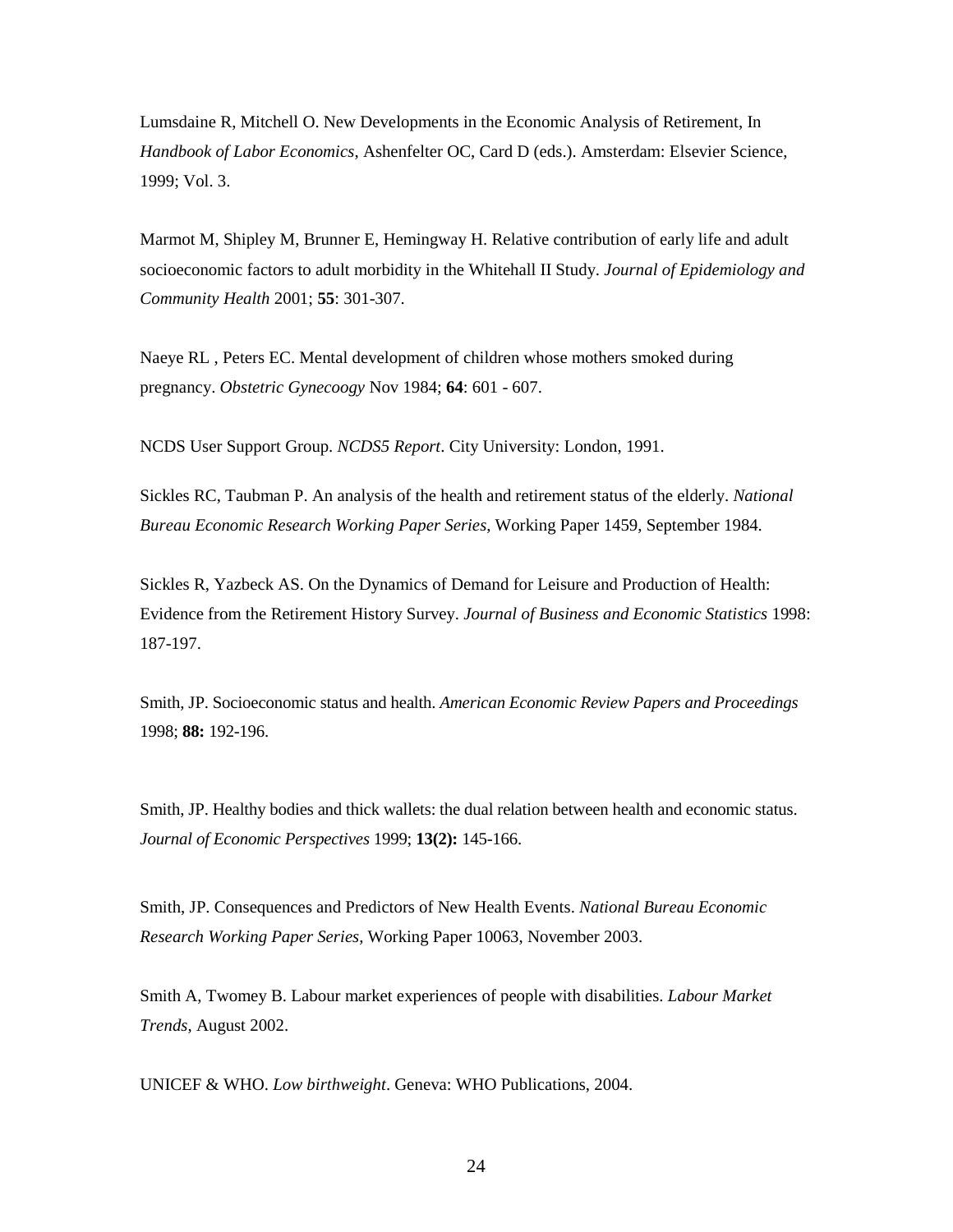Williams, GM, O'Callaghan M, Najman JM, Bor W, Andersen MJ, Richards D, Chinlyn U. Maternal Cigarette Smoking and Child Psychiatric Morbidity: A Longitudinal Study. *Pediatrics*, Jul 1998; **102**: 11.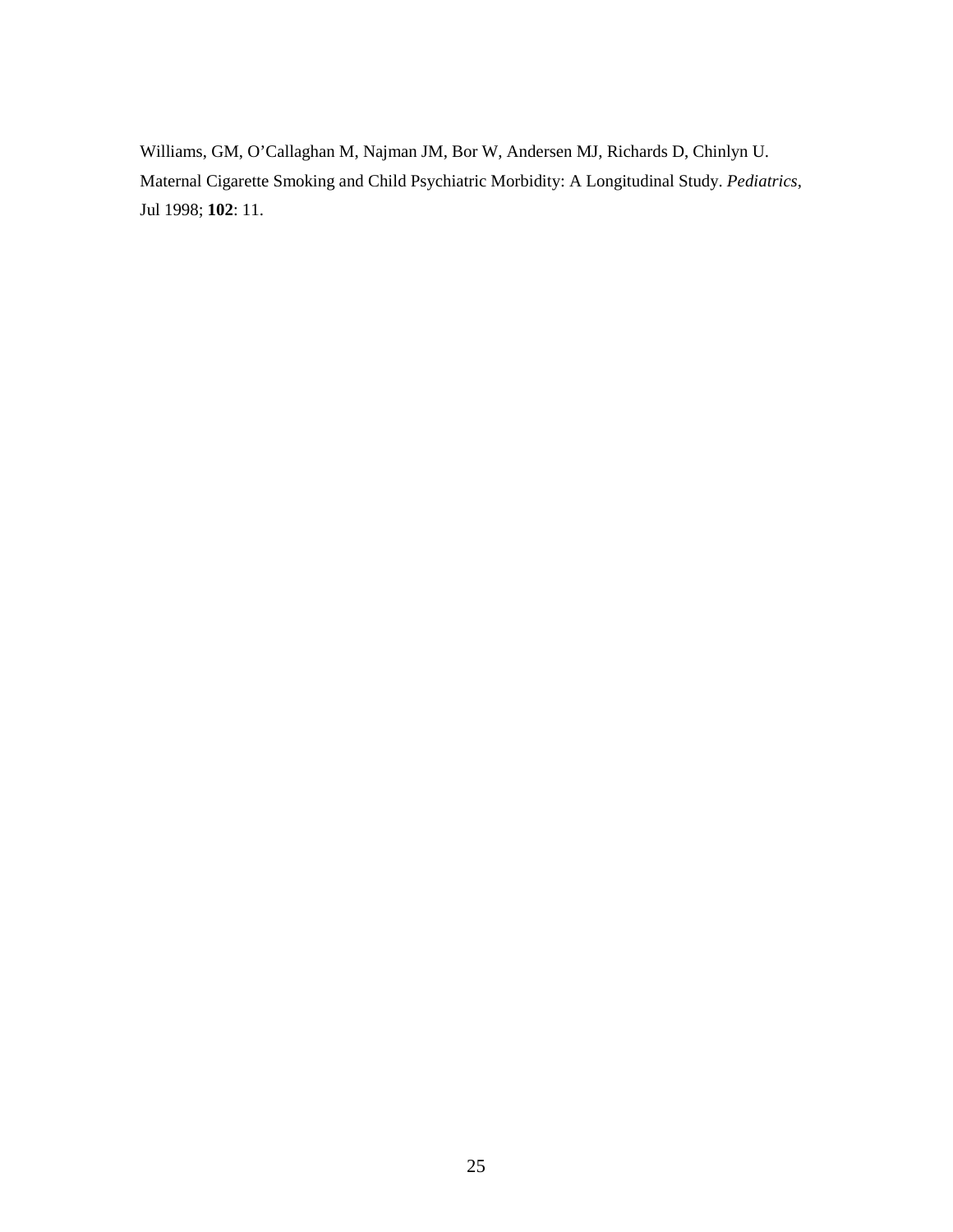|                   | Male   | Female |
|-------------------|--------|--------|
| Road (pedestrian) | 0.0018 | 0.0013 |
| Road (driver)     | 0.0179 | 0.0080 |
| Workplace         | 0.0398 | 0.0072 |
| Home              | 0.0127 | 0.0107 |
| <b>Sports</b>     | 0.0338 | 0.0047 |
| Other             | 0.0139 | 0.0072 |

**Table 1: Yearly incidences of different types of accidents**

**Table 2: Transition matrices for work and disability states by gender** 

| Male        |       |        |       |                    | Female             |         |         |        |         |
|-------------|-------|--------|-------|--------------------|--------------------|---------|---------|--------|---------|
|             | WD(t) | NWD(t) |       | $WND(t)$ $NWND(t)$ |                    | WD(t)   | NWD(t)  | WND(t) | NWND(t) |
| $WD(t-1)$   | 95.3% | 4.7%   |       |                    | $WD(t-1)$          | 90.3%   | 9.7%    |        |         |
| $NWD(t-1)$  | 16.8% | 83.2%  |       |                    | $NWD(t-1)$         | 12.8%   | 87.2%   |        |         |
| $WND(t-1)$  | 0.3%  | 0.1%   | 96.8% |                    | $2.8\%$ WND(t-1)   | 0.3%    | $0.0\%$ | 91.7%  | 7.9%    |
| $NWND(t-1)$ | 0.3%  | 0.7%   | 41.9% |                    | $57.2\%$ NWND(t-1) | $0.1\%$ | $0.4\%$ | 19.3%  | 80.2%   |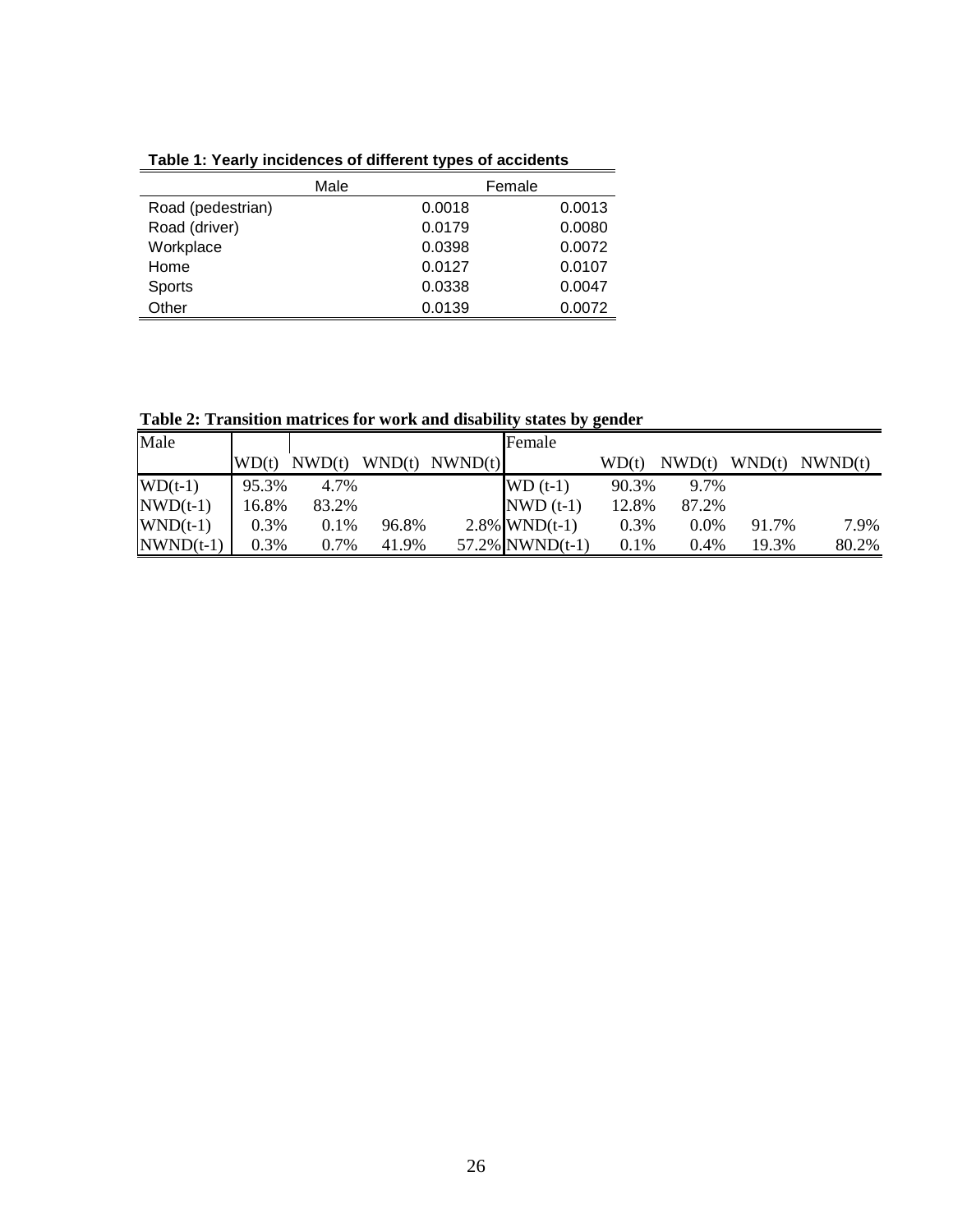| Table 3: Sample mean of the individual characteristics |       |       |        |
|--------------------------------------------------------|-------|-------|--------|
|                                                        | Total | Male  | Female |
| Female                                                 | 50.1% |       |        |
| Parental socioeconomic status at birth                 |       |       |        |
| Missing                                                | 6.3%  | 6.6%  | 6.0%   |
| High                                                   | 25.6% | 25.9% | 25.3%  |
| Medium                                                 | 47.1% | 46.5% | 47.7%  |
| Low                                                    | 21.0% | 21.0% | 21.0%  |
| Mother smoked after the fourth month of pregnancy      |       |       |        |
| Missing                                                | 6.3%  | 6.5%  | 6.1%   |
| Yes                                                    | 30.8% | 30.3% | 31.3%  |
| N <sub>o</sub>                                         | 62.9% | 63.1% | 62.6%  |
| Mother's age at birth (in years)                       | 27.6  | 27.6  | 27.6   |
| Missing                                                | 5.2%  | 5.4%  | 4.9%   |
| Height at age 23 (in meters)                           | 1.70  | 1.77  | 1.62   |
| Missing                                                | 0.7%  | 0.7%  | 0.6%   |
| Birth weight                                           |       |       |        |
| Missing                                                | 5.5%  | 5.8%  | 5.2%   |
| Low (less than 2500 grams)                             | 4.8%  | 4.1%  | 5.4%   |
| Normal (more than 2500 grams)                          | 89.7% | 90.1% | 89.3%  |
| Math test score at age 7 (scale 0-10)                  | 5.1   | 5.1   | 5.0    |
| Missing                                                | 11.3% | 11.9% | 10.8%  |
| Bristol Social Adjustment Guide at age 7               | 8.3   | 9.7   | 6.9    |
| Missing                                                | 11.2% | 11.8% | 10.7%  |
| Region of residence at birth                           |       |       |        |
| Missing                                                | 5.1%  | 5.4%  | 4.9%   |
| North                                                  | 27.2% | 26.6% | 27.8%  |
| Midlands                                               | 23.5% | 24.3% | 22.7%  |
| South & Wales                                          | 16.4% | 16.2% | 16.5%  |
| Scotland                                               | 10.5% | 10.2% | 10.8%  |
| London & South-East                                    | 17.4% | 17.4% | 17.3%  |
| Education (National Vocational Qualification level)    |       |       |        |
| Below O-levels equivalent                              | 26.1% | 24.5% | 27.7%  |
| O-level equivalent                                     | 31.4% | 27.7% | 35.0%  |
| A-level equivalent                                     | 17.0% | 20.8% | 13.3%  |
| Degree equivalent                                      | 25.6% | 27.1% | 24.1%  |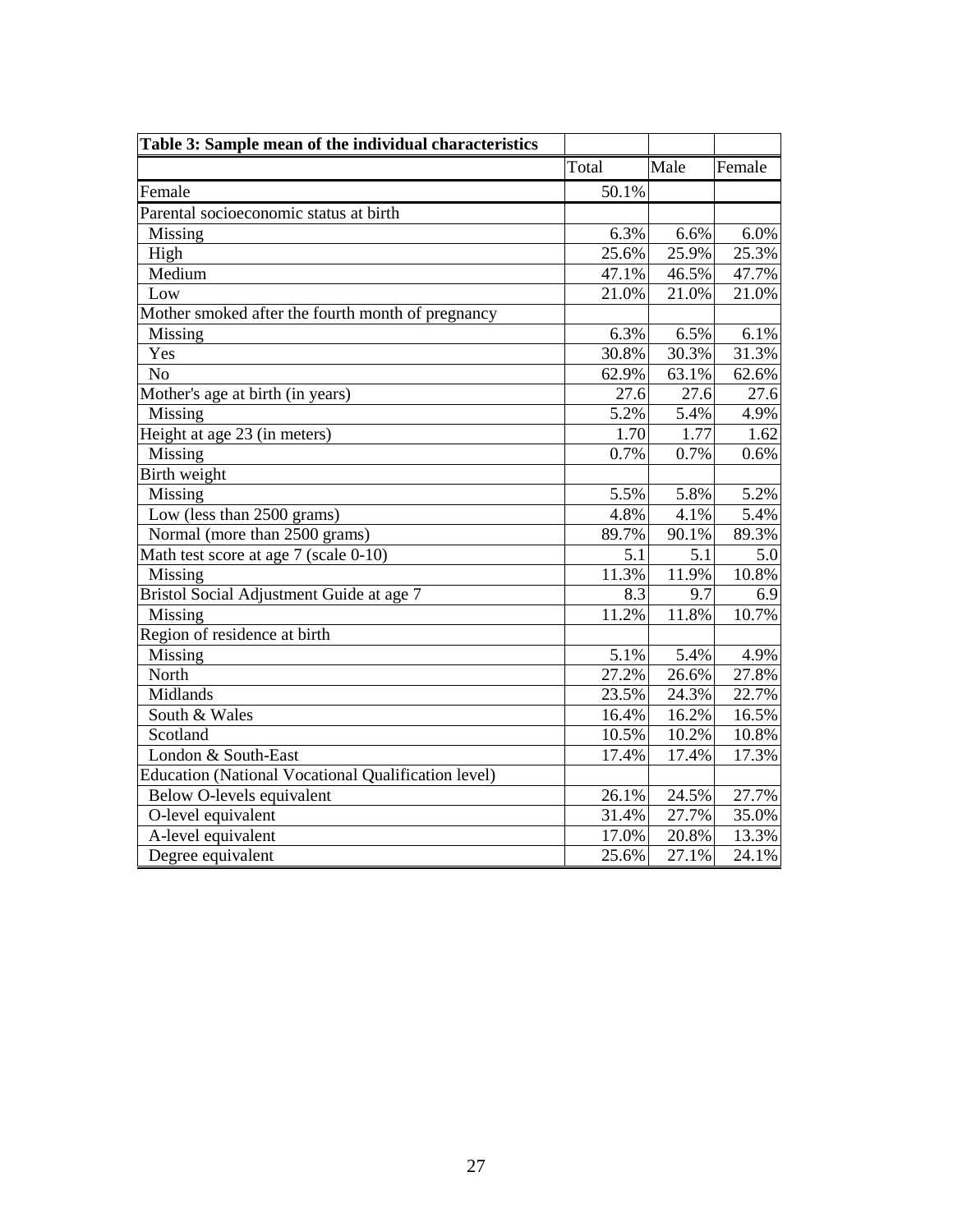| radio 4a. Logictor probability of experiencing all accident | Parameter        | Standard |
|-------------------------------------------------------------|------------------|----------|
|                                                             | estimate         | error    |
|                                                             | 0.120            | 0.007    |
| Intercept<br>Being employed                                 | 0.371            | 0.009    |
| Female                                                      | $-1.036$         | 0.009    |
| Age (divided by 10)                                         | $-1.686$         | 0.003    |
| Age squared (divided by 100)                                | 0.221            | 0.002    |
| Parental socioeconomic status at birth                      |                  |          |
| missing                                                     | 0.041            | 0.004    |
| high                                                        | $-0.063$         | 0.007    |
| low                                                         | $-0.047$         | 0.006    |
| Mother smoked at pregnancy                                  | 0.089            | 0.007    |
| missing                                                     | 0.224            | 0.004    |
| Mother's age at birth                                       |                  |          |
| age (divided by 10)                                         | $-0.468$         | 0.004    |
| age squared (divided by 100)                                | 0.720            | 0.004    |
| missing                                                     | $-1.074$         | 0.003    |
| Height at age 23                                            | 1.220            | 0.007    |
| missing                                                     | 1.900            | 0.004    |
| Low birth weight                                            | 0.005            | 0.004    |
| missing                                                     | $-0.218$         | 0.003    |
| Math score at age 7                                         | 0.112            | 0.009    |
| missing                                                     | 0.046            | 0.006    |
| Bristol Social Adjustment Guide at age 7                    | 0.764            | 0.012    |
| missing                                                     | $-0.082$         | 0.008    |
| Region of residence at birth                                |                  |          |
| missing                                                     | 0.217            | 0.005    |
| North                                                       | 0.047            | 0.008    |
| Midlands                                                    | $\overline{0}$   |          |
| South & Wales                                               | 0.024            | 0.004    |
| Scotland                                                    | $-0.105$         | 0.005    |
| London & South-East                                         | 0.035            | 0.004    |
|                                                             |                  |          |
| Unobserved heterogeneity (factor loading)                   |                  |          |
| Probability 1: $\theta_1 \theta_2$                          | 0.162            | 0.0004   |
| Probability 2: $(1-\theta_1)\theta_2$                       | 0.104            | 0.0003   |
| Probability 3: $\theta_1$ (1- $\theta_2$ )                  | 0.447            | 0.0012   |
| Probability 4: $(1-\theta_1)(1-\theta_2)$                   | 0.287            | 0.0008   |
| Location mass point 1                                       | $\boldsymbol{0}$ |          |
| Location mass point 2                                       | 1.190            | 0.005    |
| Location mass point 3                                       | $-0.984$         | 0.007    |
| Location mass point 4                                       | 0.206            | 0.004    |

| Table 4a: Logit for probability of experiencing an accident |  |  |
|-------------------------------------------------------------|--|--|
|                                                             |  |  |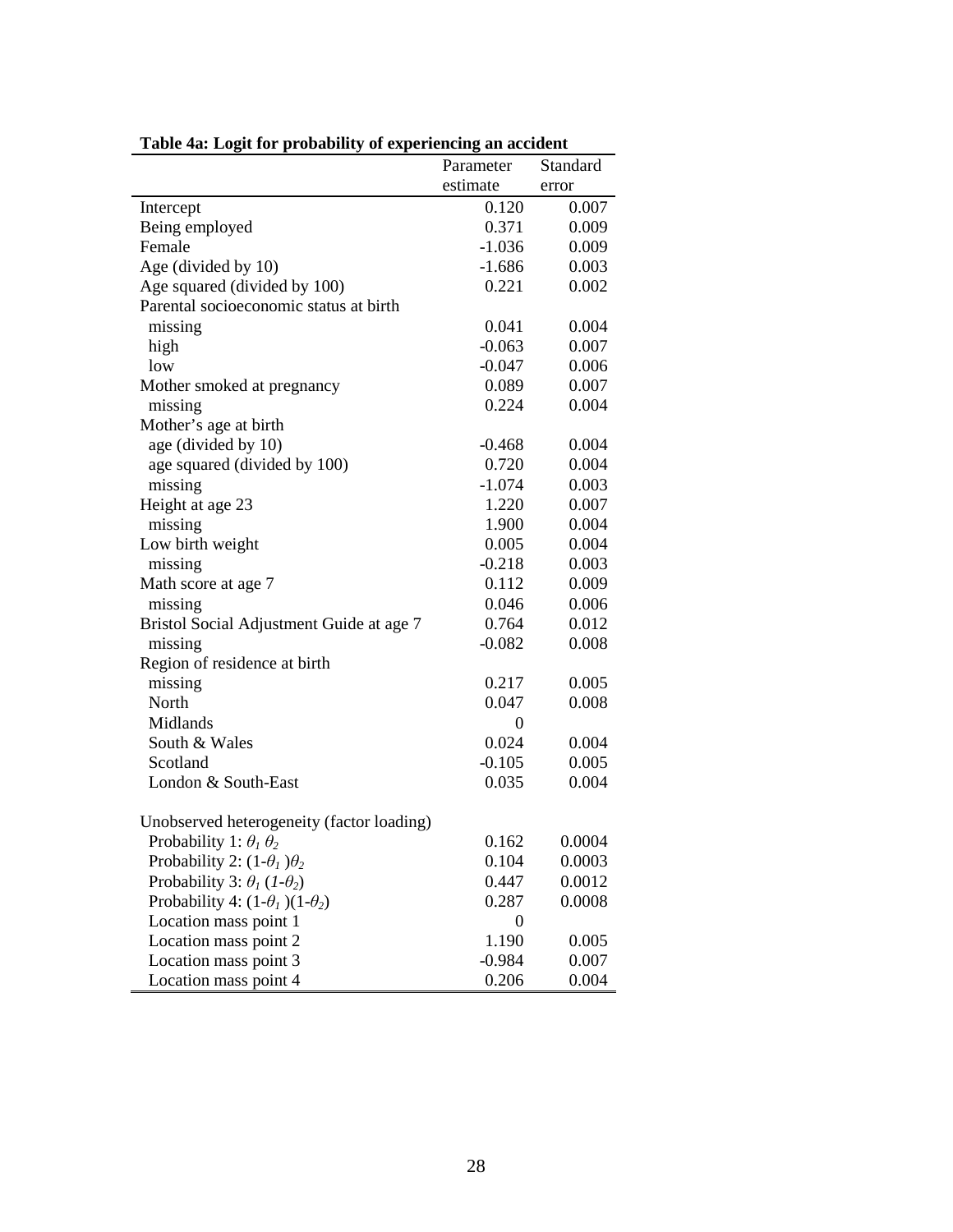| WND to<br>WND to NWND to NWND to<br>WD to<br>NWD to<br>WND to                                        | NWND to                  |
|------------------------------------------------------------------------------------------------------|--------------------------|
| <b>NWD</b><br><b>WD</b><br>WD<br><b>NWD</b><br><b>NWND</b><br><b>WD</b>                              | <b>NWD</b><br><b>WND</b> |
| $-3.159$<br>$-2.111$<br>$-6.797 -7.242$<br>$-3.402$<br>$-3.768$<br>$-2.321$<br>Intercept             | 3.082                    |
| (0.005)<br>(0.006)<br>$(0.004)$ $(0.006)$<br>(0.004)<br>(0.004)<br>(0.005)                           | (0.010)                  |
| 0.154<br>0.816 1.444<br>0.064<br>0.739<br>0.864<br>Accidents<br>$-0.151$                             | 0.190                    |
| (0.003)<br>(0.003)<br>$(0.003)$ $(0.003)$<br>(0.010)<br>(0.011)<br>(0.003)                           | (0.005)                  |
| $-0.447$<br>0.794<br>0.294 0.864<br>0.961<br>$-1.184$<br>$-0.689$<br>Female                          | $-0.867$                 |
| (0.008)<br>(0.034)<br>$(0.005)$ $(0.003)$<br>(0.008)<br>(0.004)<br>(0.004)                           | (0.005)                  |
| 2.610<br>$-0.180$<br>0.645<br>$-0.111 - 1.429$<br>$-0.764$<br>$-1.035$<br>Age (divided by            | $-2.244$                 |
| 10)                                                                                                  |                          |
| (0.005)<br>$(0.005)$ $(0.006)$<br>(0.004)<br>(0.005)<br>(0.003)<br>(0.004)                           | (0.006)                  |
| $-0.161$<br>0.106 0.314<br>$-0.598$<br>0.105<br>0.246<br>Age squared<br>$-0.039$<br>(divided by 100) | 0.340                    |
| (0.004)<br>$(0.004)$ $(0.005)$<br>(0.003)<br>(0.005)<br>(0.004)<br>(0.012)                           | (0.004)                  |
| Parental socioeconomic status at birth                                                               |                          |
| $0.199 - 0.066$<br>0.130<br>0.282<br>0.135<br>$-0.408$<br>missing<br>0.172                           | $-0.153$                 |
| (0.004)<br>$(0.006)$ $(0.007)$<br>(0.003)<br>(0.003)<br>(0.011)<br>(0.004)                           | (0.003)                  |
| 0.375<br>$-0.198$<br>$-0.102$<br>$-0.184 - 0.511$<br>$-0.157$<br>$-0.165$<br>high                    | 0.210                    |
| (0.011)<br>$(0.007)$ $(0.003)$<br>(0.004)<br>(0.003)<br>(0.004)<br>(0.003)                           | (0.005)                  |
| 0.246<br>0.223<br>$-0.126$<br>0.187 0.215<br>0.456<br>$-0.174$<br>low                                | $-0.146$                 |
| (0.003)<br>(0.017)<br>$(0.007)$ $(0.003)$<br>(0.006)<br>(0.007)<br>(0.003)                           | (0.004)                  |
| 0.158<br>$-0.017$<br>0.191 0.395<br>0.179<br>$-0.167$<br>0.172<br>Mother smoking                     | $-0.040$                 |
| at pregnancy                                                                                         |                          |
| (0.009)<br>$(0.006)$ $(0.003)$<br>(0.007)<br>(0.004)<br>(0.003)<br>(0.004)                           | (0.006)                  |
| $-0.501$<br>0.073 0.540<br>0.221<br>$-0.284$<br>$-0.363$<br>0.703<br>missing                         | $-0.204$                 |
| (0.003)<br>$(0.006)$ $(0.003)$<br>(0.004)<br>(0.004)<br>(0.005)<br>(0.004)                           | (0.004)                  |
| Mother's age at<br>birth                                                                             |                          |
| 0.081<br>$-0.355$<br>$-0.282$<br>0.094<br>$-0.114$<br>age (divided by<br>$-0.469$ $0.192$<br>10)     | $-0.107$                 |
| (0.012)<br>$(0.005)$ $(0.003)$<br>(0.006)<br>(0.005)<br>(0.003)<br>(0.004)                           | (0.007)                  |
| 0.444<br>0.282<br>0.303<br>$0.739 - 0.511$<br>0.132<br>0.133<br>age squared<br>(divided by 100)      | 0.281                    |
| (0.004)<br>(0.003)<br>(0.013)<br>$(0.004)$ $(0.005)$<br>(0.008)<br>(0.004)                           | (0.005)                  |
| 0.025<br>$-0.331 - 0.553$<br>$-0.378$<br>0.013<br>0.140<br>missing<br>$-0.150$                       | $-0.082$                 |
| (0.004)<br>(0.004)<br>$(0.006)$ $(0.005)$<br>(0.005)<br>(0.003)<br>(0.003)                           | (0.006)                  |
| 0.600<br>0.519 0.419<br>$-1.339$<br>0.007<br>0.518<br>Height at 23<br>0.013                          | 0.873                    |
| $(0.008)$ $(0.008)$<br>(0.004)<br>(0.013)<br>(0.004)<br>(0.008)<br>(0.006)                           | (0.009)                  |
| $-0.385$<br>0.249<br>$-0.475$ 0.272<br>$-1.968$<br>0.134<br>$-0.401$<br>missing                      | 1.207                    |
| (0.003)<br>(0.005)<br>$(0.005)$ $(0.005)$<br>(0.019)<br>(0.004)<br>(0.003)                           | (0.010)                  |
| $-0.456$<br>$0.206 - 0.261$<br>$-0.068$<br>0.177<br>$-0.052$<br><b>LBW</b><br>0.048                  | $-0.099$                 |
| $(0.003)$ $(0.007)$<br>(0.003)<br>(0.008)<br>(0.019)<br>(0.003)<br>(0.015)                           | (0.013)                  |
| 0.062<br>$-0.309 - 0.344$<br>$-0.196$<br>0.590<br>0.069<br>$-0.267$<br>missing                       | $-0.043$                 |
| (0.008)<br>$(0.012)$ $(0.006)$<br>(0.006)<br>(0.004)<br>(0.004)<br>(0.004)                           | (0.004)                  |
| $-0.103$<br>0.056<br>$-0.065 - 0.031$<br>0.001<br>$-0.527$<br>$-0.032$<br>Math score at age          | 0.363                    |
| 7                                                                                                    |                          |
| (0.003)<br>$(0.003)$ $(0.003)$<br>(0.003)<br>(0.008)<br>(0.003)<br>(0.003)                           | (0.007)                  |
| 0.101<br>$-0.955$<br>0.168 0.038<br>0.021<br>0.376<br>$-0.456$<br>missing                            | 0.076                    |
| (0.004)<br>(0.033)<br>$(0.027)$ $(0.007)$<br>(0.008)<br>(0.00.)<br>(0.003)                           | (0.010)                  |
| 0.472<br>0.144 0.061<br>3.269<br>0.104<br>BSAG at age 7<br>$-0.410$<br>$-0.048$                      | $-2.046$                 |
| $(0.004)$ $(0.003)$<br>(0.005)<br>(0.005)<br>(0.038)<br>(0.003)<br>(0.003)                           | (0.027)                  |

**Table 4b: Multinomial logit with unobserved heterogeneity on transitions between work and disability states**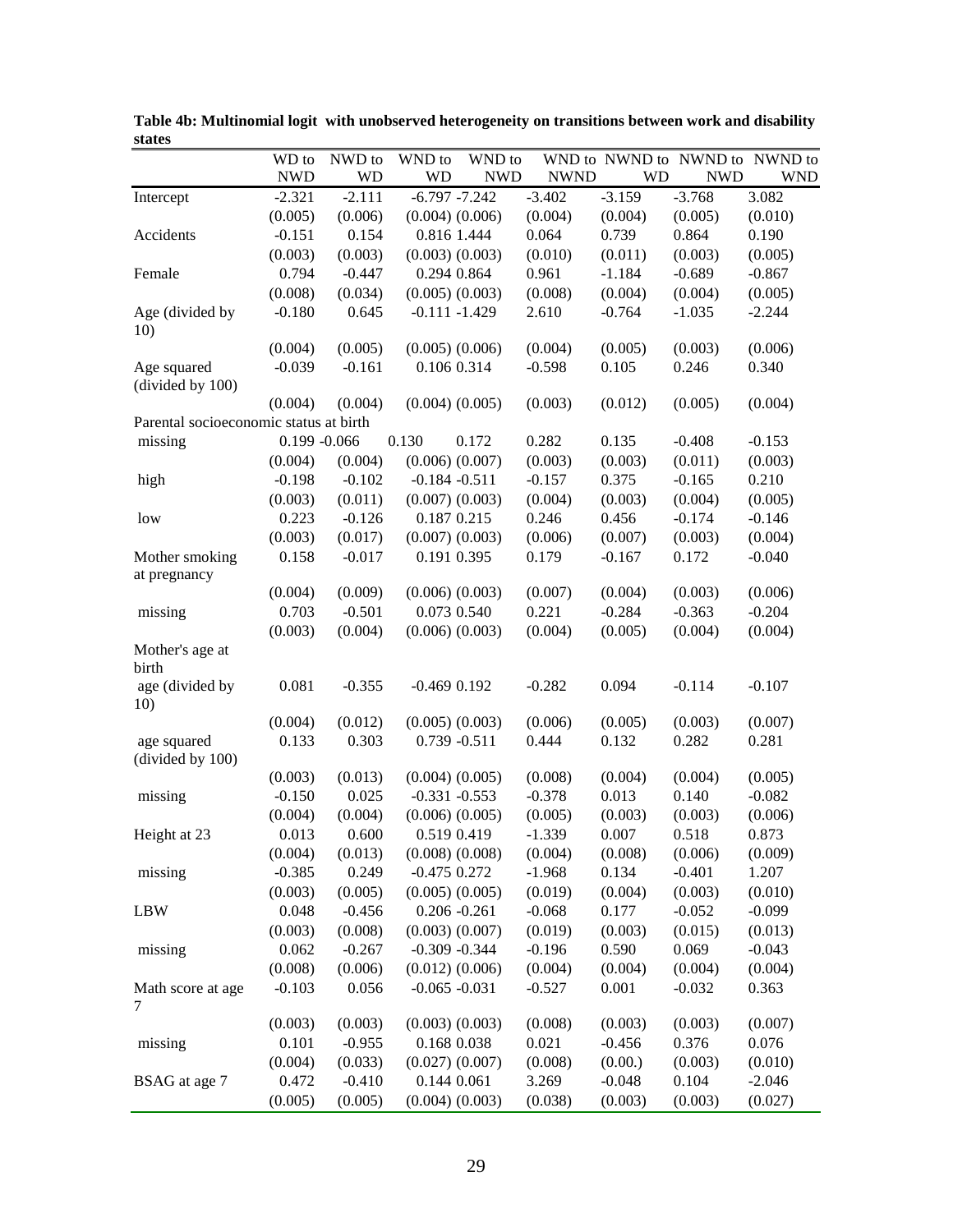|                              | 0.651              |                                                                                                                                                                         |                                                                                                                        | 0.071                                                                                                                                                                                                                                                                         | $-0.100$         | $-0.319$       | $-0.046$           |
|------------------------------|--------------------|-------------------------------------------------------------------------------------------------------------------------------------------------------------------------|------------------------------------------------------------------------------------------------------------------------|-------------------------------------------------------------------------------------------------------------------------------------------------------------------------------------------------------------------------------------------------------------------------------|------------------|----------------|--------------------|
|                              |                    |                                                                                                                                                                         |                                                                                                                        | (0.009)                                                                                                                                                                                                                                                                       | (0.005)          | (0.004)        | (0.011)            |
| Region of residence at birth |                    |                                                                                                                                                                         |                                                                                                                        |                                                                                                                                                                                                                                                                               |                  |                |                    |
|                              | $-0.031$           |                                                                                                                                                                         |                                                                                                                        | 0.163                                                                                                                                                                                                                                                                         | 0.041            | 0.109          | 0.495              |
|                              |                    |                                                                                                                                                                         |                                                                                                                        | (0.003)                                                                                                                                                                                                                                                                       | (0.003)          | (0.003)        | (0.006)            |
|                              |                    |                                                                                                                                                                         |                                                                                                                        | 0.163                                                                                                                                                                                                                                                                         | 0.116            | 0.415          | $-0.015$           |
|                              |                    |                                                                                                                                                                         |                                                                                                                        | (0.003)                                                                                                                                                                                                                                                                       | (0.003)          | (0.004)        | (0.006)            |
|                              |                    |                                                                                                                                                                         |                                                                                                                        | 0.037                                                                                                                                                                                                                                                                         | 0.078            | 0.261          | $-0.020$           |
|                              |                    |                                                                                                                                                                         |                                                                                                                        | (0.005)                                                                                                                                                                                                                                                                       | (0.011)          | (0.005)        | (0.006)            |
|                              |                    |                                                                                                                                                                         |                                                                                                                        | 0.120                                                                                                                                                                                                                                                                         | 0.357            | 0.394          | $-0.025$           |
|                              |                    |                                                                                                                                                                         |                                                                                                                        | (0.004)                                                                                                                                                                                                                                                                       | (0.009)          | (0.006)        | (0.005)            |
|                              |                    |                                                                                                                                                                         |                                                                                                                        | 0.012                                                                                                                                                                                                                                                                         | $-0.347$         | 0.359          | $-0.004$           |
|                              |                    |                                                                                                                                                                         |                                                                                                                        | (0.005)                                                                                                                                                                                                                                                                       | (0.006)          | (0.005)        | (0.005)            |
| $\boldsymbol{0}$             | $\overline{0}$     | $\boldsymbol{0}$                                                                                                                                                        | $\boldsymbol{0}$                                                                                                       | $\boldsymbol{0}$                                                                                                                                                                                                                                                              | $\boldsymbol{0}$ | $\overline{0}$ | $\boldsymbol{0}$   |
| $-0.628$                     | 1.125              | 0.262                                                                                                                                                                   | $-0.884$                                                                                                               | $-0.209$                                                                                                                                                                                                                                                                      | $-0.814$         | $-0.100$       | $-0.529$           |
| (0.004)                      | (0.004)            | (0.003)                                                                                                                                                                 | (0.009)                                                                                                                | (0.004)                                                                                                                                                                                                                                                                       | (0.014)          | (0.005)        | (0.006)            |
| $-1.429$                     | 0.361              | $-0.546$                                                                                                                                                                | $-1.694$                                                                                                               | $-1.102$                                                                                                                                                                                                                                                                      | $-0.386$         | $-0.634$       | $-0.658$           |
|                              | (0.007)            | (0.004)                                                                                                                                                                 |                                                                                                                        | (0.006)                                                                                                                                                                                                                                                                       | (0.004)          |                | (0.014)            |
| $-2.057$                     | 1.486              | $-0.284$                                                                                                                                                                | $-2.578$                                                                                                               | $-1.932$                                                                                                                                                                                                                                                                      | $-1.200$         | $-0.734$       | $-1.187$           |
|                              |                    |                                                                                                                                                                         |                                                                                                                        |                                                                                                                                                                                                                                                                               |                  |                | (0.004)            |
|                              |                    |                                                                                                                                                                         |                                                                                                                        |                                                                                                                                                                                                                                                                               |                  |                |                    |
|                              |                    |                                                                                                                                                                         |                                                                                                                        |                                                                                                                                                                                                                                                                               |                  |                |                    |
|                              | (0.008)<br>(0.004) | $-0.176$<br>(0.011)<br>$-0.059$<br>(0.004)<br>0.395<br>(0.003)<br>0.170<br>(0.004)<br>0.199<br>(0.003)<br>0.012<br>(0.003)<br>(0.004)<br>Value of the log- -105,348.420 | (0.022)<br>(0.004)<br>$-0.119$<br>(0.004)<br>$-0.140$<br>(0.006)<br>0.013<br>(0.006)<br>$-0.127$<br>(0.004)<br>(0.004) | $-0.085 - 0.336$<br>$(0.027)$ $(0.005)$<br>$-0.181 - 0.331$<br>$(0.004)$ $(0.005)$<br>$-0.077$ 0.192<br>$(0.003)$ $(0.004)$<br>0.180 0.122<br>$(0.003)$ $(0.004)$<br>$-0.014 - 0.293$<br>$(0.004)$ $(0.004)$<br>$-0.130 - 0.284$<br>$(0.003)$ $(0.005)$<br>(0.005)<br>(0.004) | (0.004)          | (0.004)        | (0.003)<br>(0.004) |

# **Table 5a: Logit for probability of experiencing an accident - Males**

|                                        | Parameter | Standard |
|----------------------------------------|-----------|----------|
|                                        | estimate  | error    |
| Intercept                              | $-0.420$  | 0.000    |
| Being employed                         | 0.387     | 0.000    |
| Age (divided by 10)                    | $-1.534$  | 0.000    |
| Age squared (divided by 100)           | 0.182     | 0.000    |
| Parental socioeconomic status at birth |           |          |
| missing                                | 0.080     | 0.000    |
| high                                   | $-0.101$  | 0.000    |
| 1 <sub>0</sub>                         | $-0.053$  | 0.000    |
| Mother smoked at pregnancy             | 0.106     | 0.000    |
| missing                                | 0.274     | 0.000    |
| Mother's age at birth                  |           |          |
| age (divided by 10)                    | $-0.727$  | 0.000    |
| age squared (divided by 100)           | 1.068     | 0.000    |
| missing                                | $-1.468$  | 0.000    |
| Height at age 23                       | 1.059     | 0.000    |
| missing                                | 1.661     | 0.000    |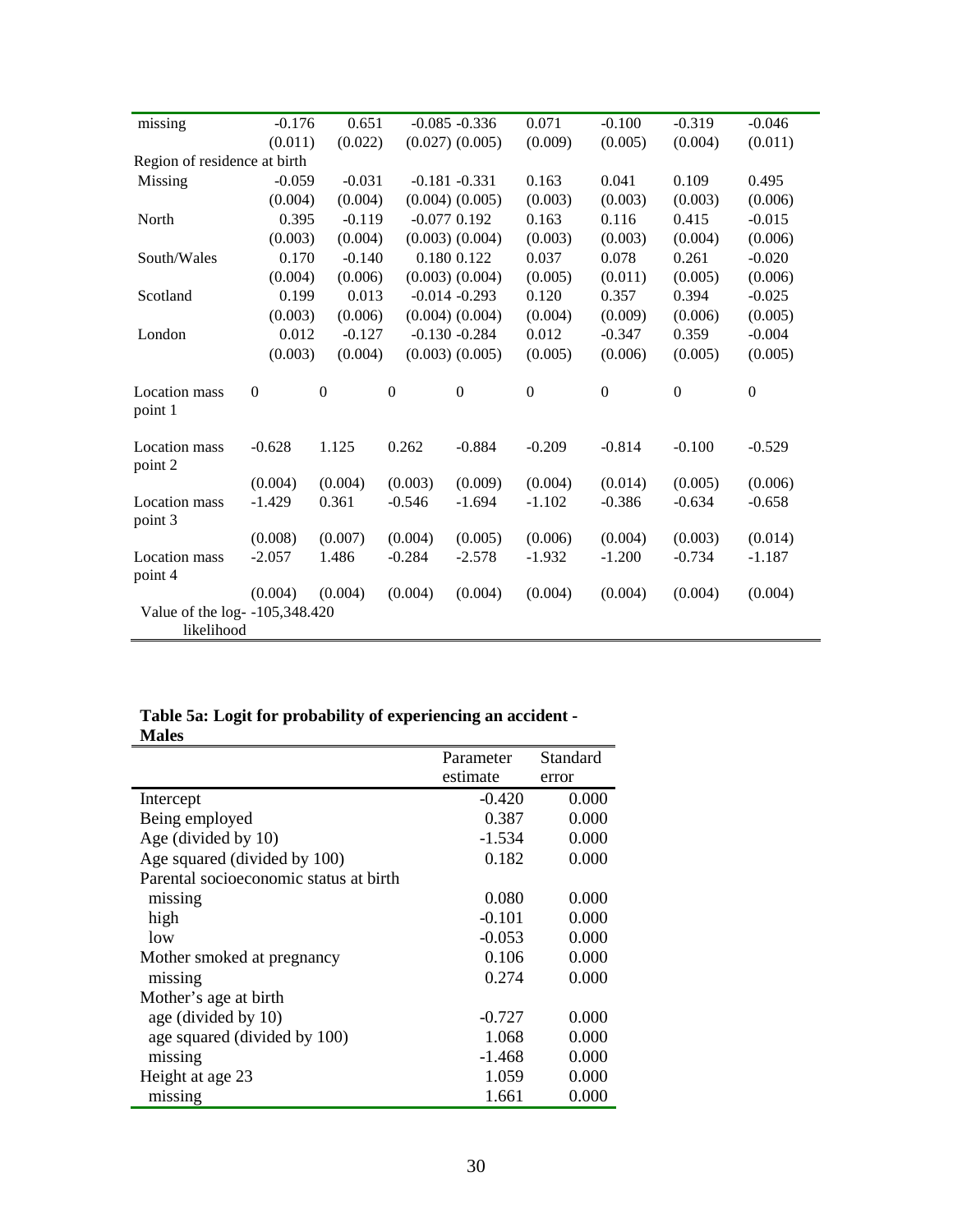|          | 0.000                |
|----------|----------------------|
|          | 0.000                |
| 0.897    | 0.000                |
| 0.054    | 0.000                |
| 1.645    | 0.000                |
| $-0.150$ | 0.000                |
|          |                      |
| $-0.011$ | 0.000                |
| 0.125    | 0.000                |
| 0        |                      |
| 0.075    | 0.000                |
| $-0.045$ | 0.000                |
| 0.036    | 0.000                |
|          |                      |
| 0.157    | 0.000                |
| 0.114    | 0.000                |
| 0.421    | 0.000                |
| 0.307    | 0.000                |
| $\theta$ |                      |
| 1.156    | 0.000                |
| $-0.907$ | 0.000                |
| 0.249    | 0.000                |
|          | $-0.064$<br>$-0.073$ |

**Table 5a: Multinomial logit with unobserved heterogeneity on transitions between work and disability states –Males** 

|                                        | WD to      | NWD to   | WND to    | WND to     | WND to      | NWND to  | NWND to    | NWND to    |
|----------------------------------------|------------|----------|-----------|------------|-------------|----------|------------|------------|
|                                        | <b>NWD</b> | WD       | <b>WD</b> | <b>NWD</b> | <b>NWND</b> | WD       | <b>NWD</b> | <b>WND</b> |
| Intercept                              | 0.499      | $-2.827$ | $-6.057$  | $-7.319$   | 2.917       | $-3.371$ | $-4.526$   | $-1.675$   |
|                                        | (0.000)    | (0.000)  | (0.000)   | (0.000)    | (0.000)     | (0.000)  | (0.000)    | (0.000)    |
| Accidents                              | $-0.309$   | $-0.133$ | 0.834     | 1.930      | 0.070       | 1.987    | 1.062      | $-0.015$   |
|                                        | (0.000)    | (0.000)  | (0.000)   | (0.000)    | (0.000)     | (0.000)  | (0.000)    | (0.000)    |
| Age (divided by                        | $-3.460$   | 0.959    | $-0.049$  | $-4.837$   | 1.258       | $-2.888$ | $-2.117$   | $-1.896$   |
| 10)                                    |            |          |           |            |             |          |            |            |
|                                        | (0.000)    | (0.000)  | (0.000)   | (0.000)    | (0.000)     | (0.000)  | (0.000)    | (0.000)    |
| Age squared                            | 0.541      | $-0.238$ | 0.092     | 0.909      | $-0.369$    | 0.482    | 0.451      | 0.243      |
| $\left(\text{divided by } 100\right)$  |            |          |           |            |             |          |            |            |
|                                        | (0.000)    | (0.000)  | (0.000)   | (0.000)    | (0.000)     | (0.000)  | (0.000)    | (0.000)    |
| Parental socioeconomic status at birth |            |          |           |            |             |          |            |            |
| Missing                                | 0.008      | $-0.714$ | 0.196     | 1.129      | 0.615       | 2.417    | $-2.283$   | $-0.518$   |
|                                        | (0.000)    | (0.000)  | (0.000)   | (0.000)    | (0.000)     | (0.000)  | (0.000)    | (0.000)    |
| High                                   | $-0.454$   | 0.190    | $-0.223$  | $-0.299$   | $-0.047$    | 0.789    | 0.886      | 0.228      |
|                                        | (0.000)    | (0.000)  | (0.000)   | (0.000)    | (0.000)     | (0.000)  | (0.000)    | (0.000)    |
| Low                                    | 0.422      | $-0.322$ | 0.180     | 0.007      | 0.510       | 0.640    | $-0.244$   | $-0.267$   |
|                                        | (0.000)    | (0.000)  | (0.000)   | (0.000)    | (0.000)     | (0.000)  | (0.000)    | (0.000)    |
| Mother smoking                         | 0.236      | 0.017    | 0.230     | 0.849      | 0.338       | $-0.528$ | 0.209      | $-0.082$   |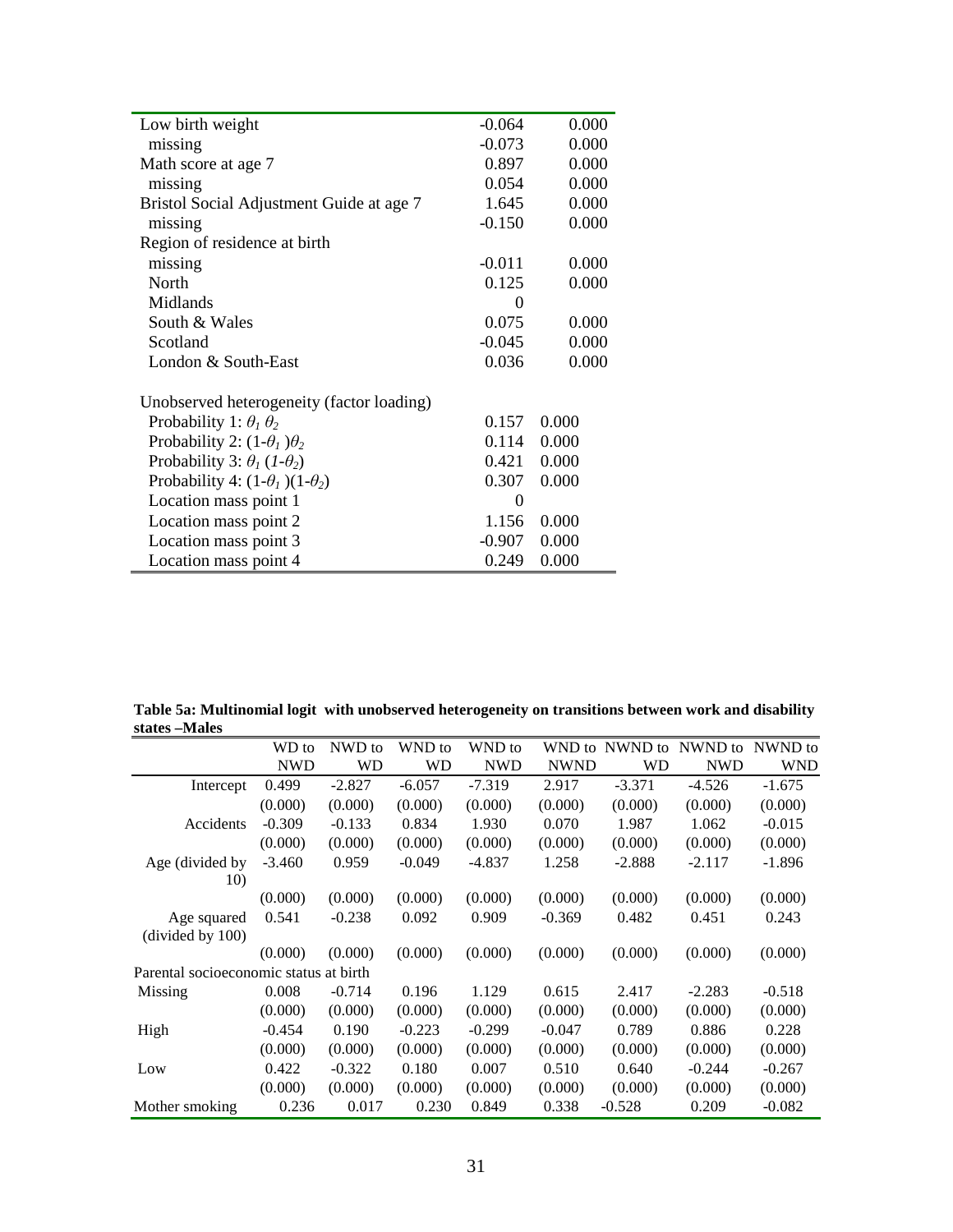| at pregnancy                    |                |                               |                        |                               |                                |                |                  |                  |
|---------------------------------|----------------|-------------------------------|------------------------|-------------------------------|--------------------------------|----------------|------------------|------------------|
|                                 | (0.000)        | (0.000)                       | (0.000)                | (0.000)                       | (0.000)                        | (0.000)        | (0.000)          | (0.000)          |
| Missing                         | 0.916          | $-1.367$                      | 0.574                  | $-1.867$                      | 0.491                          | $-1.320$       | $-1.903$         | 0.136            |
|                                 | (0.000)        | (0.000)                       | (0.000)                | (0.000)                       | (0.000)                        | (0.000)        | (0.000)          | (0.000)          |
| Mother's age at<br>birth        |                |                               |                        |                               |                                |                |                  |                  |
| age (divided by<br>10)          | 1.859          | $-0.630$                      | $-1.053$               | 0.790                         | $-0.842$                       | $-0.793$       | $-0.235$         | 0.246            |
|                                 | (0.000)        | (0.000)                       | (0.000)                | (0.000)                       | (0.000)                        | (0.000)        | (0.000)          | (0.000)          |
| age squared<br>(divided by 100) | $-3.085$       | 0.101                         | 1.592                  | $-1.307$                      | 1.472                          | 1.245          | $-0.115$         | $-0.556$         |
|                                 | (0.000)        | (0.000)                       | (0.000)                | (0.000)                       | (0.000)                        | (0.000)        | (0.000)          | (0.000)          |
| missing                         | $-0.062$       | 0.627                         | $-0.463$               | $-0.922$                      | $-1.374$                       | $-0.474$       | 0.780            | $-1.407$         |
|                                 | (0.000)        | (0.000)                       | (0.000)                | (0.000)                       | (0.000)                        | (0.000)        | (0.000)          | (0.000)          |
| Height at 23                    | 0.165          | 0.900                         |                        | 0.822 3.003                   | $-2.737$                       | 0.432          | 1.196            | 2.299            |
|                                 | (0.000)        | (0.000)                       | (0.000)                | (0.000)                       | (0.000)                        | (0.000)        | (0.000)          | (0.000)          |
| Missing                         | $-0.307$       | 1.400                         |                        | $-1.559 - 0.206$              | $-4.697$                       | $-0.189$       | $-2.104$         | 3.837            |
|                                 | (0.000)        | (0.000)                       | (0.000)                | (0.000)                       | (0.000)                        | (0.000)        | (0.000)          | (0.000)          |
| <b>LBW</b>                      | $-0.079$       | $-0.925$                      |                        | 0.205 0.556                   | 0.118                          | $-2.326$       | 3.132            | $-0.307$         |
|                                 | (0.000)        | (0.000)                       | (0.000)                | (0.000)                       | (0.000)                        | (0.000)        | (0.000)          | (0.000)          |
| Missing                         | 2.338          | $-0.449$                      |                        | $-2.093 - 1.370$              | $-0.663$                       | 0.212          | $-0.135$         | $-0.336$         |
|                                 | (0.000)        | (0.000)                       | (0.000)                | (0.000)                       | (0.000)                        | (0.000)        | (0.000)          | (0.000)          |
| Math score at age<br>7          | $-0.492$       | 0.289                         |                        | $-0.438 - 0.398$              | $-1.187$                       | $-0.040$       | $-0.509$         | 0.778            |
|                                 | (0.000)        | (0.000)                       | (0.000)                | (0.000)                       | (0.000)                        | (0.000)        | (0.000)          | (0.000)          |
| Missing                         | $-1.715$       | $-0.015$                      |                        | $0.292 - 0.464$               | 0.051                          | $-0.715$       | $-0.912$         | $-0.430$         |
|                                 | (0.000)        | (0.000)                       | (0.000)                | (0.000)                       | (0.000)                        | (0.000)        | (0.000)          | (0.000)          |
| BSAG at age 7                   | 1.784          | $-1.004$                      |                        | 1.575 -0.823                  | 14.259                         | $-0.358$       | 0.440            | $-8.257$         |
|                                 | (0.000)        | (0.000)                       | (0.000)                | (0.000)                       | (0.000)                        | (0.000)        | (0.000)          | (0.000)          |
| Missing                         | 1.820          | $-1.393$                      |                        | $-0.256 - 0.702$              | 0.170                          | $-0.247$       | 0.535            | 0.415            |
|                                 | (0.000)        | (0.000)                       | (0.000)                | (0.000)                       | (0.000)                        | (0.000)        | (0.000)          | (0.000)          |
| Region of residence at birth    |                |                               |                        |                               |                                |                |                  |                  |
| <b>Missing</b>                  | $-0.040$       | 0.784                         |                        | $0.399 - 1.272$               | 0.069                          | 0.194          | 0.479            | 2.459            |
|                                 | (0.000)        | (0.000)                       | (0.000)                | (0.000)                       | (0.000)                        | (0.000)        | (0.000)          | (0.000)          |
| North                           | 0.688          | 0.060                         |                        | $-0.201$ $0.097$              | 0.319                          | 1.235          | 0.623            | $-0.150$         |
|                                 | (0.000)        | (0.000)                       | (0.000)                | (0.000)                       | (0.000)                        | (0.000)        | (0.000)          | (0.000)          |
| South/Wales                     |                | $0.248 - 0.302$               |                        |                               | $0.088 - 0.056$ $-0.046$ 1.777 |                | $-0.268$         | 0.040            |
|                                 | (0.000)        |                               |                        | $(0.000)$ $(0.000)$ $(0.000)$ | (0.000)                        | (0.000)        | (0.000)          | (0.000)          |
| Scotland                        | 0.383          |                               | $-0.301 -0.219 -0.974$ |                               | 0.263                          | 1.976          | 0.006            | $-0.184$         |
|                                 | (0.000)        | (0.000)                       |                        | $(0.000)$ $(0.000)$           | (0.000)                        | (0.000)        | (0.000)          | (0.000)          |
| London                          | $-0.146$       |                               | $-0.293 -0.112 -1.097$ |                               | $-0.027$                       | 1.754          | 1.198            | 0.145            |
|                                 | (0.000)        | (0.000)                       |                        | $(0.000)$ $(0.000)$           | (0.000)                        | (0.000)        | (0.000)          | (0.000)          |
| Location mass<br>point 1        | $\overline{0}$ | $\boldsymbol{0}$              | $\mathbf{0}$           | $\overline{0}$                | $\boldsymbol{0}$               | $\overline{0}$ | $\boldsymbol{0}$ | $\boldsymbol{0}$ |
| Location mass<br>point 2        | $-0.761$       | 1.872                         | 0.085                  | $-2.509$                      | $-1.345$                       | $-0.305$       | 0.018            | 1.103            |
|                                 | (0.000)        | $(0.000)$ $(0.000)$ $(0.000)$ |                        |                               | (0.000)                        | (0.000)        | (0.000)          | (0.000)          |
| Location mass<br>point 3        | $-2.014$       | 1.565                         | $-0.500$               | $-1.336$                      | $-1.885$                       | 1.504          | 0.232            | 1.037            |
|                                 | (0.000)        | (0.000)                       | (0.000)                | (0.000)                       | (0.000)                        | (0.000)        | (0.000)          | (0.000)          |
| Location mass                   | $-2.526$       | 3.437                         | $-0.415$               | $-3.845$                      | $-3.230$                       | 1.199          | 0.250            | 2.140            |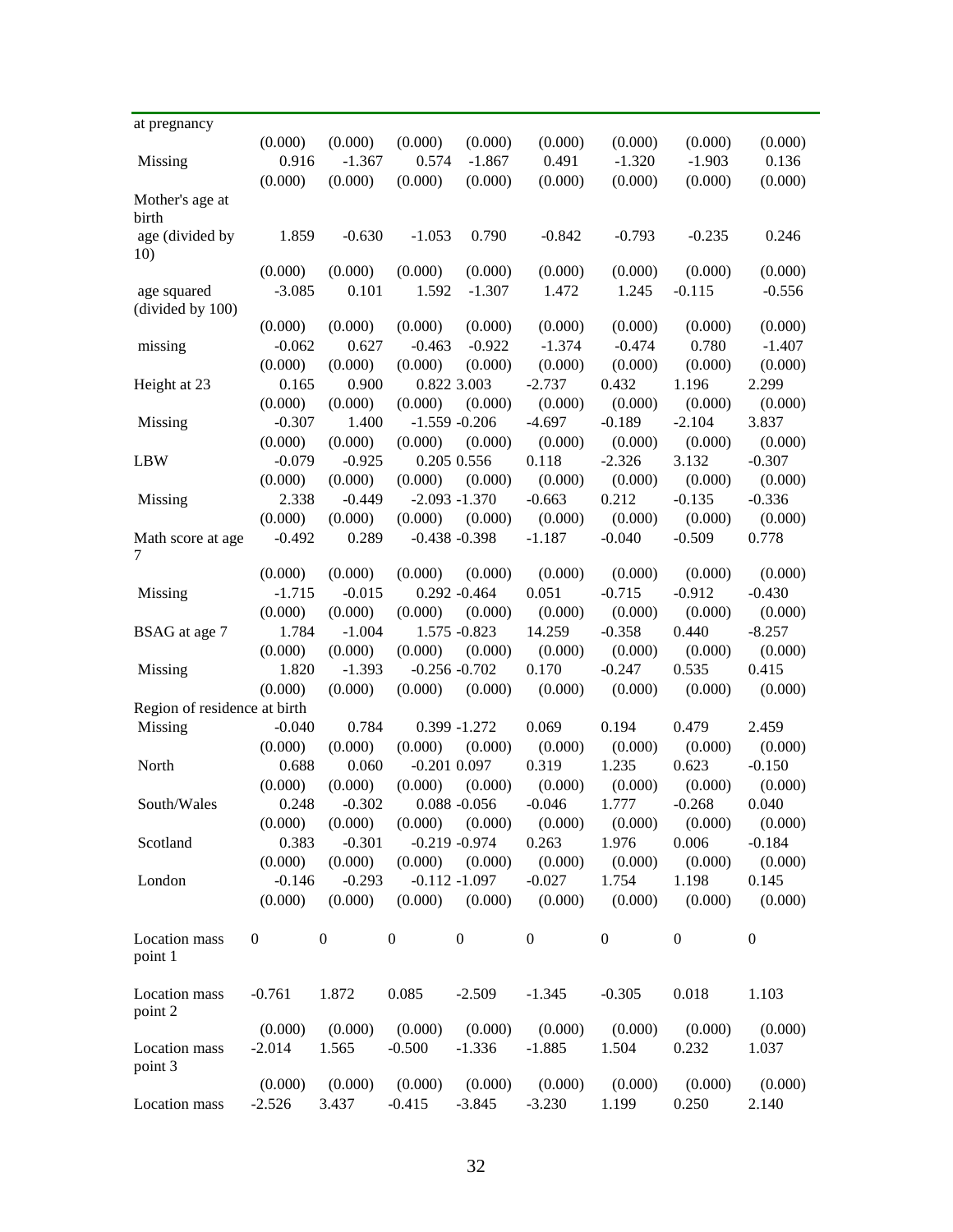| point 4                         |         |         |         |         |         |         |         |         |
|---------------------------------|---------|---------|---------|---------|---------|---------|---------|---------|
|                                 | (0.000) | (0.000) | (0.000) | (0.000) | (0.000) | (0.000) | (0.000) | (0.000) |
| Value of the log- $-53,566.645$ |         |         |         |         |         |         |         |         |
| likelihood                      |         |         |         |         |         |         |         |         |

# **Table 5b: Logit for probability of experiencing an accident - Females**

|                                            | Parameter        | Standard |
|--------------------------------------------|------------------|----------|
|                                            | estimate         | error    |
| Intercept                                  | -1.047           | 0.000    |
| Being employed                             | 0.267            | 0.000    |
| Age (divided by 10)                        | $-2.302$         | 0.000    |
| Age squared (divided by 100)               | 0.358            | 0.000    |
| Parental socioeconomic status at birth     |                  |          |
| missing                                    | $-0.064$         | 0.000    |
| high                                       | 0.049            | 0.000    |
| low                                        | $-0.046$         | 0.000    |
| Mother smoked at pregnancy                 | 0.026            | 0.000    |
| missing                                    | 0.077            | 0.000    |
| Mother's age at birth                      |                  |          |
| age (divided by 10)                        | 0.083            | 0.000    |
| age squared (divided by 100)               | $-0.057$         | 0.000    |
| missing                                    | 0.595            | 0.000    |
| Height at age 23                           | 1.276            | 0.000    |
| missing                                    | 1.890            | 0.000    |
| Low birth weight                           | 0.059            | 0.000    |
| missing                                    | $-0.591$         | 0.000    |
| Math score at age 7                        | 0.528            | 0.000    |
| missing                                    | 0.017            | 0.000    |
| Bristol Social Adjustment Guide at age 7   | 0.144            | 0.000    |
| missing                                    | 0.033            | 0.000    |
| Region of residence at birth               |                  |          |
| missing                                    | $-0.005$         | 0.000    |
| North                                      | $-0.108$         | 0.000    |
| Midlands                                   | $\boldsymbol{0}$ |          |
| South & Wales                              | $-0.132$         | 0.000    |
| Scotland                                   | $-0.224$         | 0.000    |
| London & South-East                        | 0.012            | 0.000    |
|                                            |                  |          |
| Unobserved heterogeneity (factor loading)  |                  |          |
| Probability 1: $\theta_1 \theta_2$         | 0.128            | 0.000    |
| Probability 2: $(1-\theta_1)\theta_2$      | 0.308            | 0.000    |
| Probability 3: $\theta_1$ (1- $\theta_2$ ) | 0.166            | 0.000    |
| Probability 4: $(1-\theta_1)(1-\theta_2)$  | 0.398            | 0.000    |
| Location mass point 1                      | $\boldsymbol{0}$ |          |
| Location mass point 2                      | $-1.466$         | 0.000    |
| Location mass point 3                      | $-0.700$         | 0.000    |
| Location mass point 4                      | $-2.165$         | 0.000    |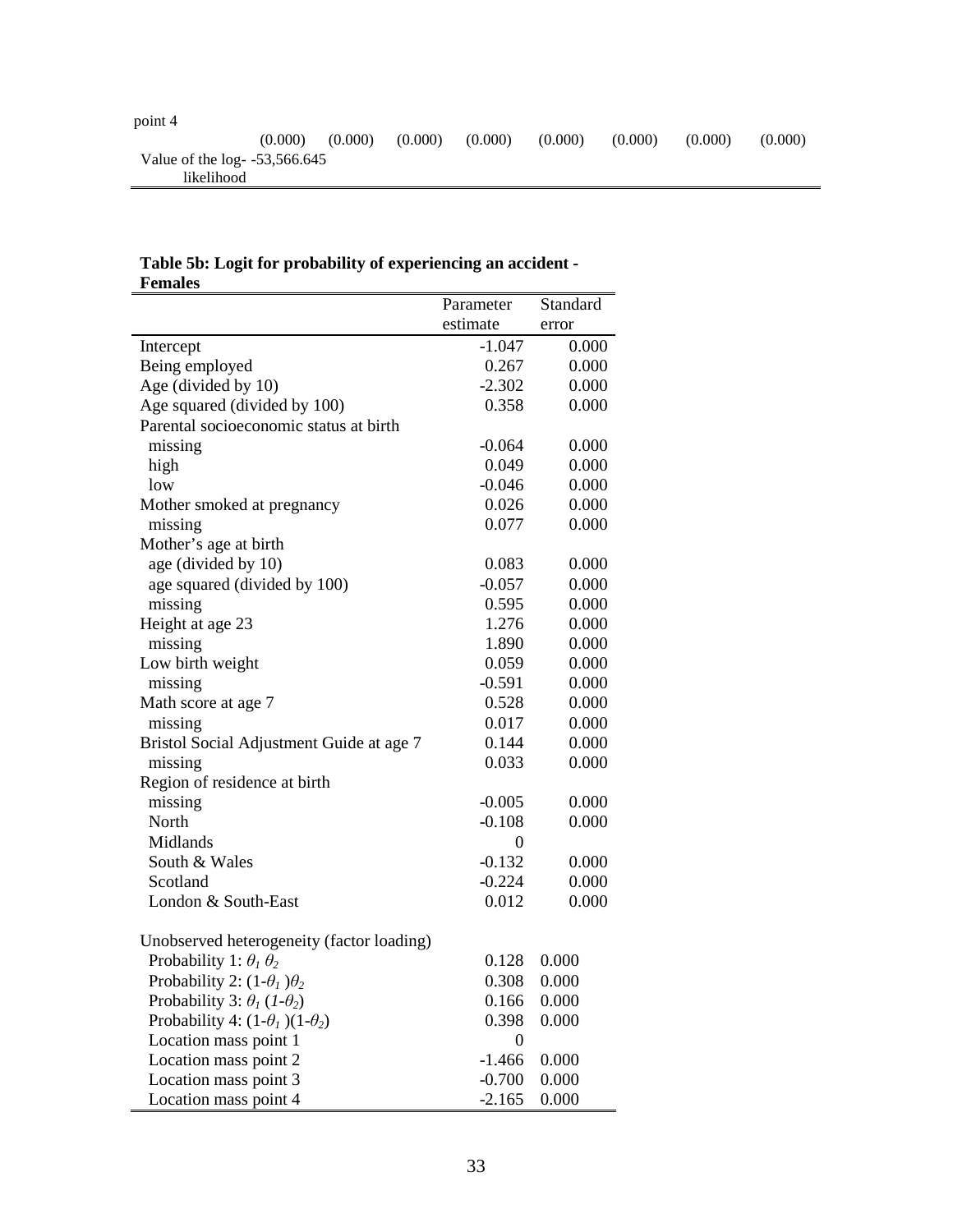|                                        | WD to      | NWD to    | WND to           | WND to     |             |           | WND to NWND to NWND to | NWND to    |
|----------------------------------------|------------|-----------|------------------|------------|-------------|-----------|------------------------|------------|
|                                        | <b>NWD</b> | <b>WD</b> | <b>WD</b>        | <b>NWD</b> | <b>NWND</b> | <b>WD</b> | <b>NWD</b>             | <b>WND</b> |
| Intercept                              | $-0.585$   | $-2.034$  | $-4.526$         | $-1.680$   | $-3.512$    | $-1.784$  | $-1.106$               | 0.743      |
|                                        | (0.000)    | (0.000)   | (0.000)          | (0.000)    | (0.000)     | (0.000)   | (0.000)                | (0.000)    |
| Accidents                              | 0.330      | 0.431     | 0.799            | 0.992      | $-0.050$    | $-1.223$  | 0.624                  | 0.250      |
|                                        | (0.000)    | (0.000)   | (0.000)          | (0.000)    | (0.000)     | (0.000)   | (0.000)                | (0.000)    |
| Age (divided by                        | 0.976      | 1.096     | 0.316            | $-3.545$   | 3.496       | $-3.267$  | $-2.552$               | $-1.964$   |
| 10)                                    |            |           |                  |            |             |           |                        |            |
|                                        | (0.000)    | (0.000)   | (0.000)          | (0.000)    | (0.000)     | (0.000)   | (0.000)                | (0.000)    |
| Age squared                            | $-0.240$   | $-0.225$  | 0.033            | 0.664      | $-0.744$    | 0.510     | 0.502                  | 0.317      |
| (divided by 100)                       |            |           |                  |            |             |           |                        |            |
|                                        | (0.000)    | (0.000)   | (0.000)          | (0.000)    | (0.000)     | (0.000)   | (0.000)                | (0.000)    |
| Parental socioeconomic status at birth |            |           |                  |            |             |           |                        |            |
| Missing                                | 0.345      | $-0.693$  | 0.248            | 0.861      | 0.254       | $-1.102$  | $-1.222$               | 0.096      |
|                                        | (0.000)    | (0.000)   | (0.000)          | (0.000)    | (0.000)     | (0.000)   | (0.000)                | (0.000)    |
| High                                   | $-0.040$   | $-0.089$  | $-0.137$         | $-0.520$   | $-0.177$    | 0.450     | $-0.738$               | 0.185      |
|                                        | (0.000)    | (0.000)   | (0.000)          | (0.000)    | (0.000)     | (0.000)   | (0.000)                | (0.000)    |
| Low                                    | $-0.049$   | $-0.160$  | 0.189            | 0.404      | 0.102       | 0.595     | $-0.238$               | $-0.120$   |
|                                        | (0.000)    | (0.000)   | (0.000)          | (0.000)    | (0.000)     | (0.000)   | (0.000)                | (0.000)    |
| Mother smoking                         | 0.119      | $-0.098$  | 0.154            | $-0.039$   | 0.105       | $-0.059$  | 0.202                  | $-0.026$   |
| at pregnancy                           |            |           |                  |            |             |           |                        |            |
|                                        | (0.000)    | (0.000)   | (0.000)          | (0.000)    | (0.000)     | (0.000)   | (0.000)                | (0.000)    |
| Missing                                | $-0.039$   | $-1.325$  | $-1.157$         | 1.271      | 0.184       | $-1.489$  | $-1.024$               | $-0.391$   |
|                                        | (0.000)    | (0.000)   | (0.000)          | (0.000)    | (0.000)     | (0.000)   | (0.000)                | (0.000)    |
| Mother's age at                        |            |           |                  |            |             |           |                        |            |
| birth                                  |            |           |                  |            |             |           |                        |            |
| age (divided by<br>10)                 | $-1.238$   | $-1.515$  | $-1.716$         | $-0.110$   | $-0.429$    | $-0.244$  | $-0.743$               | $-0.345$   |
|                                        | (0.000)    | (0.000)   | (0.000)          | (0.000)    | (0.000)     | (0.000)   | (0.000)                | (0.000)    |
| age squared                            | 2.488      | 2.548     | $-3.006$         | $-0.350$   | 0.676       | 0.502     | 1.408                  | 0.744      |
| (divided by 100)                       |            |           |                  |            |             |           |                        |            |
|                                        | (0.000)    | (0.000)   | (0.000)          | (0.000)    | (0.000)     | (0.000)   | (0.000)                | (0.000)    |
| missing                                | $-0.086$   | 0.110     | $-1.142$         | $-2.284$   | $-0.578$    | $-0.766$  | $-0.383$               | $-0.623$   |
|                                        | (0.000)    | (0.000)   | (0.000)          | (0.000)    | (0.000)     | (0.000)   | (0.000)                | (0.000)    |
| Height at 23                           | $-0.773$   | 0.735     | $0.203 - 0.123$  |            | $-1.506$    | $-0.815$  | 0.198                  | 0.642      |
|                                        | (0.000)    | (0.000)   | (0.000)          | (0.000)    | (0.000)     | (0.000)   | (0.000)                | (0.000)    |
| Missing                                | $-1.545$   | 0.287     | $-1.064 - 1.242$ |            | $-2.092$    | $-0.631$  | $-2.349$               | 0.885      |
|                                        | (0.000)    | (0.000)   | (0.000)          | (0.000)    | (0.000)     | (0.000)   | (0.000)                | (0.000)    |
| <b>LBW</b>                             | $-0.188$   | $-0.342$  | $0.265 - 0.229$  |            | $-0.101$    | 0.500     | $-0.494$               | $-0.049$   |
|                                        | (0.000)    | (0.000)   | (0.000)          | (0.000)    | (0.000)     | (0.000)   | (0.000)                | (0.000)    |
| Missing                                | $-0.166$   | $-0.383$  | $-0.253 - 0.554$ |            | 0.022       | 1.164     | $-0.172$               | 0.024      |
|                                        | (0.000)    | (0.000)   | (0.000)          | (0.000)    | (0.000)     | (0.000)   | (0.000)                | (0.000)    |
| Math score at age<br>7                 | $-0.181$   | $-0.007$  | $-0.144 - 0.032$ |            | $-0.588$    | $-0.033$  | $-0.085$               | 0.270      |

**Table 5b: Multinomial logit with unobserved heterogeneity on transitions between work and disability states –Females**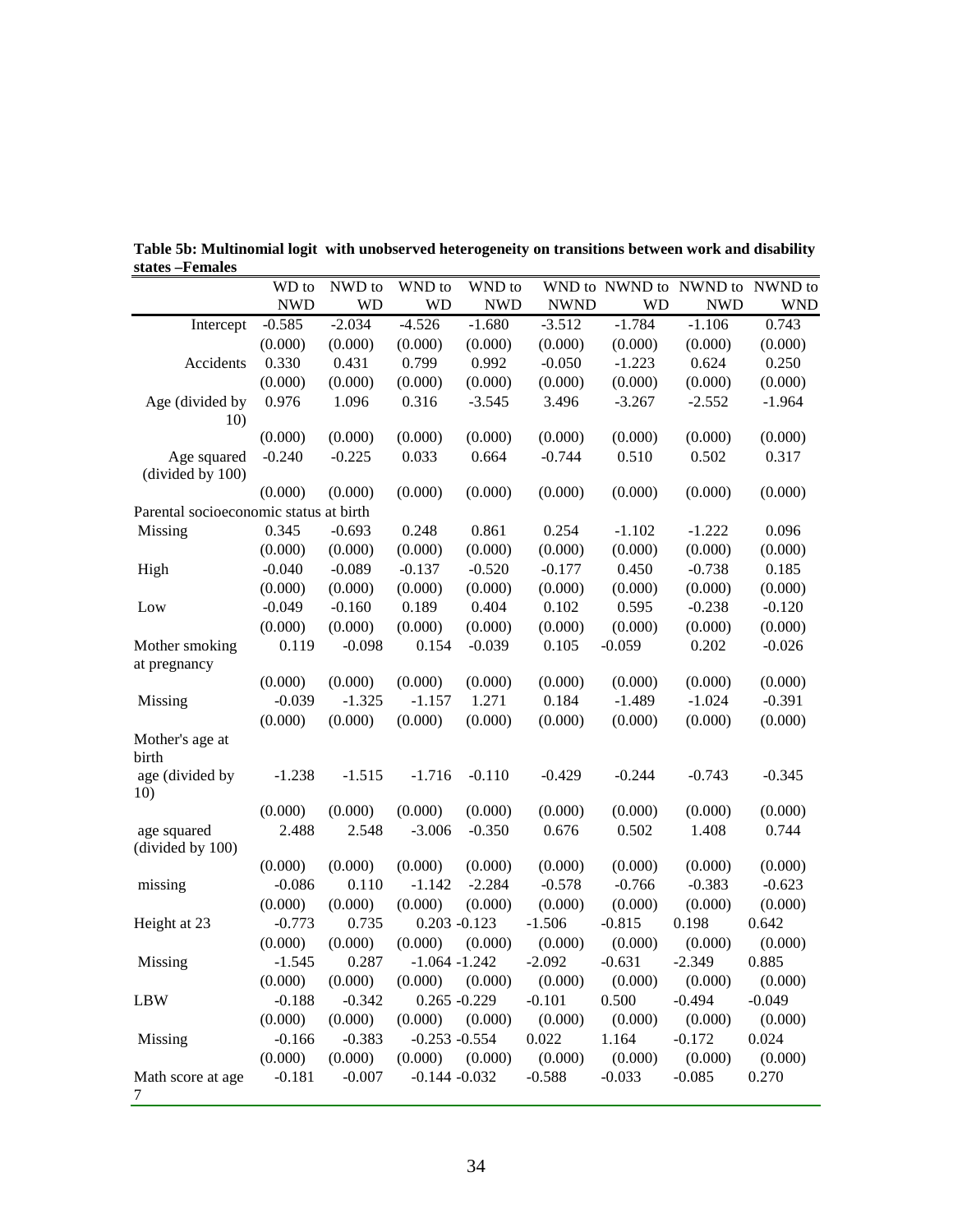|                                             | (0.000)      | (0.000)          | (0.000)          | (0.000)          | (0.000)          | (0.000)          | (0.000)          | (0.000)          |
|---------------------------------------------|--------------|------------------|------------------|------------------|------------------|------------------|------------------|------------------|
| Missing                                     | $-0.112$     | $-0.066$         |                  | $0.164 - 0.183$  | 0.097            | $-0.466$         | 0.396            | 0.223            |
|                                             | (0.000)      | (0.000)          | (0.000)          | (0.000)          | (0.000)          | (0.000)          | (0.000)          | (0.000)          |
| BSAG at age 7                               | 0.607        | $-0.447$         |                  | $-0.130$ $0.055$ | 4.065            | $-0.085$         | 0.282            | $-2.712$         |
|                                             | (0.000)      | (0.000)          | (0.000)          | (0.000)          | (0.000)          | (0.000)          | (0.000)          | (0.000)          |
| Missing                                     | $-0.046$     | 0.074            |                  | 0.130 0.079      | $-0.003$         | 0.133            | $-0.049$         | $-0.219$         |
|                                             | (0.000)      | (0.000)          | (0.000)          | (0.000)          | (0.000)          | (0.000)          | (0.000)          | (0.000)          |
| Region of residence at birth                |              |                  |                  |                  |                  |                  |                  |                  |
| Missing                                     | $-0.692$     | 0.061            |                  | $-0.114 - 0.286$ | $-0.456$         | 0.091            | 0.142            | 0.620            |
|                                             | (0.000)      | (0.000)          | (0.000)          | (0.000)          | (0.000)          | (0.000)          | (0.000)          | (0.000)          |
| North                                       | 0.478        | $-0.239$         |                  | 0.021 0.033      | 0.068            | 0.074            | 0.216            | 0.003            |
|                                             | (0.000)      | (0.000)          | (0.000)          | (0.000)          | (0.000)          | (0.000)          | (0.000)          | (0.000)          |
| South/Wales                                 | 0.170        | $-0.066$         |                  | 0.191 0.140      | 0.057            | 0.230            | 0.238            | $-0.061$         |
|                                             | (0.000)      | (0.000)          | (0.000)          | (0.000)          | (0.000)          | (0.000)          | (0.000)          | (0.000)          |
| Scotland                                    | 0.376        | $-0.121$         |                  | $0.116 - 0.121$  | 0.022            | 0.483            | 0.301            | 0.037            |
|                                             | (0.000)      | (0.000)          | (0.000)          | (0.000)          | (0.000)          | (0.000)          | (0.000)          | (0.000)          |
| London                                      | 0.219        | $-0.051$         |                  | $-0.187 - 0.072$ | $-0.008$         | $-0.785$         | $-0.362$         | $-0.070$         |
|                                             | (0.000)      | (0.000)          | (0.000)          | (0.000)          | (0.000)          | (0.000)          | (0.000)          | (0.000)          |
| Location mass<br>point 1                    | $\mathbf{0}$ | $\boldsymbol{0}$ | $\boldsymbol{0}$ | $\boldsymbol{0}$ | $\boldsymbol{0}$ | $\boldsymbol{0}$ | $\boldsymbol{0}$ | $\boldsymbol{0}$ |
| Location mass<br>point 2                    | 0.834        | 0.423            | $-1.020$         | $-0.973$         | $-0.286$         | 0.812            | $-0.755$         | $-0.804$         |
|                                             | (0.000)      | (0.000)          | (0.000)          | (0.000)          | (0.000)          | (0.000)          | (0.000)          | (0.000)          |
| Location mass<br>point 3                    | $-0.839$     | $-0.333$         | 0.272            | 0.005            | 0.835            | 0.986            | $-0.178$         | 0.991            |
|                                             | (0.000)      | (0.000)          | (0.000)          | (0.000)          | (0.000)          | (0.000)          | (0.000)          | (0.000)          |
| <b>Location</b> mass<br>point 4             | $-0.005$     | 0.090            | $-0.748$         | $-0.968$         | 0.549            | 1.798            | $-0.933$         | 0.187            |
|                                             | (0.000)      | (0.000)          | (0.000)          | (0.000)          | (0.000)          | (0.000)          | (0.000)          | (0.000)          |
| Value of the log- -51,285.853<br>likelihood |              |                  |                  |                  |                  |                  |                  |                  |

# **Table 6a: Logit for probability of experiencing an accident – With Education**

| estimate<br>error<br>0.065<br>0.003<br>Intercept<br>0.357<br>0.005<br>Being employed |
|--------------------------------------------------------------------------------------|
|                                                                                      |
|                                                                                      |
|                                                                                      |
| $-1.030$<br>0.003<br>Female                                                          |
| 0.003<br>Age (divided by 10)<br>$-1.702$                                             |
| Age squared (divided by 100)<br>0.002<br>0.224                                       |
| Parental socioeconomic status at birth                                               |
| 0.054<br>0.003<br>missing                                                            |
| High<br>0.006<br>$-0.060$                                                            |
| 0.005<br>$-0.046$<br>Low                                                             |
| 0.085<br>0.004<br>Mother smoked at pregnancy                                         |
| 0.218<br>0.003<br>missing                                                            |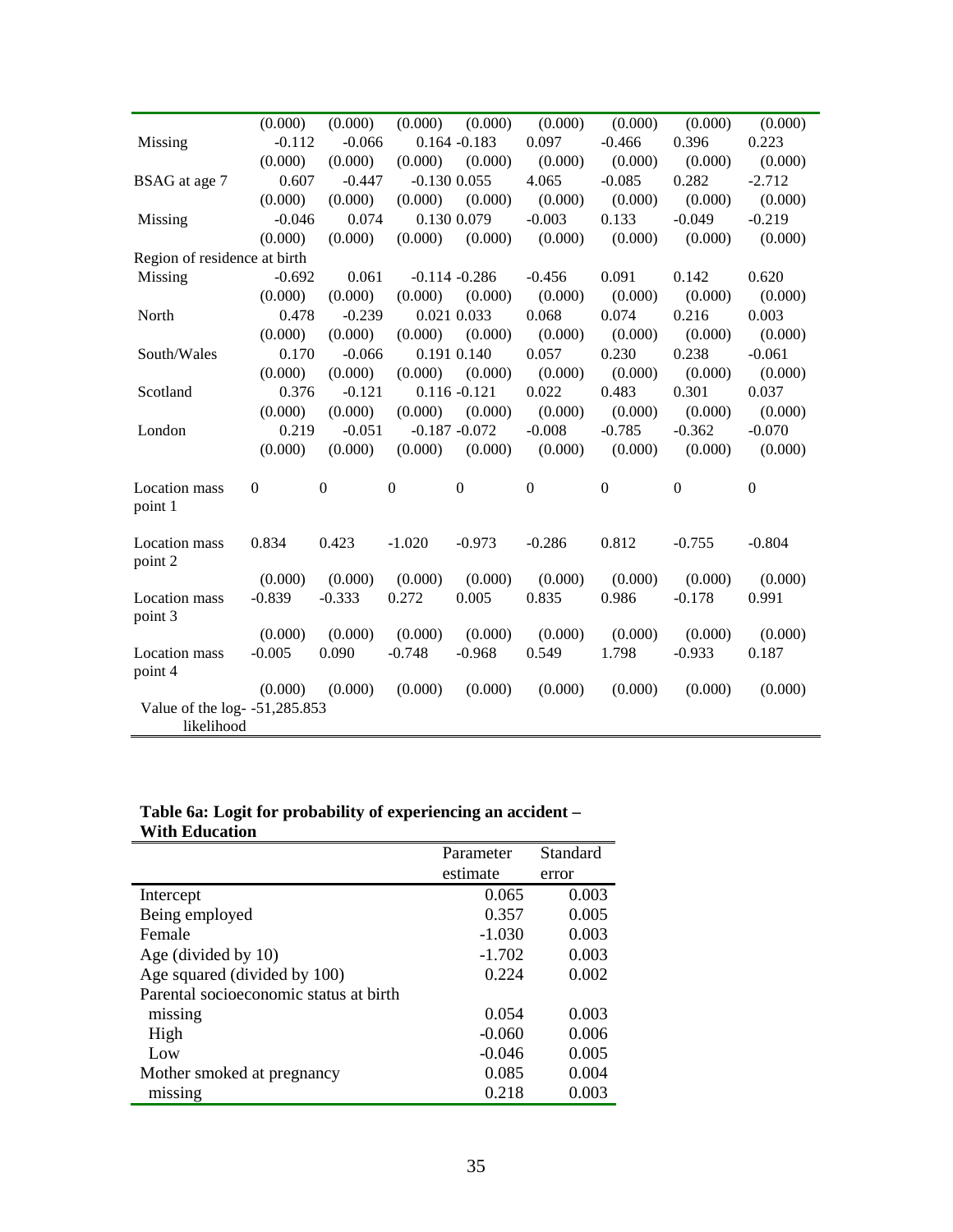| Mother's age at birth                      |          |        |
|--------------------------------------------|----------|--------|
| age (divided by 10)                        | $-0.459$ | 0.003  |
| age squared (divided by 100)               | 0.706    | 0.003  |
| missing                                    | $-1.088$ | 0.003  |
| Height at age 23                           | 1.226    | 0.004  |
| missing                                    | 1.937    | 0.003  |
| Low birth weight                           | 0.016    | 0.003  |
| missing                                    | $-0.224$ | 0.003  |
| Math score at age 7                        | 0.135    | 0.003  |
| missing                                    | 0.032    | 0.003  |
| Bristol Social Adjustment Guide at age 7   | 0.836    | 0.003  |
| missing                                    | $-0.069$ | 0.003  |
| Region of residence at birth               |          |        |
| missing                                    | 0.246    | 0.003  |
| North                                      | 0.045    | 0.003  |
| Midlands                                   | $\Omega$ |        |
| South & Wales                              | 0.021    | 0.004  |
| Scotland                                   | $-0.105$ | 0.003  |
| London & South-East                        | 0.039    | 0.003  |
| Education                                  |          |        |
| O-level                                    | 0.018    | 0.010  |
| A-level                                    | 0.142    | 0.005  |
| Degree                                     | 0.012    | 0.005  |
|                                            |          |        |
| Unobserved heterogeneity (factor loading)  |          |        |
| Probability 1: $\theta_1 \theta_2$         | 0.138    | 0.0004 |
| Probability 2: $(1-\theta_1)\theta_2$      | 0.089    | 0.0002 |
| Probability 3: $\theta_1$ (1- $\theta_2$ ) | 0.471    | 0.0013 |
| Probability 4: $(1-\theta_1)(1-\theta_2)$  | 0.302    | 0.0008 |
| Location mass point 1                      | $\theta$ |        |
| Location mass point 2                      | 1.246    | 0.003  |
| Location mass point 3                      | $-1.225$ | 0.003  |
| Location mass point 4                      | 0.309    | 0.004  |

| Table 6b: Multinomial logit with unobserved heterogeneity on transitions between work and disability |  |  |  |
|------------------------------------------------------------------------------------------------------|--|--|--|
| states - With Education                                                                              |  |  |  |

|                                 | WD to      | NWD to    | WND to           | WND to              | WND to      | NWND to   | NWND to    | NWND to    |
|---------------------------------|------------|-----------|------------------|---------------------|-------------|-----------|------------|------------|
|                                 | <b>NWD</b> | <b>WD</b> | <b>WD</b>        | <b>NWD</b>          | <b>NWND</b> | <b>WD</b> | <b>NWD</b> | <b>WND</b> |
| Intercept                       | $-2.257$   | $-2.175$  | $-6.795 -7.177$  |                     | $-3.574$    | $-3.157$  | $-3.725$   | 3.060      |
|                                 | (0.003)    | (0.003)   |                  | $(0.003)$ $(0.003)$ | (0.004)     | (0.003)   | (0.003)    | (0.003)    |
| Accidents                       | $-0.137$   | 0.153     | 0.818 1.454      |                     | 0.029       | 0.845     | 0.852      | 0.144      |
|                                 | (0.003)    | (0.003)   |                  | $(0.003)$ $(0.003)$ | (0.004)     | (0.003)   | (0.003)    | (0.003)    |
| Female                          | 0.788      | $-0.506$  | 0.312 0.886      |                     | 0.990       | $-1.191$  | $-0.658$   | $-0.885$   |
|                                 | (0.003)    | (0.003)   |                  | $(0.003)$ $(0.003)$ | (0.003)     | (0.003)   | (0.003)    | (0.003)    |
| Age (divided by                 | $-0.156$   | 0.602     | $-0.089 - 1.463$ |                     | 3.090       | $-0.779$  | $-1.036$   | $-2.450$   |
| 10)                             |            |           |                  |                     |             |           |            |            |
|                                 | (0.003)    | (0.003)   |                  | $(0.003)$ $(0.003)$ | (0.003)     | (0.004)   | (0.003)    | (0.003)    |
| Age squared<br>(divided by 100) | $-0.034$   | $-0.170$  | 0.108 0.324      |                     | $-0.669$    | 0.101     | 0.245      | 0.360      |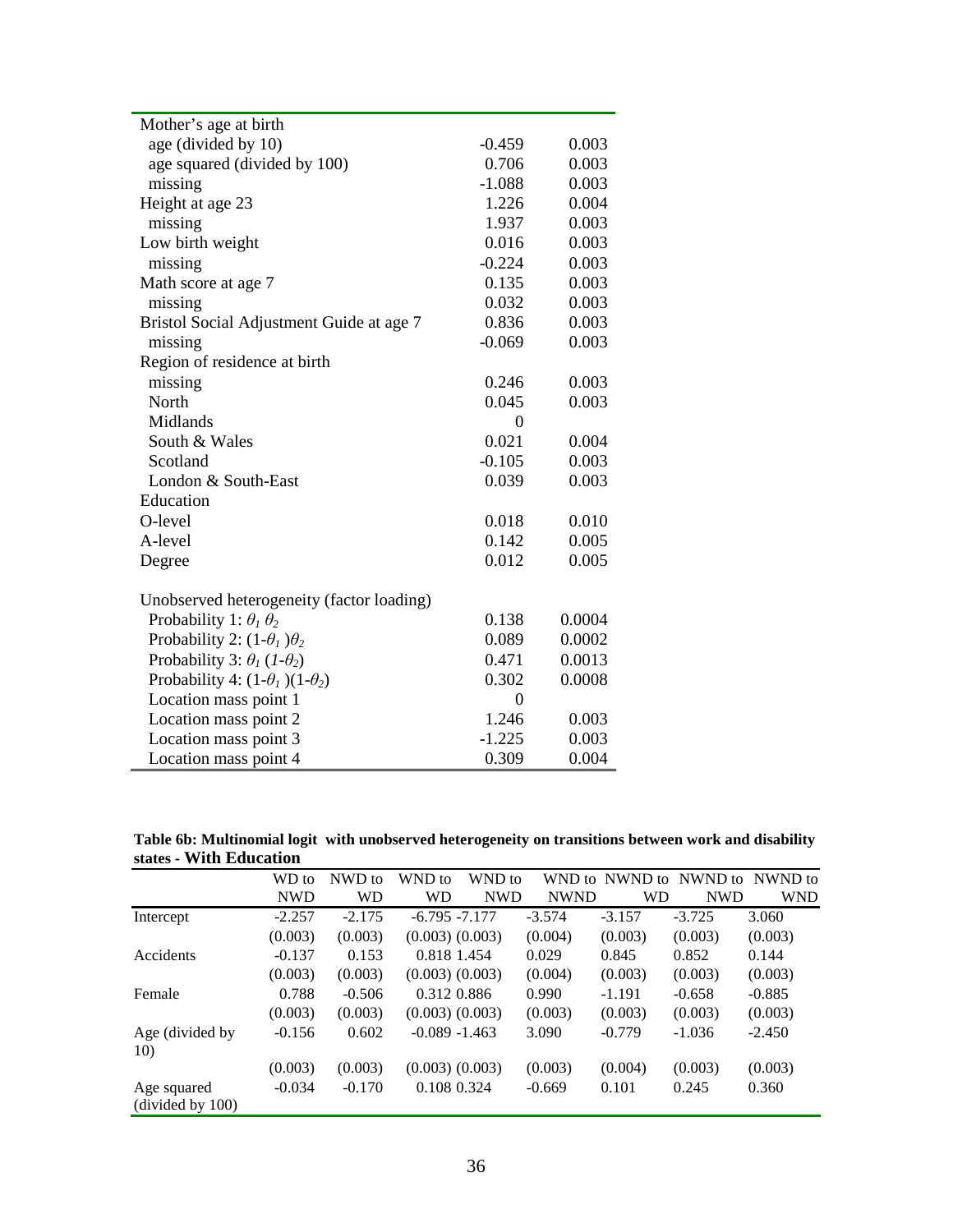|                                        | (0.003)  | (0.004)         |                  | $(0.003)$ $(0.003)$ | (0.003)  | (0.010)  | (0.004)  | (0.002)  |
|----------------------------------------|----------|-----------------|------------------|---------------------|----------|----------|----------|----------|
| Parental socioeconomic status at birth |          |                 |                  |                     |          |          |          |          |
| missing                                |          | $0.192 - 0.085$ | 0.198            | 0.241               | 0.238    | 0.144    | $-0.508$ | $-0.005$ |
|                                        | (0.003)  | (0.003)         |                  | $(0.003)$ $(0.003)$ | (0.005)  | (0.003)  | (0.003)  | (0.004)  |
| high                                   | $-0.090$ | $-0.230$        |                  | $-0.095 - 0.492$    | $-0.045$ | 0.390    | $-0.167$ | 0.057    |
|                                        | (0.003)  | (0.003)         |                  | $(0.003)$ $(0.003)$ | (0.003)  | (0.003)  | (0.003)  | (0.003)  |
| low                                    | 0.112    | $-0.059$        |                  | 0.138 0.215         | 0.257    | 0.505    | $-0.164$ | $-0.092$ |
|                                        | (0.003)  | (0.003)         |                  | $(0.003)$ $(0.003)$ | (0.008)  | (0.003)  | (0.003)  | (0.003)  |
| Mother smoking                         | 0.115    | 0.015           |                  | 0.159 0.379         | 0.113    | $-0.194$ | 0.175    | 0.018    |
| during pregnancy                       |          |                 |                  |                     |          |          |          |          |
|                                        | (0.003)  | (0.003)         |                  | $(0.003)$ $(0.003)$ | (0.004)  | (0.003)  | (0.003)  | (0.003)  |
| missing                                | 0.707    | $-0.469$        |                  | 0.142 0.550         | 0.229    | $-0.328$ | $-0.386$ | $-0.195$ |
|                                        | (0.003)  | (0.003)         |                  | $(0.003)$ $(0.003)$ | (0.005)  | (0.003)  | (0.003)  | (0.003)  |
| Mother's age at birth                  |          |                 |                  |                     |          |          |          |          |
| age (divided by                        | 0.102    | $-0.398$        | $-0.483$ 0.231   |                     | $-0.331$ | 0.064    | $-0.118$ | $-0.065$ |
| 10)                                    |          |                 |                  |                     |          |          |          |          |
|                                        | (0.003)  | (0.003)         |                  | $(0.003)$ $(0.003)$ | (0.003)  | (0.004)  | (0.003)  | (0.004)  |
| age squared                            | 0.141    | 0.368           |                  | $0.782 - 0.583$     | 0.528    | 0.110    | 0.253    | 0.200    |
| (divided by 100)                       |          |                 |                  |                     |          |          |          |          |
|                                        | (0.003)  | (0.003)         |                  | $(0.003)$ $(0.003)$ | (0.005)  | (0.003)  | (0.003)  | (0.003)  |
| missing                                | $-0.108$ | 0.019           |                  | $-0.344 - 0.587$    | $-0.412$ | $-0.002$ | 0.133    | $-0.201$ |
|                                        | (0.003)  | (0.003)         |                  | $(0.003)$ $(0.003)$ | (0.004)  | (0.003)  | (0.003)  | (0.004)  |
| Height at 23                           | 0.132    | 0.597           |                  | 0.651 0.519         | $-1.251$ | 0.055    | 0.570    | 0.747    |
|                                        | (0.003)  | (0.003)         |                  | $(0.003)$ $(0.003)$ | (0.003)  | (0.003)  | (0.003)  | (0.003)  |
| missing                                | $-0.396$ | 0.302           | $-0.515$ $0.318$ |                     | $-2.020$ | 0.113    | $-0.417$ | 1.145    |
|                                        | (0.003)  | (0.003)         |                  | $(0.003)$ $(0.003)$ | (0.003)  | (0.003)  | (0.003)  | (0.003)  |
| <b>LBW</b>                             | 0.017    | $-0.493$        |                  | $0.194 - 0.203$     | $-0.103$ | 0.162    | $-0.182$ | $-0.071$ |
|                                        | (0.003)  | (0.003)         |                  | $(0.003)$ $(0.003)$ | (0.003)  | (0.003)  | (0.003)  | (0.003)  |
| missing                                | 0.153    | $-0.308$        |                  | $-0.388 - 0.392$    | $-0.216$ | 0.564    | 0.100    | $-0.046$ |
|                                        | (0.003)  | (0.003)         |                  | $(0.003)$ $(0.003)$ | (0.004)  | (0.003)  | (0.003)  | (0.003)  |
| Math score at age                      | $-0.113$ | 0.062           |                  | $-0.069 - 0.035$    | $-0.543$ | 0.002    | $-0.035$ | 0.390    |
| 7                                      |          |                 |                  |                     |          |          |          |          |
|                                        | (0.003)  | (0.003)         |                  | $(0.003)$ $(0.003)$ | (0.003)  | (0.003)  | (0.003)  | (0.003)  |
| missing                                | 0.031    | $-0.693$        |                  | $0.201 - 0.009$     | 0.036    | $-0.477$ | 0.360    | 0.165    |
|                                        | (0.003)  | (0.004)         |                  | $(0.003)$ $(0.003)$ | (0.003)  | (0.003)  | (0.003)  | (0.003)  |
| BSAG at age 7                          | 0.509    | $-0.453$        |                  | 0.157 0.069         | 3.477    | $-0.053$ | 0.111    | $-2.199$ |
|                                        | (0.003)  | (0.003)         |                  | $(0.003)$ $(0.003)$ | (0.003)  | (0.003)  | (0.003)  | (0.003)  |
| missing                                | $-0.160$ | 0.411           |                  | $-0.061 - 0.364$    | 0.062    | $-0.062$ | $-0.293$ | $-0.136$ |
|                                        | (0.003)  | (0.003)         |                  | $(0.003)$ $(0.003)$ | (0.003)  | (0.003)  | (0.003)  | (0.003)  |
| Region of residence at birth           |          |                 |                  |                     |          |          |          |          |
| Missing                                | $-0.017$ | $-0.037$        |                  | $-0.172 - 0.364$    | $-0.218$ | 0.027    | 0.106    | 0.507    |
|                                        | (0.003)  | (0.003)         |                  | $(0.003)$ $(0.003)$ | (0.004)  | (0.003)  | (0.003)  | (0.003)  |
| North                                  | 0.387    | $-0.106$        | $-0.064$ $0.180$ |                     | 0.188    | 0.120    | 0.393    | $-0.018$ |
|                                        | (0.003)  | (0.003)         |                  | $(0.003)$ $(0.003)$ | (0.003)  | (0.003)  | (0.003)  | (0.003)  |
| South/Wales                            | 0.151    | $-0.153$        |                  | 0.165 0.094         | 0.017    | 0.169    | 0.225    | $-0.027$ |
|                                        | (0.003)  | (0.003)         |                  | $(0.003)$ $(0.003)$ | (0.003)  | (0.003)  | (0.003)  | (0.003)  |
| Scotland                               | 0.229    | 0.072           |                  | $0.007 - 0.315$     | 0.203    | 0.433    | 0.349    | $-0.066$ |
|                                        | (0.003)  | (0.003)         |                  | $(0.003)$ $(0.003)$ | (0.005)  | (0.003)  | (0.003)  | (0.003)  |
| London                                 | 0.064    | $-0.102$        |                  | $-0.134 - 0.315$    | 0.003    | $-0.400$ | 0.328    | $-0.028$ |
|                                        | (0.003)  | (0.003)         |                  | $(0.003)$ $(0.003)$ | (0.003)  | (0.003)  | (0.003)  | (0.003)  |
| Education                              |          |                 |                  |                     |          |          |          |          |
| O-level                                |          |                 |                  |                     |          |          |          |          |
|                                        | $-0.285$ | 0.803           | $-0.245$         | $-0.090$            | $-0.500$ | 0.129    | $-0.276$ | 0.417    |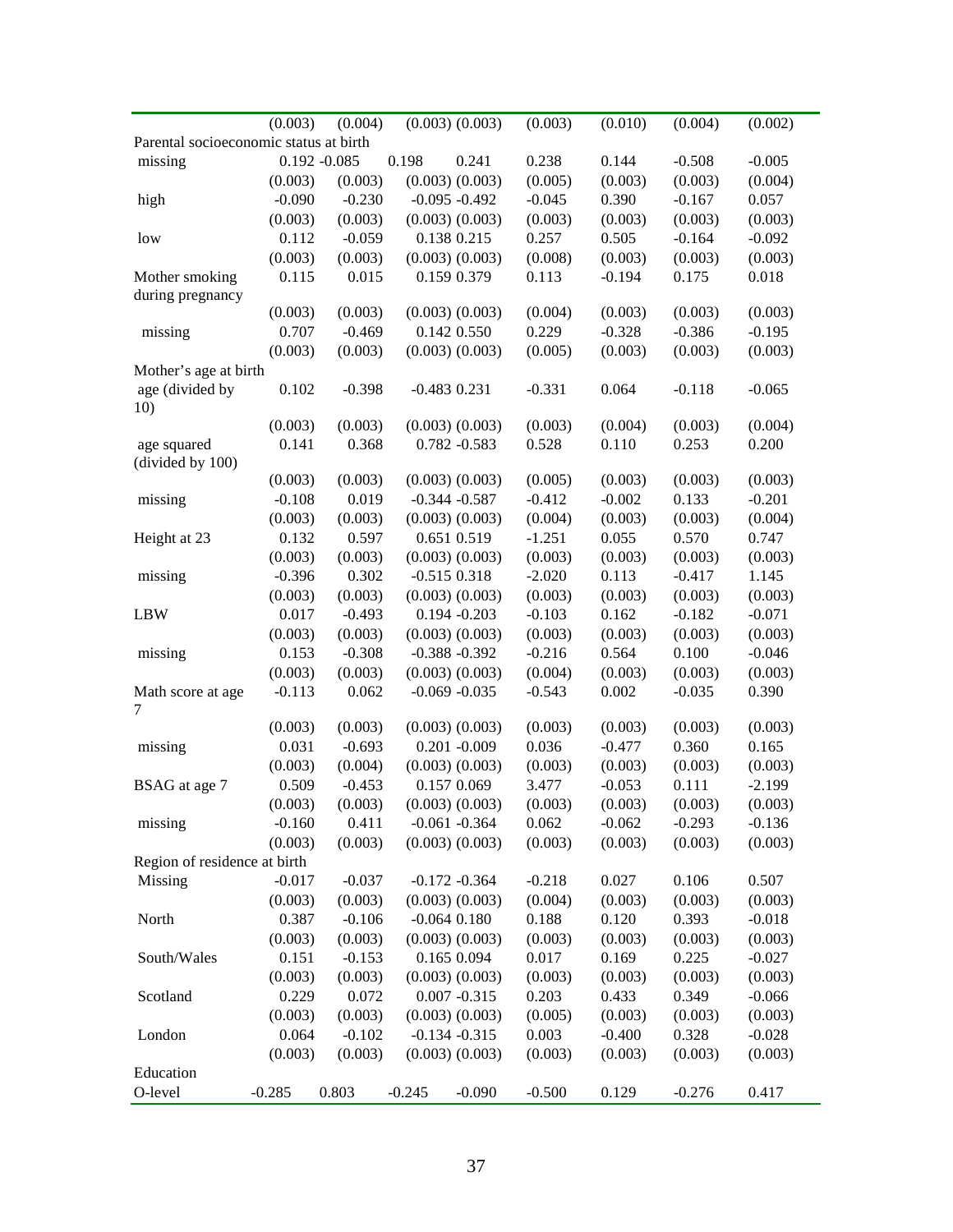| (0.003)    | (0.004)  | (0.003)                        | (0.004)        | (0.004)      | (0.003)      | (0.003)      | (0.003)      |
|------------|----------|--------------------------------|----------------|--------------|--------------|--------------|--------------|
| $-0.783$   | 0.601    | $-0.291$                       | $-0.481$       | $-0.747$     | $-0.143$     | 0.003        | 0.514        |
| 0.003      | (0.004)  | (0.003)                        | (0.004)        | (0.008)      | (0.003)      | (0.003)      | (0.005)      |
| $-0.814$   | 0.787    | $-0.596$                       | $-0.439$       | $-0.878$     | 0.035        | 0.134        | 0.737        |
| (0.003)    | (0.003)  | (0.003)                        | (0.004)        | (0.005)      | (0.003)      | (0.003)      | (0.005)      |
| $\theta$   | $\theta$ | $\boldsymbol{0}$               | $\overline{0}$ | $\mathbf{0}$ | $\mathbf{0}$ | $\mathbf{0}$ | $\mathbf{0}$ |
| $-0.495$   | 1.100    | 0.286                          | $-0.920$       | $-0.791$     | $-0.938$     | $-0.132$     | $-0.095$     |
| (0.003)    | (0.004)  | (0.003)                        | (0.003)        | (0.004)      | (0.003)      | (0.003)      | (0.004)      |
| $-1.489$   | 0.356    | $-0.591$                       | $-1.694$       | $-1.313$     | $-0.401$     | $-0.664$     | $-0.376$     |
| (0.003)    | (0.004)  | (0.003)                        | (0.003)        | (0.005)      | (0.003)      | (0.003)      | (0.003)      |
| $-1.984$   | 1.456    | $-0.305$                       | $-2.614$       | $-2.105$     | $-1.339$     | $-0.796$     | $-0.472$     |
| (0.005)    | (0.005)  | (0.005)                        | (0.004)        | (0.008)      | (0.005)      | (0.004)      | (0.006)      |
|            |          |                                |                |              |              |              |              |
| likelihood |          |                                |                |              |              |              |              |
|            |          | Value of the log- -104,857.346 |                |              |              |              |              |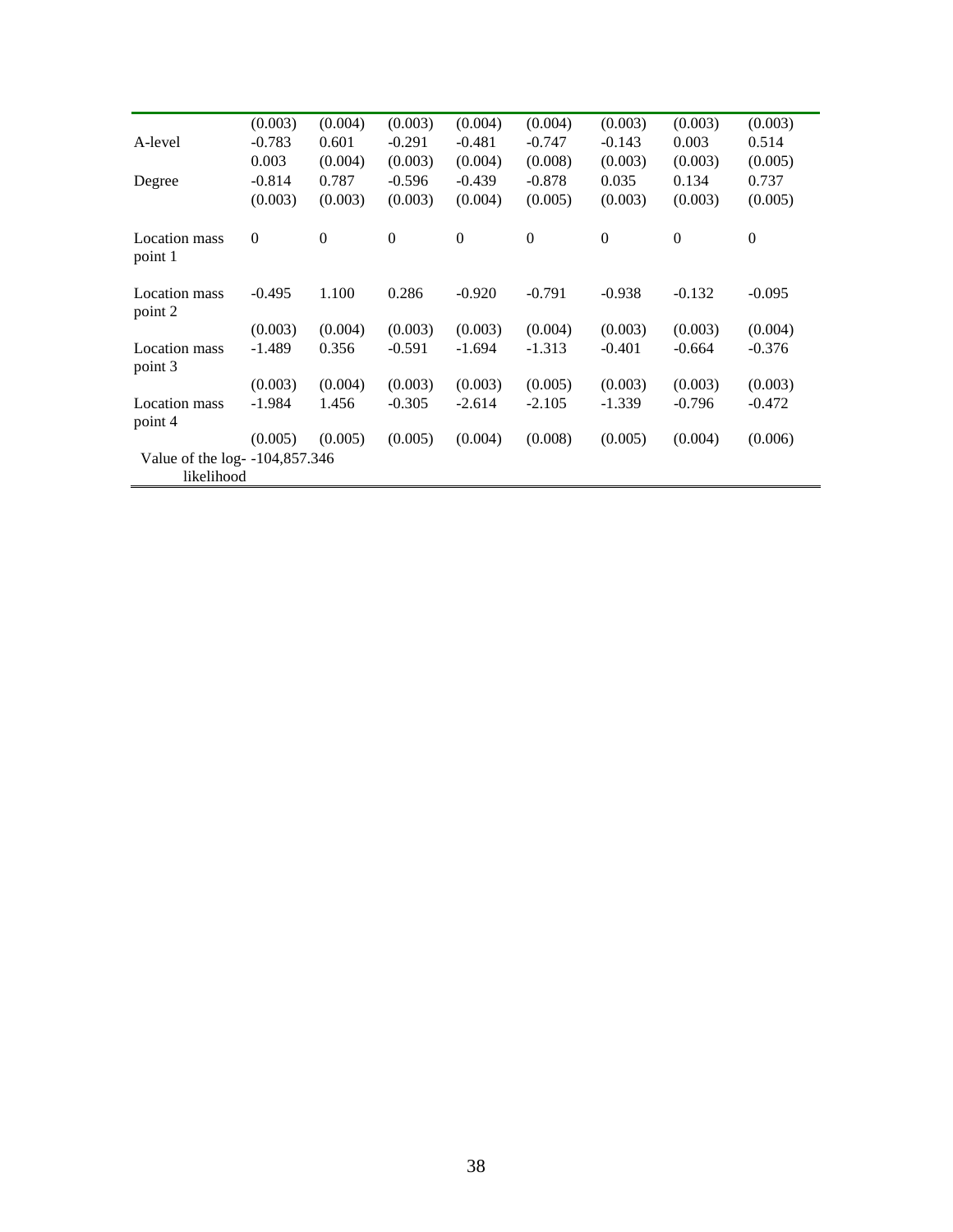| Table 8: Multinomial logit on the initial state |           |            |                                                       |
|-------------------------------------------------|-----------|------------|-------------------------------------------------------|
|                                                 |           |            | Work/Disabled Non-work/Disabled Non-work/Non-disabled |
|                                                 |           |            |                                                       |
| Intercept                                       | 0.335     | 14.409     | $-0.457$                                              |
|                                                 | (1.843)   | (3.636)    | (1.128)                                               |
| Gender                                          | $-0.351$  | $-1.351$   | 0.000                                                 |
|                                                 | (0.157)   | (0.307)    | (0.096)                                               |
| Parental socioeconomic status at birth          |           |            |                                                       |
| missing                                         | 0.048     | $-0.260$   | 0.134                                                 |
|                                                 | (0.479)   | (1.041)    | (0.301)                                               |
| high                                            | 0.107     | $-0.129$   | 0.376                                                 |
|                                                 | (0.136)   | (0.303)    | (0.080)                                               |
| low                                             | 0.193     | $-0.343$   | 0.209                                                 |
|                                                 | (0.130)   | (0.280)    | (0.084)                                               |
| Mother's smoking at                             | 0.135     | $-0.013$   | 0.154                                                 |
| pregnancy                                       |           |            |                                                       |
|                                                 | (0.114)   | (0.237)    | (0.070)                                               |
| Missing                                         | $-0.671$  | $-0.170$   | 0.213                                                 |
|                                                 | (0.648)   | (1.030)    | (0.276)                                               |
| Mother's age at birth                           |           |            |                                                       |
| age (divided by 10)                             | 0.131     | $-0.713$   | $-0.312$                                              |
|                                                 | (0.737)   | (1.594)    | (0.493)                                               |
| age squared (divided by<br>100)                 | $-0.066$  | 1.920      | 0.895                                                 |
|                                                 | (1.263)   | (2.630)    | (0.834)                                               |
| missing                                         | $-21.074$ | $-8.129$   | $-10.135$                                             |
|                                                 | (3.047)   | (1.755)    | (1.102)                                               |
| Height at 23                                    | $-1.962$  | $-9.827$   | $-1.429$                                              |
|                                                 | (0.792)   | (1.554)    | (0.481)                                               |
| missing                                         | $-2.482$  | $-15.868$  | $-2.396$                                              |
|                                                 | (1.409)   | (2.714)    | (0.902)                                               |
| <b>LBW</b>                                      | 0.396     | 0.550      | 0.172                                                 |
|                                                 | (0.205)   | (0.346)    | (0.141)                                               |
| missing                                         | $-13.735$ | 1.504      | $-0.236$                                              |
|                                                 | (1.764)   | (1.003)    | (0.594)                                               |
| Math score at age 7                             | -89.830   | $-284.888$ | $-13.059$                                             |
|                                                 | (25.459)  | (59.619)   | (15.389)                                              |
| missing                                         | $-0.187$  | $-2.264$   | 0.384                                                 |
|                                                 | (0.465)   | (0.704)    | (0.273)                                               |
| BSAG at age 7                                   | 16.479    | 36.636     | 20.903                                                |
|                                                 | (6.220)   | (12.157)   | (4.040)                                               |
| missing                                         | $-0.169$  | 1.922      | $-0.021$                                              |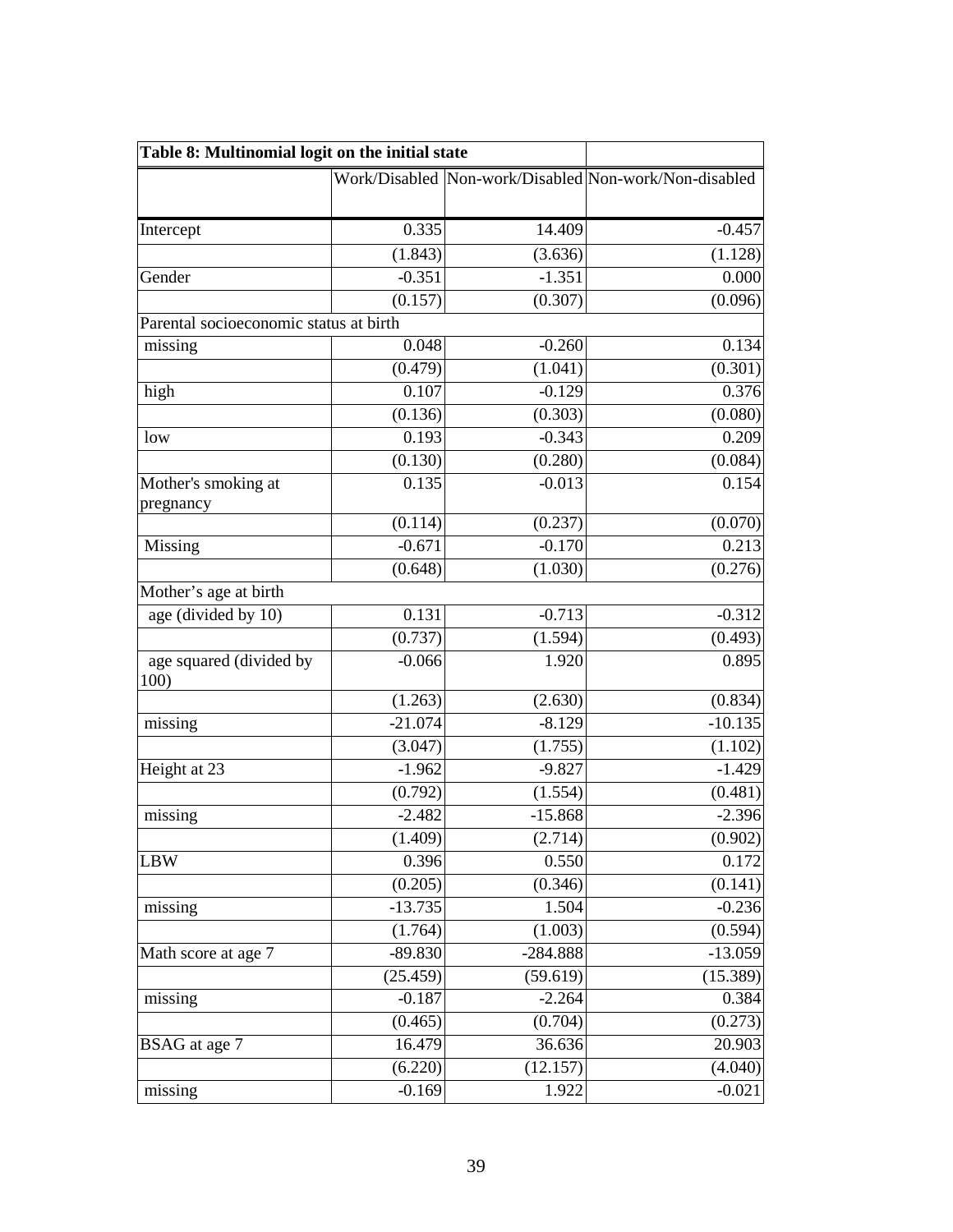|                              | (0.462)  | (0.663)  | (0.264) |
|------------------------------|----------|----------|---------|
| Region of residence at birth |          |          |         |
| missing                      | 35.601   | 6.170    | 10.698  |
|                              | (3.610)  | (1.909)  | (1.115) |
| North                        | $-0.159$ | 0.418    | 0.344   |
|                              | (0.143)  | (0.322)  | (0.092) |
| South/Wales                  | $-0.108$ | 0.731    | 0.273   |
|                              | (0.161)  | (0.343)  | (0.105) |
| Scotland                     | $-0.261$ | $-0.042$ | 0.195   |
|                              | (0.196)  | (0.448)  | (0.122) |
| London                       | $-0.373$ | $-0.268$ | 0.035   |
|                              | (0.173)  | (0.430)  | (0.109) |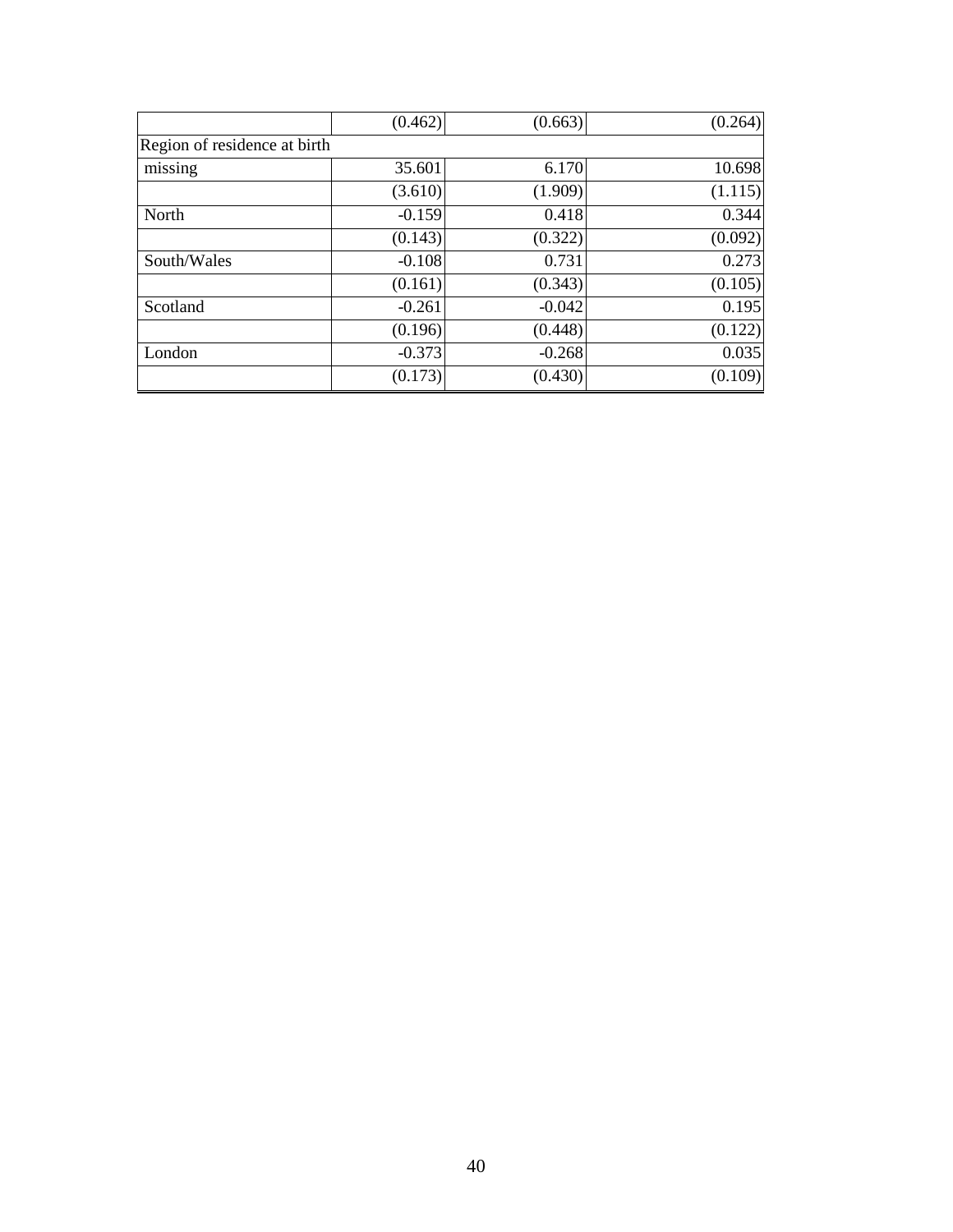|             | Scenario 1:                                                        | Scenario 2: Scenario 3: |       | Scenario 4: |
|-------------|--------------------------------------------------------------------|-------------------------|-------|-------------|
|             | Predicted by the model No accident Accident at 25 Yearly accidents |                         |       |             |
| Age 24 5.0% |                                                                    | 4.8%                    | 4.8%  | 6.9%        |
| Age 25 5.1% |                                                                    | 4.9%                    | 5.3%  | 7.3%        |
| Age $40$    | 11.8%                                                              | 11.0%                   | 11.4% | 21.0%       |

**Table 9: Disability rates per age for the different scenarios of accidents** 

**Table 10: Employment rates per age for the different disability scenarios** 

|          | Scenario 1:            | Scenario 2:   | Scenario 3:      |
|----------|------------------------|---------------|------------------|
|          | Predicted by the model | No disability | Disability at 25 |
| Age $24$ | 80.6%                  | 81.1%         | 81.1%            |
| Age $25$ | 80.2%                  | 80.7%         | 78.2%            |
| Age $40$ | 88.1%                  | 90.5%         | 70.7%            |

**Table 11: Disability rates per age for the different childhood scenarios** 

|              | Scenario 1:                                                |         | Scenario 2: Scenario 2: Scenario 3: |       |
|--------------|------------------------------------------------------------|---------|-------------------------------------|-------|
|              | Predicted by the model Initial State Transitions Accidents |         |                                     |       |
| Age 20 4.2%  |                                                            | 4.0%    | 4.0%                                | 4.2%  |
| Age 30 6.9%  |                                                            | $6.7\%$ | $6.1\%$                             | 6.8%  |
| Age 40 11.8% |                                                            | 11.7%   | 10.0%                               | 11.8% |

**Table 12: Employment rates per age for the different childhood scenarios** 

|              | Scenario 1:                                      |       | Scenario 2: Scenario 2: Scenario 3: |           |
|--------------|--------------------------------------------------|-------|-------------------------------------|-----------|
|              | Predicted by the model Initial State Transitions |       |                                     | Accidents |
| Age 20 84.3% |                                                  | 84.1% | 87.3%                               | 84.3%     |
| Age $30$     | 79.8%                                            | 79.8% | 84.1%                               | 79.8%     |
| Age $40$     | 88.1%                                            | 88.1% | 91.4%%                              | 88.1%     |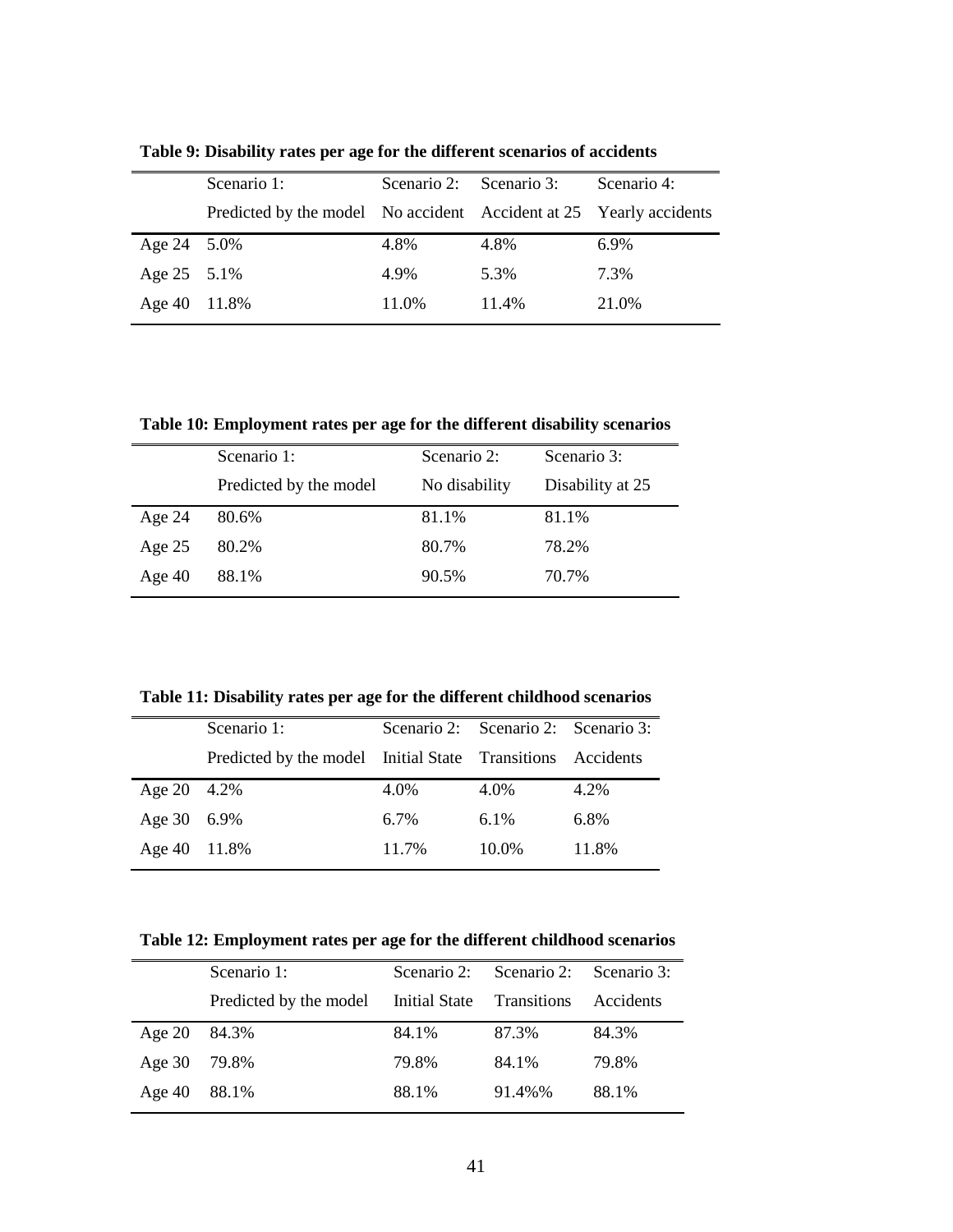# **Appendix A**

#### *Labor Force Status*

The labor force histories available in the NCDS are use to construct participants a measure of the labor force status at the beginning of each year. Since the survey participants were all born in March, we use March as the starting moment. The Centre for Longitudinal Studies (CLS) has transformed the data for waves 4 and 5 to include the detail of the economic activity for each month since the age of 16. In wave 6, we only have the starting dates and the economic status. We use this information to construct a monthly labor force status. The labor force status is divided between work and non-work spells. A work spell includes full and part-time employees and self-employed, voluntary work and maternity leave. It also includes apprenticeship schemes which are part of a job. Non-work spells include temporary and permanent sickness, prison time, traveling, retirement, and housework, government training schemes, unemployment, full and parttime education (as long as they are not in simultaneous employment) and traveling time.

 We merge all the monthly information for all waves in order to fill in missing gaps. Nevertheless, for some participants missing data remains, especially because participants are not present in all subsequent waves. If the gap is more than a year, then the spell prior to the gap is treated as censored, and the data following the gap are not used in the estimation. Individuals must be present in wave 4, even if in the subsequent waves information is available about their entire labor history, because we need to control for their accident history since the end of age 16. For most individuals we will then have information since the age of 16 until they are censored because of attrition, missing data or the last interview. Finally, we exclude the time while finishing education and start the record since their first job. For both accidents and disability (and hospitalizations), the data includes information on the timing of the event and this is matched to the corresponding work or non-work spell. Because the information for disability and accidents is recorded yearly, our final dataset contains the yearly records of labor force, disability and accidents.

## *Disability*

We base our definition of disability on the Handbook of Health Economics as the mental and physical characteristics that, either constrain normal daily activities, or cause a substantial reduction in productivity on the job. The NCDS data contains a set of question on health status. Individuals are asked at ages 23, 33 and 42 whether they have a longstanding illness, disability or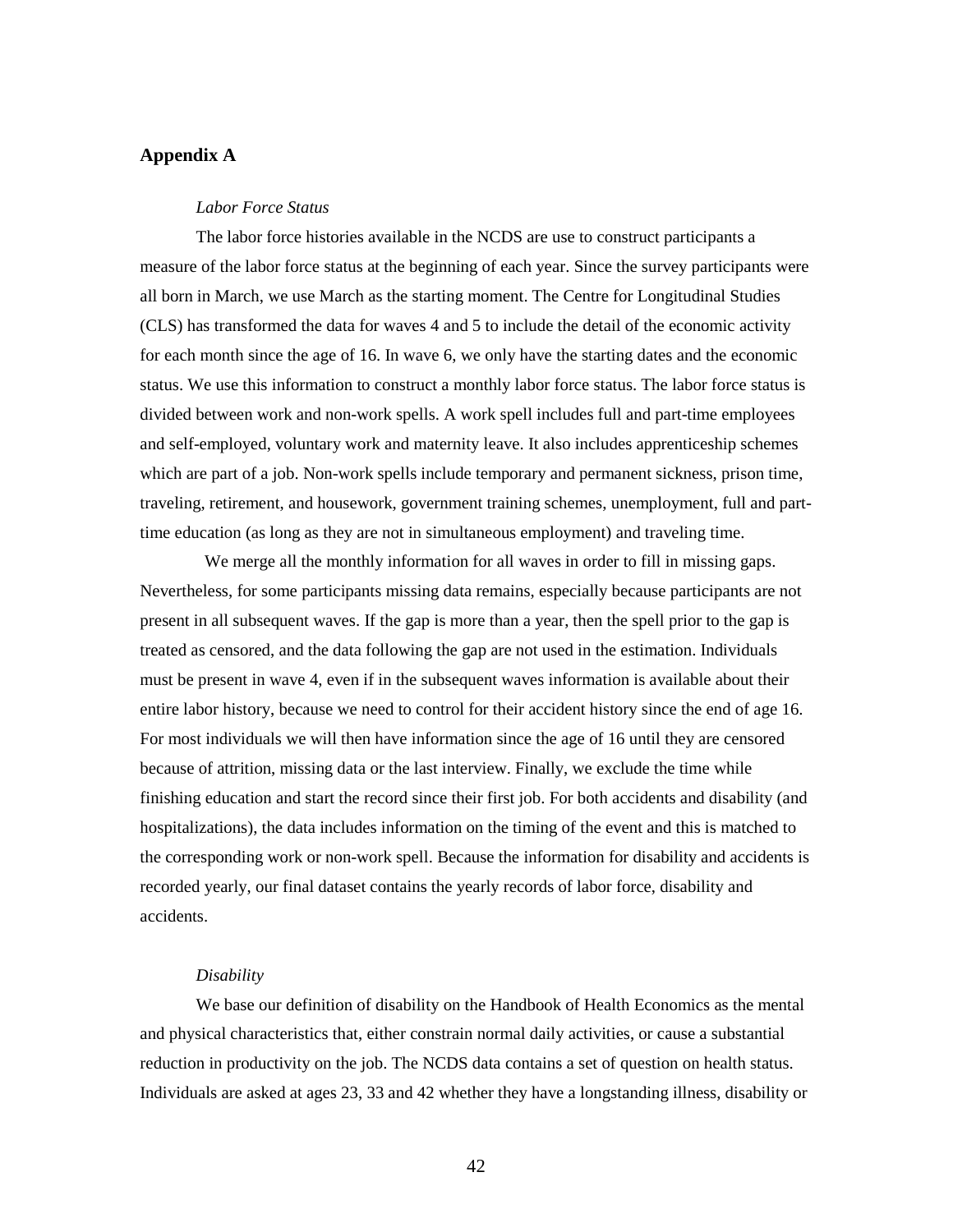infirmity which limits their activities compared to people their own age. They are subsequently requested to document whether it limits their daily activities or the work they can do, the age of the disability onset and the type of disability. Disability types are coded according to the international classification of disease (ICD) produced by the World Health Organization (1977).

The ICD is extensively used in health studies and is grouped into 17 broad categories:

- 1. Infections and parasitic diseases (e.g. tuberculosis, shingles, herpes simplex, glandular fever),
- 2. neoplasms (e.g. Hodgkin's disease, leukemia),
- 3. endocrine, nutritional and metabolic diseases and immunity disorders (e.g. obesity, diabetes),
- 4. diseases of the blood and blood-forming organs (e.g. anemia, coagulation defects),
- 5. mental disorders (e.g. depression, neurotic disorders, mental retardation),
- 6. diseases of the nervous system and sense organs (e.g. epilepsy, migraine, blindness, deafness),
- 7. diseases of the circulatory system (e.g. hypertension, pericarditis, aortic aneurysm),
- 8. diseases of the respiratory system (e.g. bronchitis, asthma, pleurisy),
- 9. diseases of the digestive system (e.g. duodenal ulcer, appendicitis, cirrhosis of the liver),
- 10. diseases of the genitourinary system (e.g. renal failure, cystitis, infertility),
- 11. complications of pregnancy, childbirth and the puerperium (e.g. spontaneous abortion, etopic pregnancy),
- 12. diseases of the skin and subcutaneous tissue (e.g. eczema, psoriasis),
- 13. diseases of the musculoskeletal system and connective tissue (e.g. rheumatoid arthritis, derangement of joint)
- 14. congenital anomalies,
- 15. certain conditions originating in the Perinatal period,
- 16. symptoms, signs and ill-defined conditions,
- 17. Injury and poisoning (e.g. fractures, sprains, dislocations, traumatic amputation).

#### *Education*

The cohort students followed an education system where they were required to pass an exam at age 11 which determined their educational path. If they succeeded, they would go to a grammar school and follow a university track. They and prepare for public examination in different subjects: ordinary "O-level" exams at age 16 and advanced "A-levels" at age 18. Students are admitted to universities based on their performance at A-level exams. If they could not enter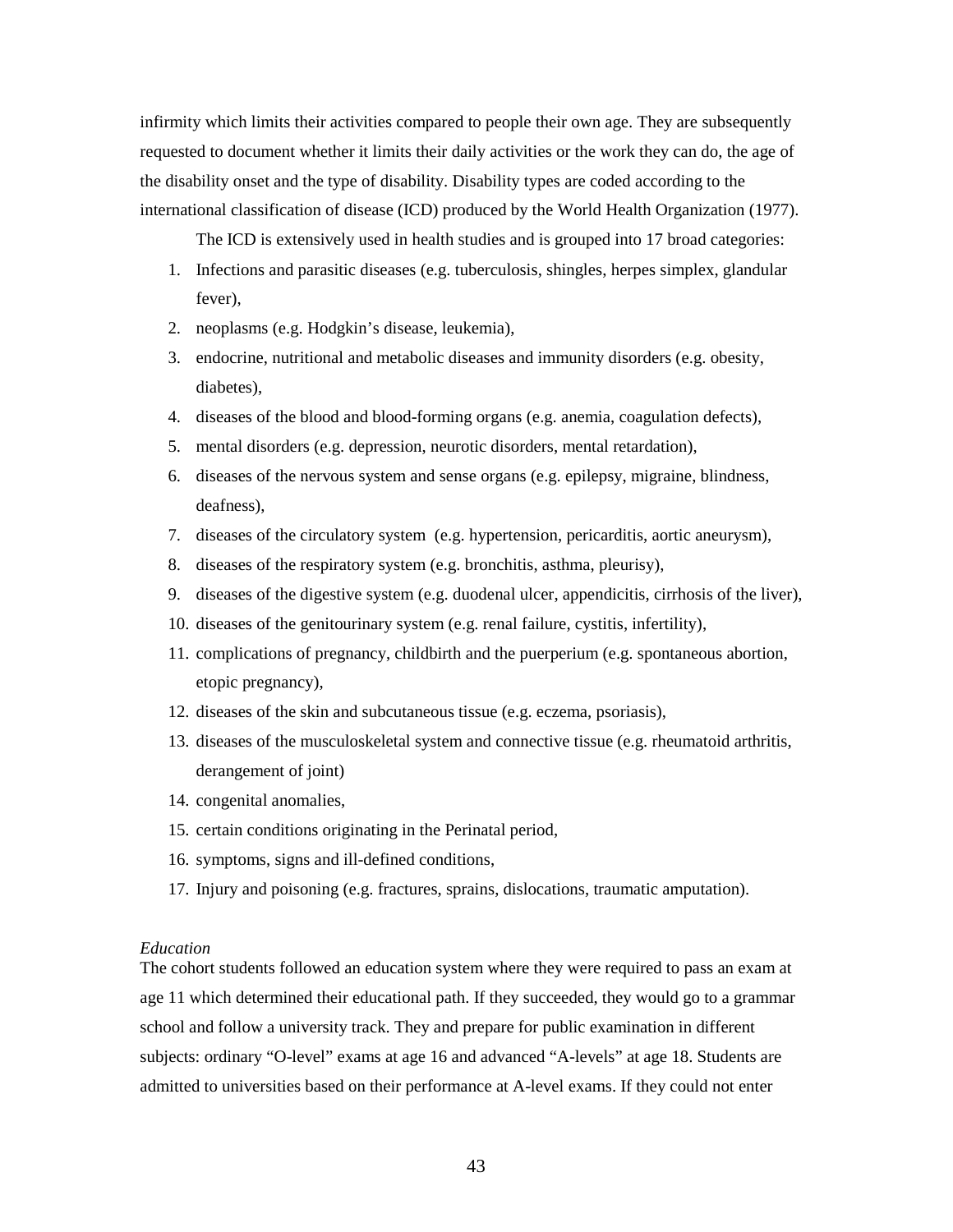grammar schools they would go to secondary schools an obtain certificate of secondary education (CSE), after which they can enter the labor market. General vocational qualifications are also available and have equivalence to the "O-levels" and "A-levels".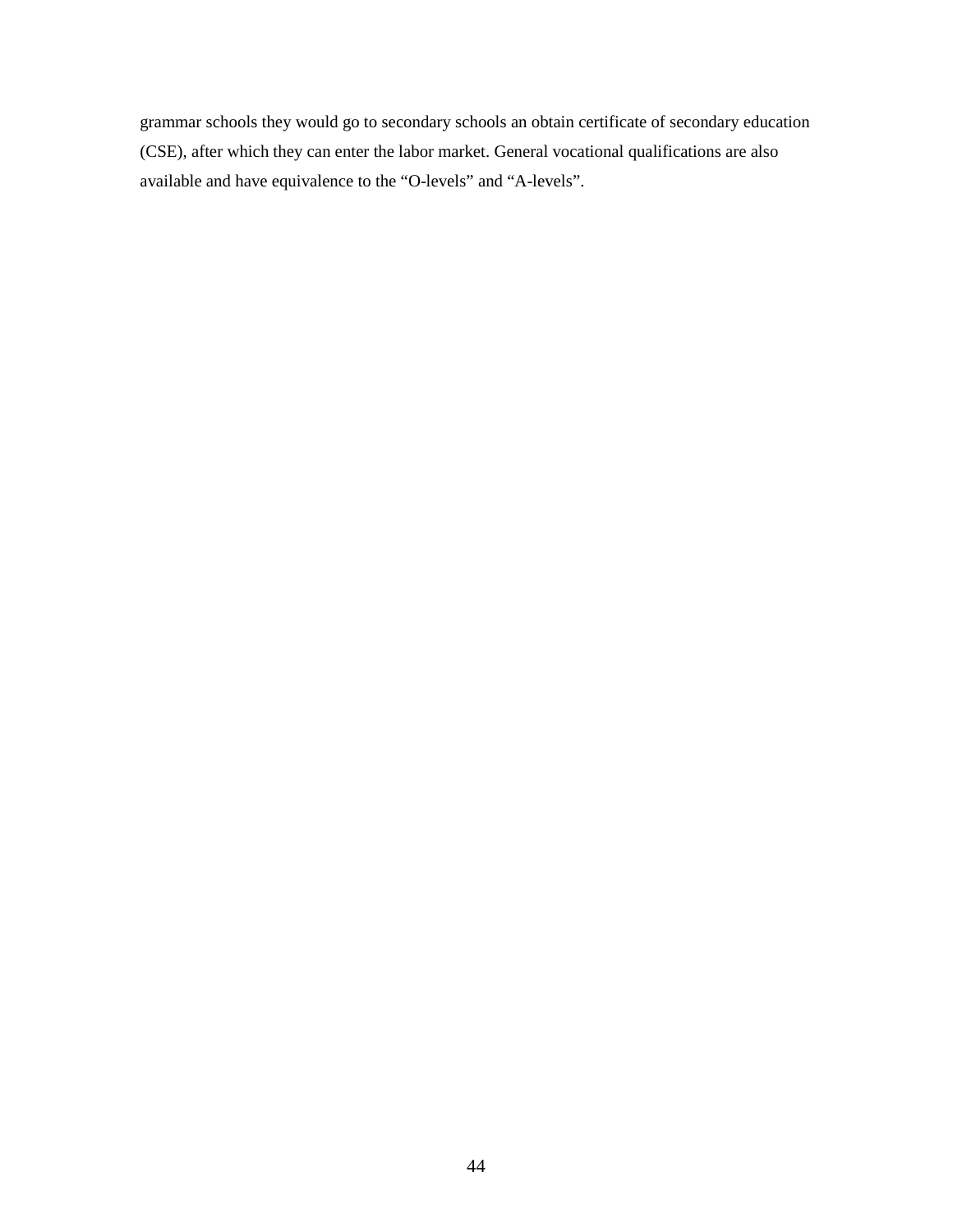# **Appendix B**

| Variables                                         | Coefficients | Z-values |
|---------------------------------------------------|--------------|----------|
| Employed at age 23                                | 0.616        | (13.65)  |
| Disabled at age 23                                | 0.265        | (2.73)   |
| Female                                            | 0.277        | (4.54)   |
| Parental socioeconomic status at birth            |              |          |
| Missing                                           | 0.227        | (1.17)   |
| High                                              | 0.139        | (2.66)   |
| Low                                               | $-0.184$     | (3.57)   |
| Mother smoked after the fourth month of pregnancy |              |          |
| Missing                                           | $-0.309$     | (1.73)   |
| Yes                                               | $-0.078$     | (1.76)   |
| Mother's age at birth (in years)                  | 0.561        | (1.81)   |
| Missing                                           | 0.450        | (0.45)   |
| Mother's age squared at birth                     | $-0.922$     | (1.73)   |
| (in years)                                        |              |          |
| Height at age 23 (in meters)                      | 0.820        | (2.73)   |
| Missing                                           | 0.699        | (1.25)   |
| Birth weight                                      |              |          |
| Missing                                           | $-0.279$     | (0.92)   |
| Low (less than 2500 grams)                        | $-0.193$     | (2.12)   |
| Math test score at age 7 (scale                   | 56.460       | (8.18)   |
| $0-10$                                            |              |          |
| <b>Bristol Social Adjustment</b>                  | $-15.906$    | (6.93)   |
| Guide at age 7                                    |              |          |
| Region of residence at birth                      |              |          |
| Missing                                           | 0.325        | (0.33)   |
| North                                             | $-0.015$     | (0.27)   |
| South & Wales                                     | 0.102        | (1.55)   |
| Scotland                                          | $-0.141$     | (1.91)   |
| London & South-East                               | $-0.020$     | (0.31)   |
| Constant                                          | $-2.224$     | (3.09)   |
| Observations                                      | 12448        |          |

**Table A1: Test on non-random attrition: Logit of participation in wave 5 on health and labor market status in wave 4** 

**Table A2: Test on non-random attrition: Logit of participation in wave 6 on health and labor market status in wave 4** 

| Variables          | Coefficients | Z-values |
|--------------------|--------------|----------|
| Employed at age 23 | 0.507        | (11.78)  |
| Disabled at age 23 | 0.230        | (2.58)   |
| Female             | 0.204        | (3.61)   |